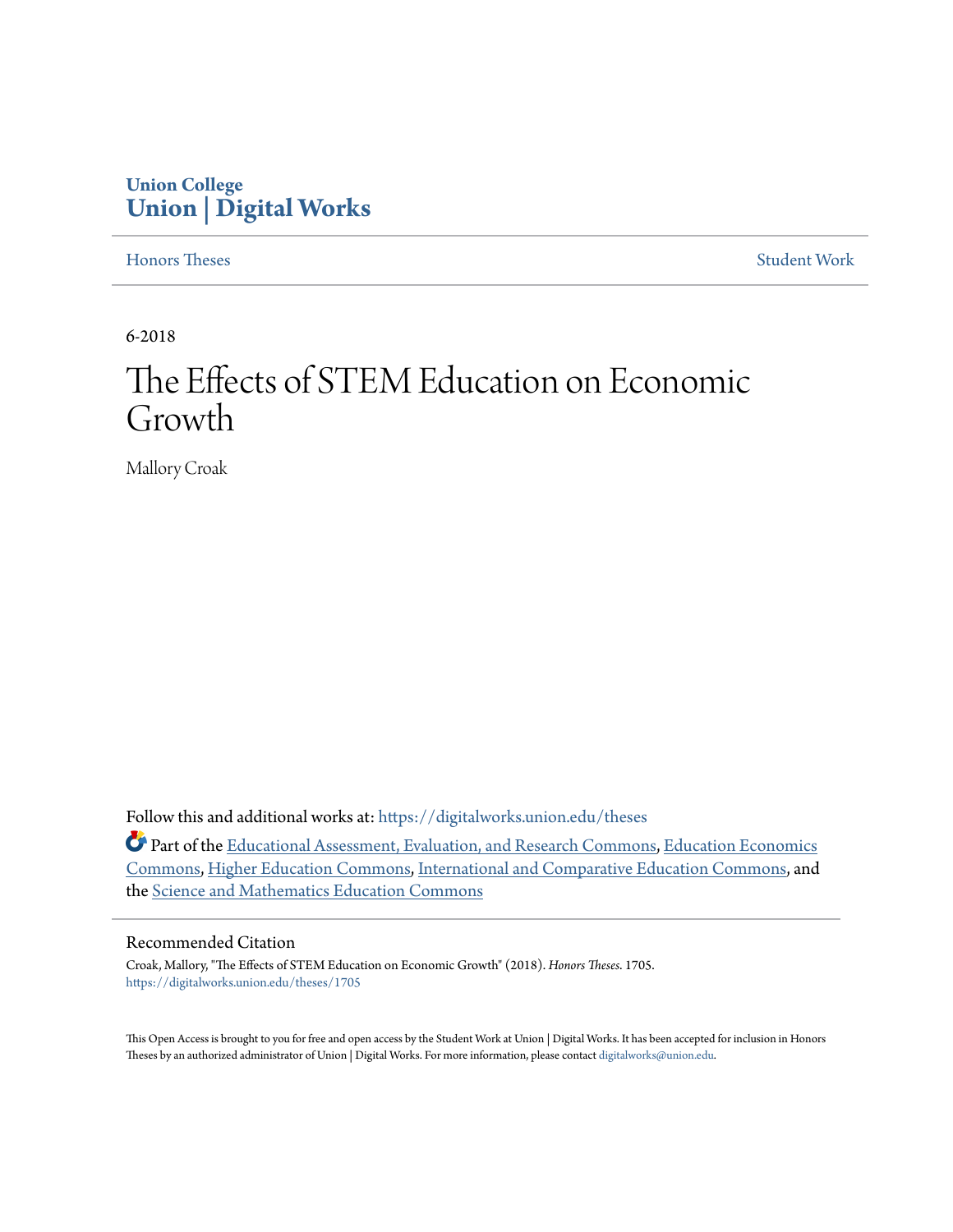# **The Effects of STEM Education on Economic Growth**

by

Mallory Croak

\* \* \* \* \* \* \* \* \*

Submitted in partial fulfillment of the requirements for Honors in the Departments of Economics

> UNION COLLEGE June, 2018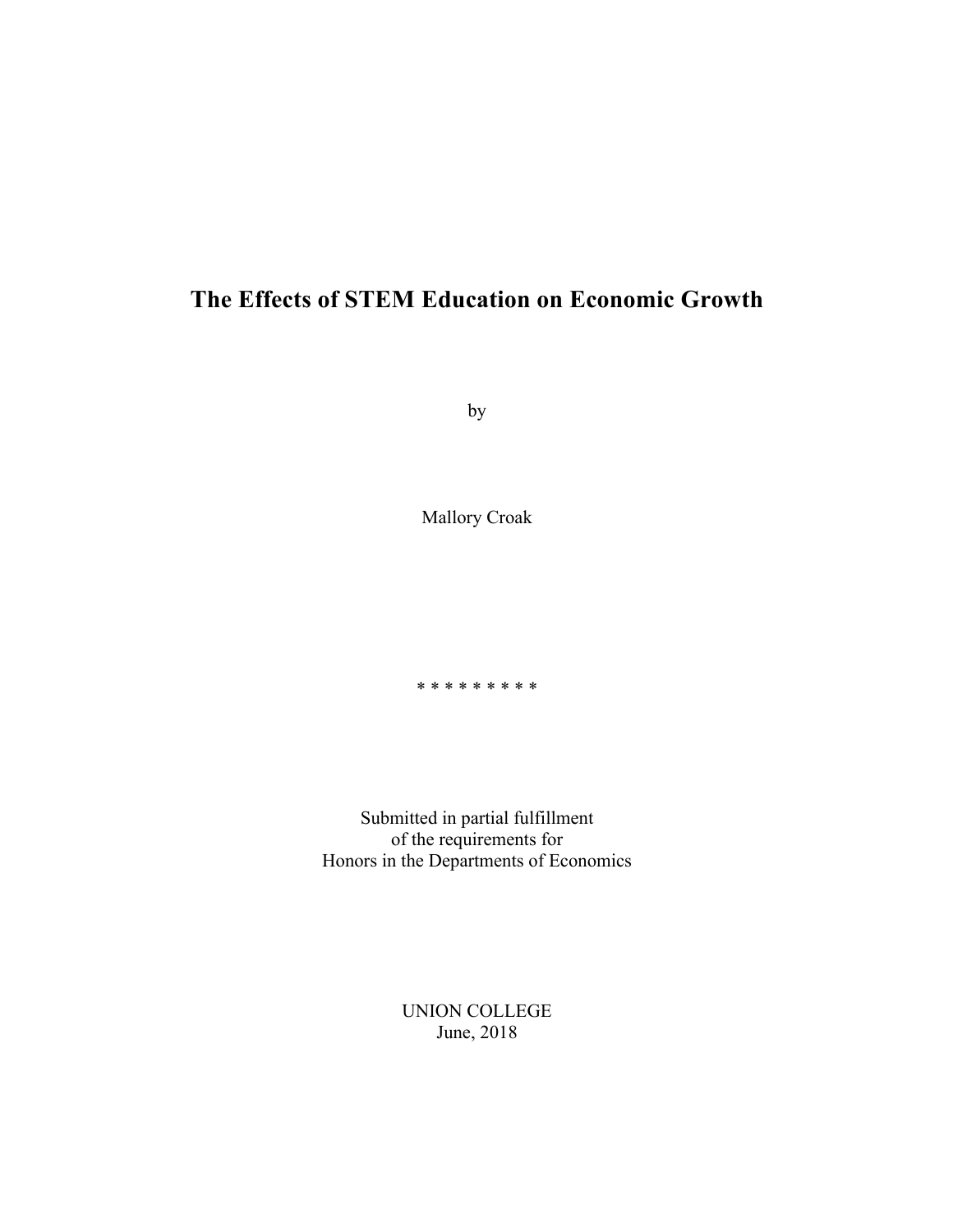# **ACKNOWLEDGEMENT**

This thesis would not be possible without the commitment of Professor Eshragh Motahar. His constant guidance and encouragement supported this study from its conception. His intellectual contributions along the way were always matched by his passion for collaborating with and inspiring his advisees. Thank you, Professor, for making me feel that the work I have done is important—it is the greatest gift you can give to a student.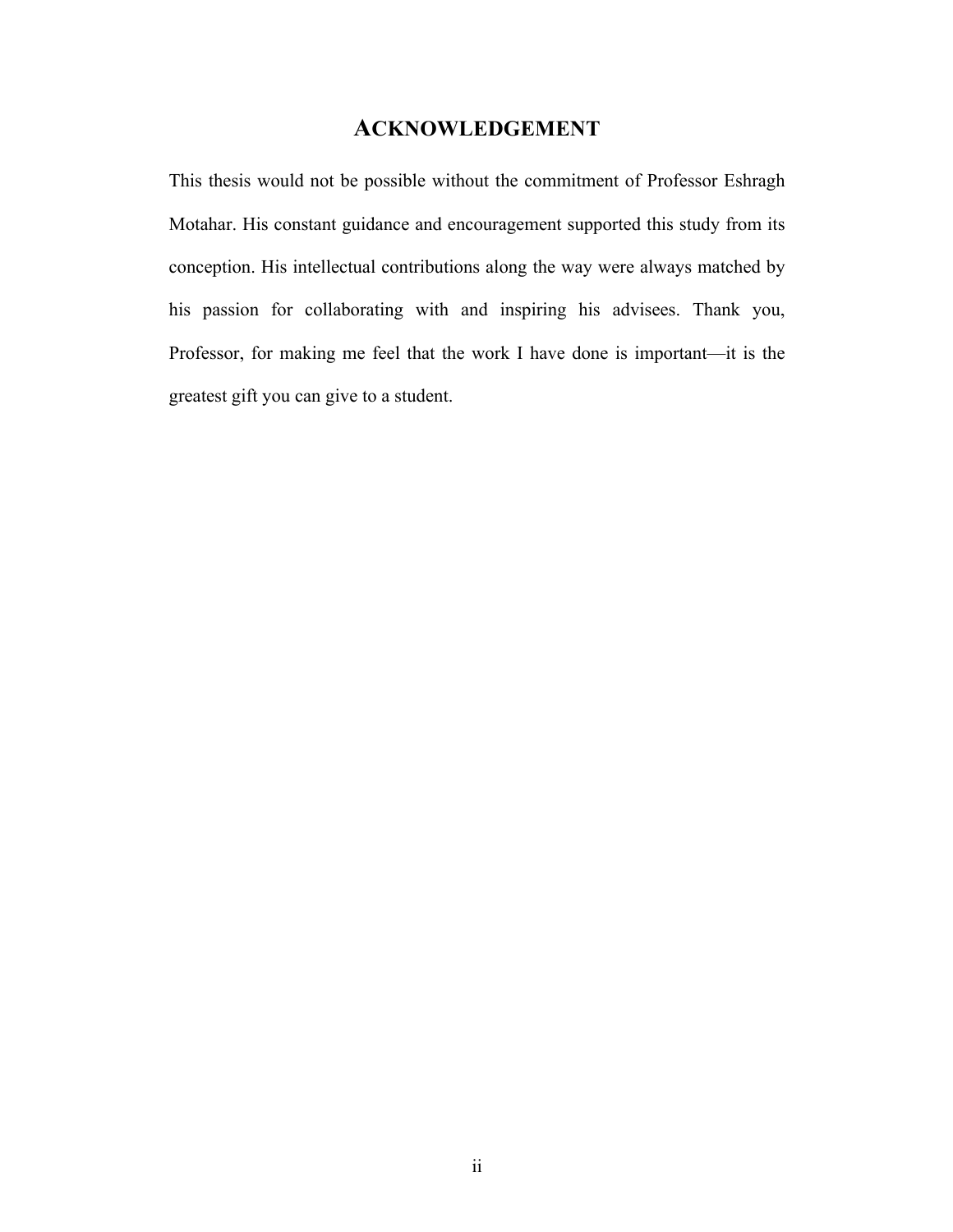### **ABSTRACT**

# CROAK, MALLORY A. The Effects of STEM Education on Economic Growth ADVISOR: Eshragh Motahar

This thesis aims to build on existing studies of human capital and returns to education with a focus on innovation-fueling, STEM-based education, to answer: *How does STEM education affect macroeconomic growth across different countries?* A review of literature reveals that many studies account for human capital in growth equations, measured as average years of education. However, educational attainment as a measure of human capital leaves out the additional impact of research, technological know-how and innovation on growth. This thesis seeks to bridge some of the overlap between education and innovation as it affects productivity by focusing on education in STEM—fields that produce workers able to meet the growing science- and technology-based innovation that lies at the core of modern economic growth. The empirical framework for this study is derived from the traditional neoclassical growth model and is augmented to include an enhanced form of human capital: STEM educational attainment. The factor constraining data availability is reports of STEM first university degrees from the *National Science Foundation* (2014). One data set covers 87 countries for 2010 or most recent period. A second set covers 15 countries over the 2000- 2010 period. Drawing on both cross-sectional and panel data sets, as well as on data for existing physical capital, human capital and level of development, estimates are obtained using regression analysis. The results of this study indicate significant, positive effects of STEM education on productivity across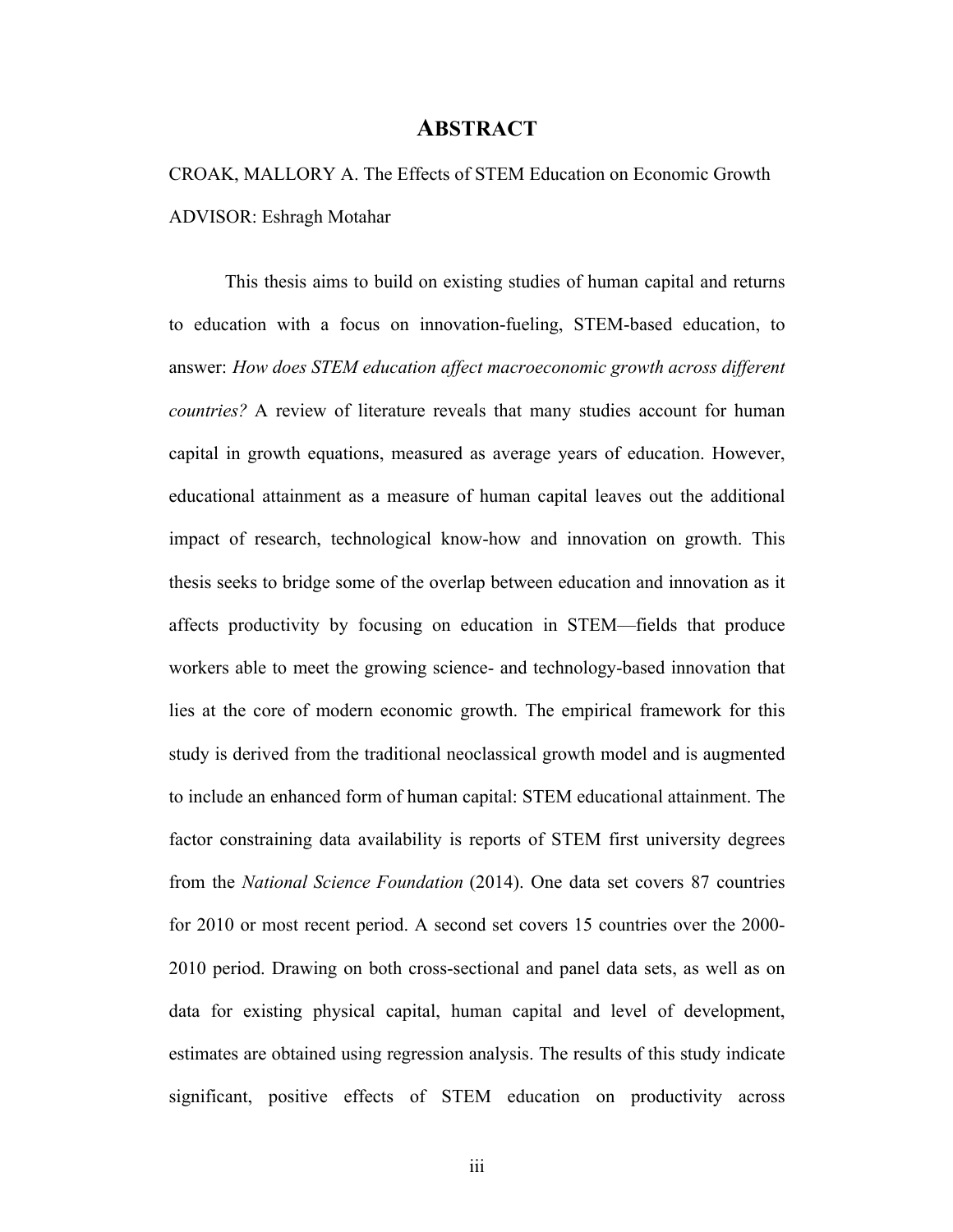specifications and call for policy that focuses on improving and promoting STEM programs at the post-secondary level.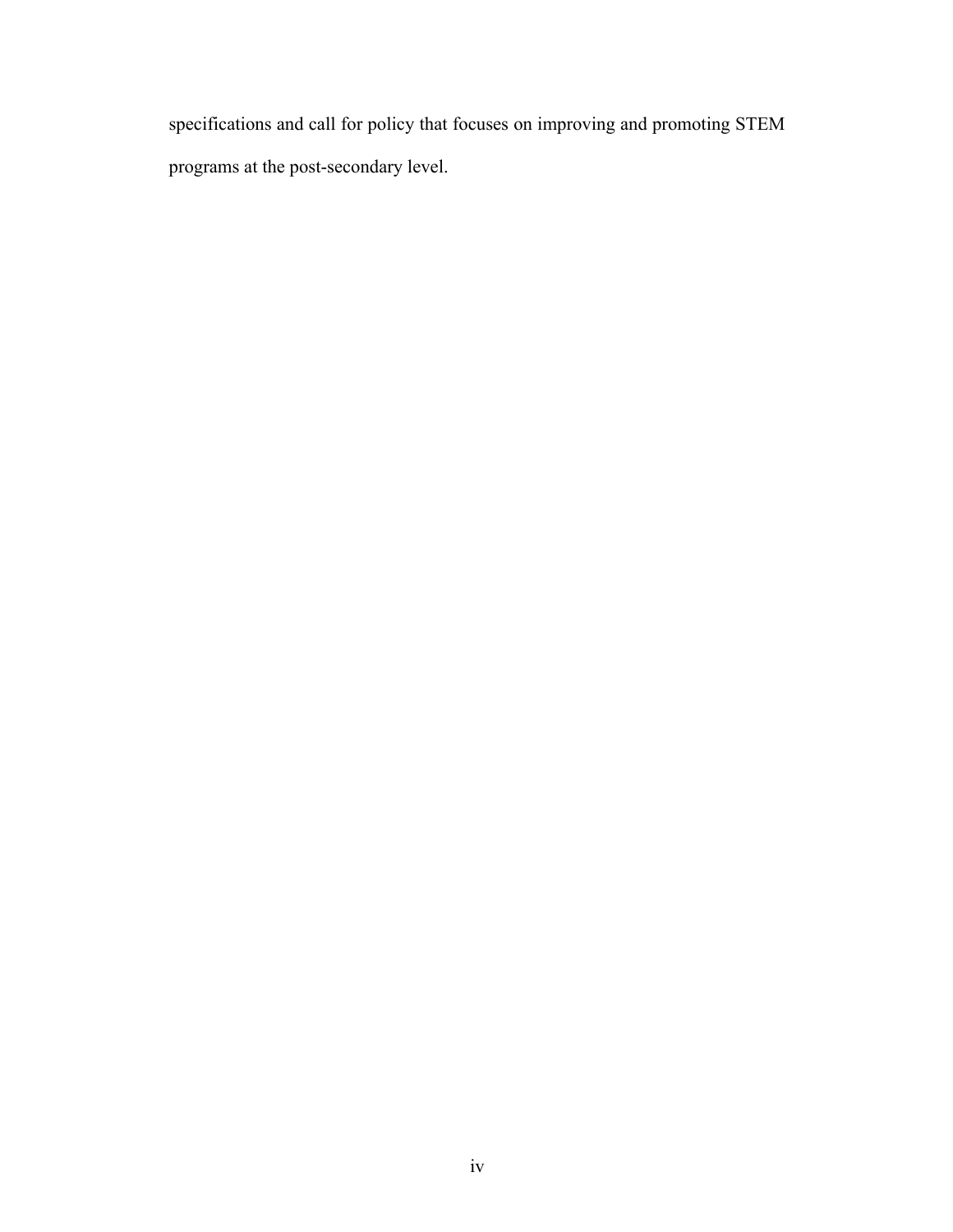# **TABLE OF CONTENTS**

# ABSTRACT

|                | <b>CHAPTER ONE: INTRODUCTION</b><br>1            |
|----------------|--------------------------------------------------|
|                |                                                  |
| $\mathbf{I}$ . | <b>BACKGROUND INFORMATION</b>                    |
| II.            | STATEMENT OF CORE RESEARCH QUESTION              |
| III.           | <b>SIGNIFICANCE OF THESIS</b>                    |
|                | IV. STRUCTURE OF THESIS                          |
|                |                                                  |
|                | <b>CHAPTER TWO: REVIEW OF LITERATURE</b><br>7    |
|                |                                                  |
| $\mathbf{I}$ . | <b>INTRODUCTION</b>                              |
| II.            | WHY STEM EDUCATION?                              |
| III.           | A MACROECONOMIC APPROACH                         |
| IV.            | LEVEL OF DEVELOPMENT MATTERS                     |
| V.             | <b>CONCLUSION</b>                                |
|                |                                                  |
|                | CHAPTER THREE: THE ANALYTICAL FRAMEWORK<br>18    |
|                |                                                  |
| $\mathbf{I}$ . | <b>INTRODUCTION</b>                              |
| $\Pi$ .        | NEOCLASSICAL APPROACH VERSUS NEW GROWTH THEORIES |
| III.           | THE MODEL                                        |
| IV.            | <b>CONCLUSION</b>                                |
|                |                                                  |
|                | <b>CHAPTER FOUR: DATA AND RESULTS</b><br>26      |
|                |                                                  |
| $\mathbf{I}$ . | <b>INTRODUCTION</b>                              |
| II.            | <b>SOURCES OF DATA</b>                           |

III. REPORT AND ANALYSIS OF PANEL RESULTS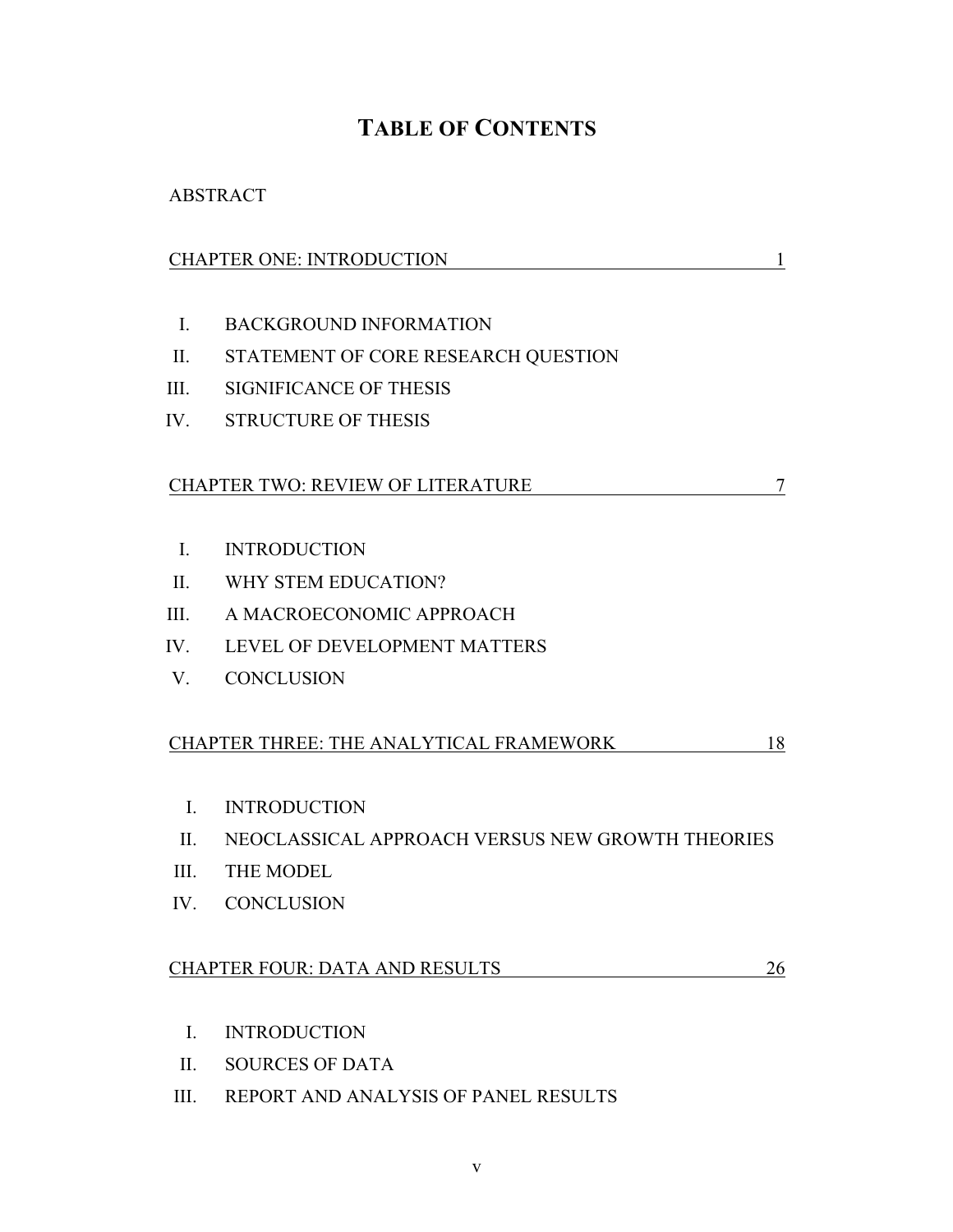- IV. TOTAL FACTOR PRODUCTIVITY
- V. REPORT AND ANALYSIS OF CROSS-SECTIONAL RESULTS
- VI. A RE-ESTIMATION OF THE CROSS-SECTIONAL REGRESSIONS
- VII. A DISCUSSION OF DEVELOPMENT LEVEL
- VIII. CONCLUSION

# CHAPTER FIVE: CONCLUSION 53

- I. SUMMARY OF FINDINGS
- II. SUGGESTIONS FOR FUTURE RESEARCH
- III. CONCLUDING REMARKS

| <b>REFERENCES</b> |    |
|-------------------|----|
| <b>APPENDIX A</b> | 50 |
| <b>APPENDIX B</b> |    |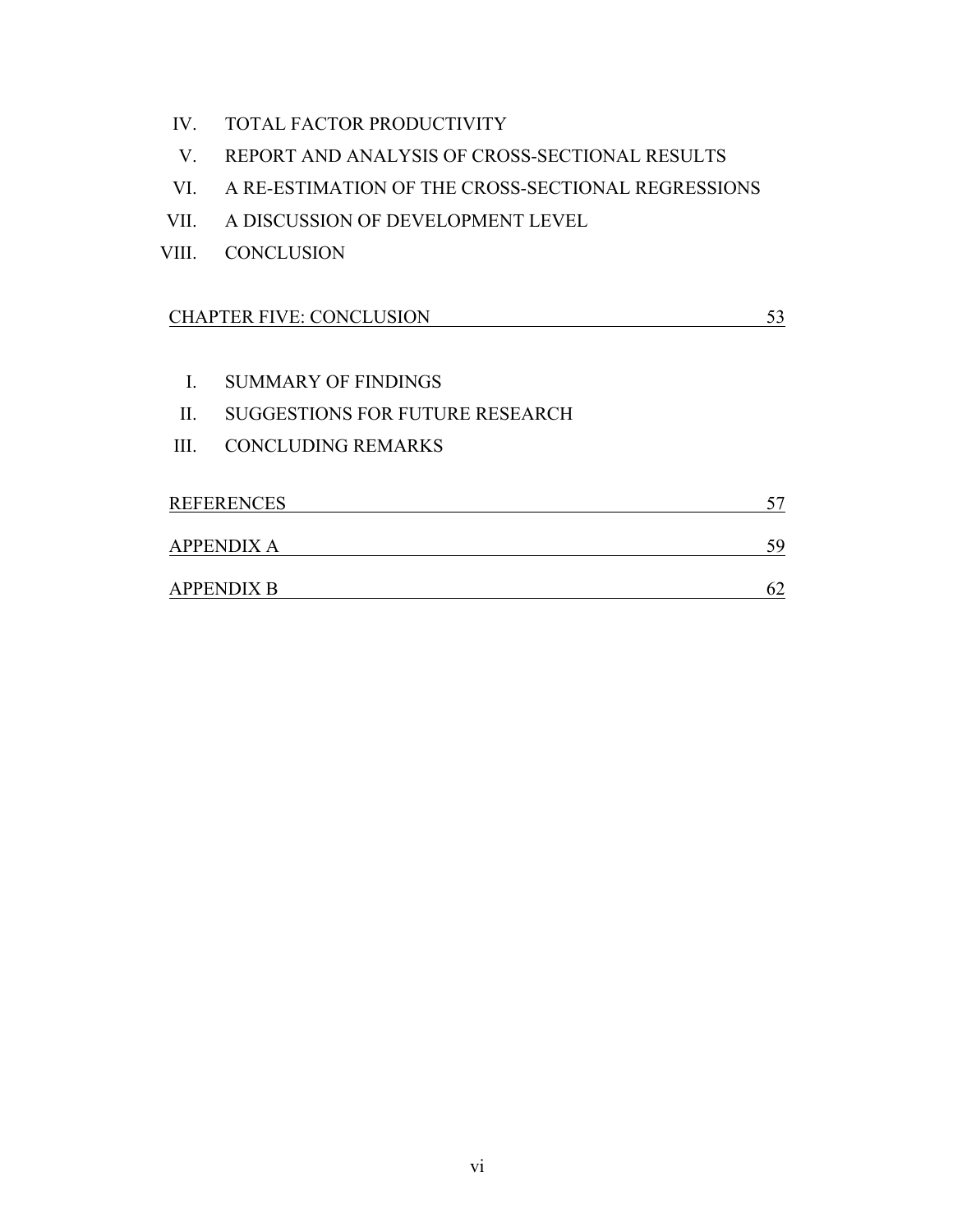| TABLE 4.1<br>28                                                                                                                  |
|----------------------------------------------------------------------------------------------------------------------------------|
| Countries for which 2010 STEM degree data were not available, and the most<br>recent year for which data were collected instead. |
| TABLE 4.2<br>30                                                                                                                  |
| Summary Statistics for 15 Western/Asian Countries averaged over the 2000-2010<br>period.                                         |
| TABLE 4.3<br>37                                                                                                                  |
| Panel Data Estimation Regression Results                                                                                         |
|                                                                                                                                  |
| TABLE 4.4<br>39                                                                                                                  |
| Average Annual Rates of Growth corresponding to data collected for the United<br>States over the 2000-2010 period.               |
| TABLE 4.5<br>44                                                                                                                  |
| <b>Cross-Sectional Estimation Regression Results</b>                                                                             |
| TABLE 4.6<br>48                                                                                                                  |
| <b>Cross-Sectional Re-Estimation Regression Results</b>                                                                          |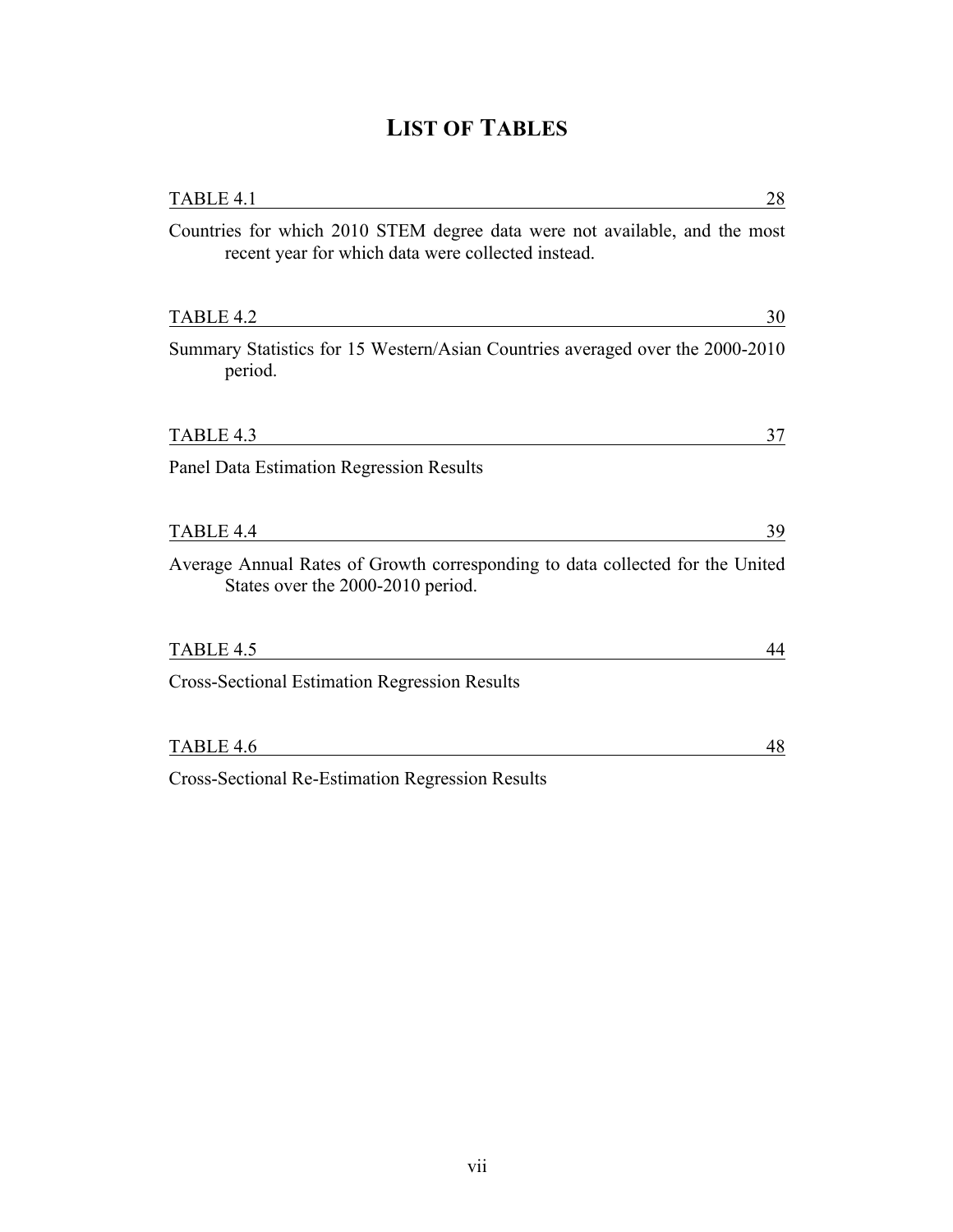# **CHAPTER ONE**

### **INTRODUCTION**

#### I. BACKGROUND INFORMATION

Studies of growth are among the most prominent publications in economic research. Essentially, they offer insight into what drives the health and vitality of economies over time. Understanding such underlying components has tremendously important policy implications, which can influence, among other things, employment, investment, individuals' standards of living and nations' relative positions in the world economy.

Historically, when assessing economic growth, studies have focused on two traditional inputs, which are labor and physical capital; however, when output was perceived as growing faster than the contributions of these two inputs, economists agreed that some residual factor was at play. This factor is often assumed to be the quality of labor or technological know-how, referred to as human capital. Overwhelmingly, studies have used educational attainment as a measure of this.

There is little dispute over the importance of human capital to productivity. The *National Science Foundation* (2014) states that, increasingly, governments around the world have come to regard movement toward a knowledge-based economy as key to economic progress. Realizing that this requires a well-trained workforce, they have invested in upgrading and expanding their higher education systems and broadening participation in them. A reasonable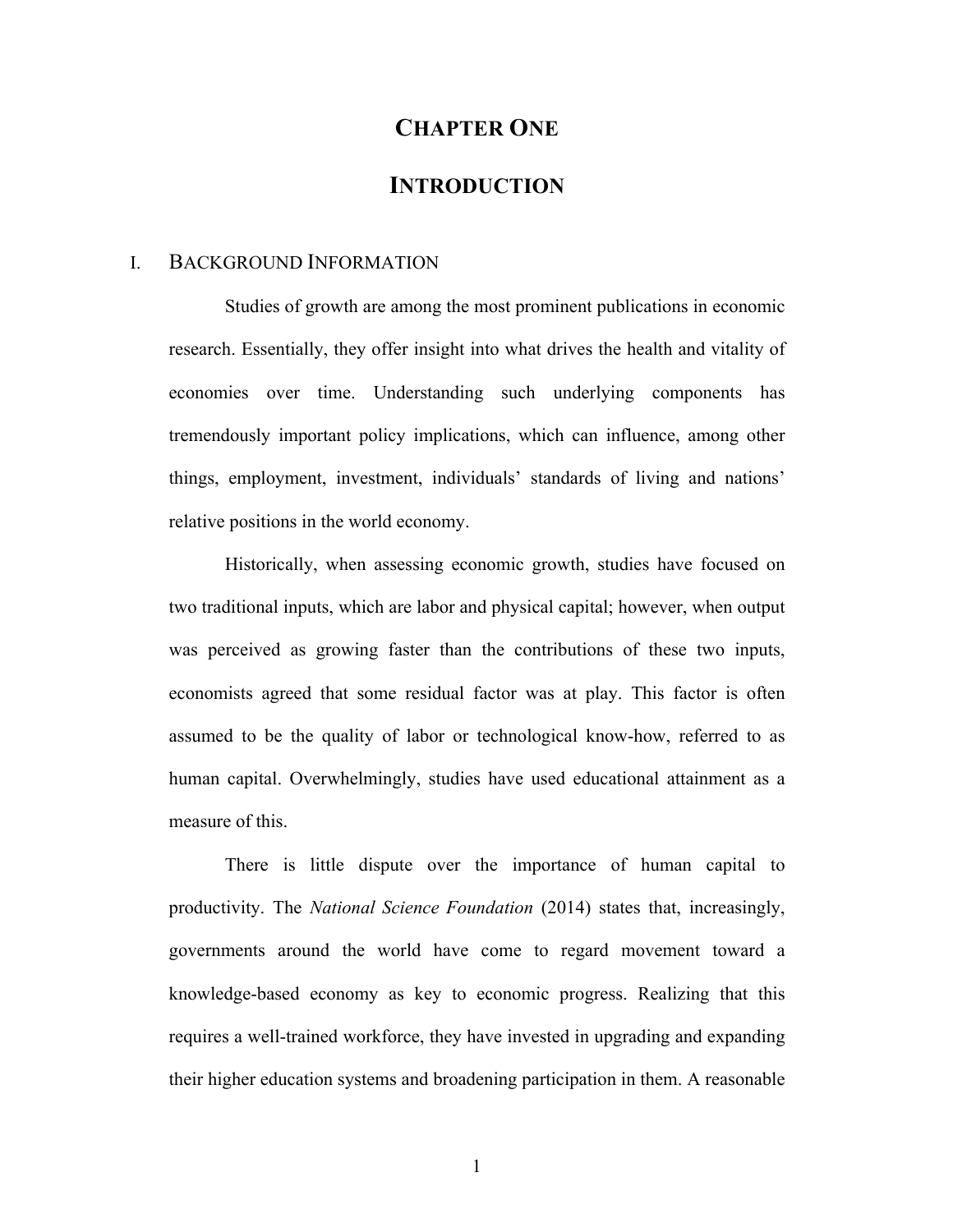indicator of the importance of higher education is the percentage of a nation's resources devoted to it, measured by the ratio of expenditures on tertiary education to gross domestic product. Between 2005 and 2009, this ratio rose in nearly all OECD countries (*National Science Foundation* 2014).

While it is generally concluded that investment in human capital is beneficial for growth, the types of human capital investment that yield the greatest returns requires further investigation. A review of literature in the following chapter discusses the shortcomings of using general educational attainment as a measure of human capital. Primarily, it fails to consider both dimensions of the Solow residual, which is not only quality of labor, but also technological knowhow. Emerging research suggests that education specifically related to science, technology, engineering and mathematics (STEM) disciplines is a better measure of human capital because it considers the importance of education that stimulates innovation and produces workers able to drive and respond to technological advancement, which lies at the center of economic prosperity.

Given the perceived importance of such innovation and technology-driven change in economies today, it is not surprising that STEM is a leading preoccupation of policy makers across nations. Now, the key becomes evaluating the ways in which countries promote STEM, and their effectiveness. This study seeks to investigate the benefits of STEM educational attainment, particularly at the post-secondary level. It takes as its inspiration reports like that by Marginson et al. (2013), which assert that science, universal learning, and economic

2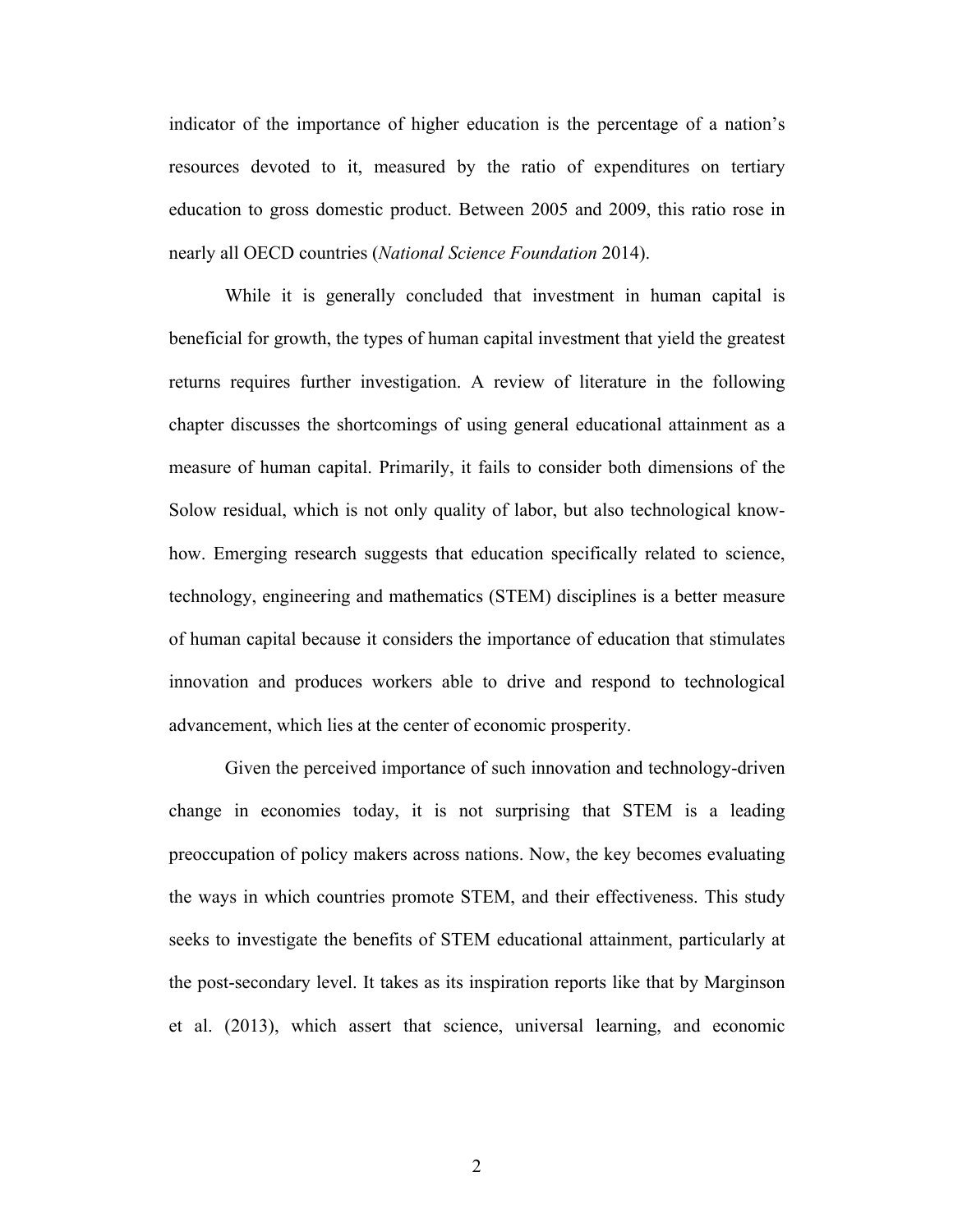prosperity all form a single interdependent system, which perhaps finds its bridge in STEM education.

#### II. STATEMENT OF CORE RESEARCH QUESTION

In an effort to build on existing studies of human capital and returns to education with a focus on innovation-fueling, STEM-based education, this thesis asks the following question: *How does STEM education as a form of human capital affect macroeconomic growth across different countries?* This study will focus on the 2000-2010 period and 15 Western/Asian countries in its panel estimation, and 87 regions/countries for 2010 or most recent year in its crosssectional estimation. The selected time periods and countries are constrained by data availability for STEM first university degrees reported by the *National Science Foundation: Science and Engineering Indicators* (2014). My working hypothesis is that STEM educational attainment has a positive and significant effect on productivity across different countries, when measurements of existing physical capital stock, human capital and development level are included in estimations.

#### III. SIGNIFICANCE OF THESIS

This thesis—in addition to considering the importance of understanding what contributes to economic growth by examining the role of STEM education, with its potential to promote innovation—is significant for three key reasons. First, it takes a macroeconomic approach. Second, it uses data on undergraduate education. And third, it employs a panel data estimation.

3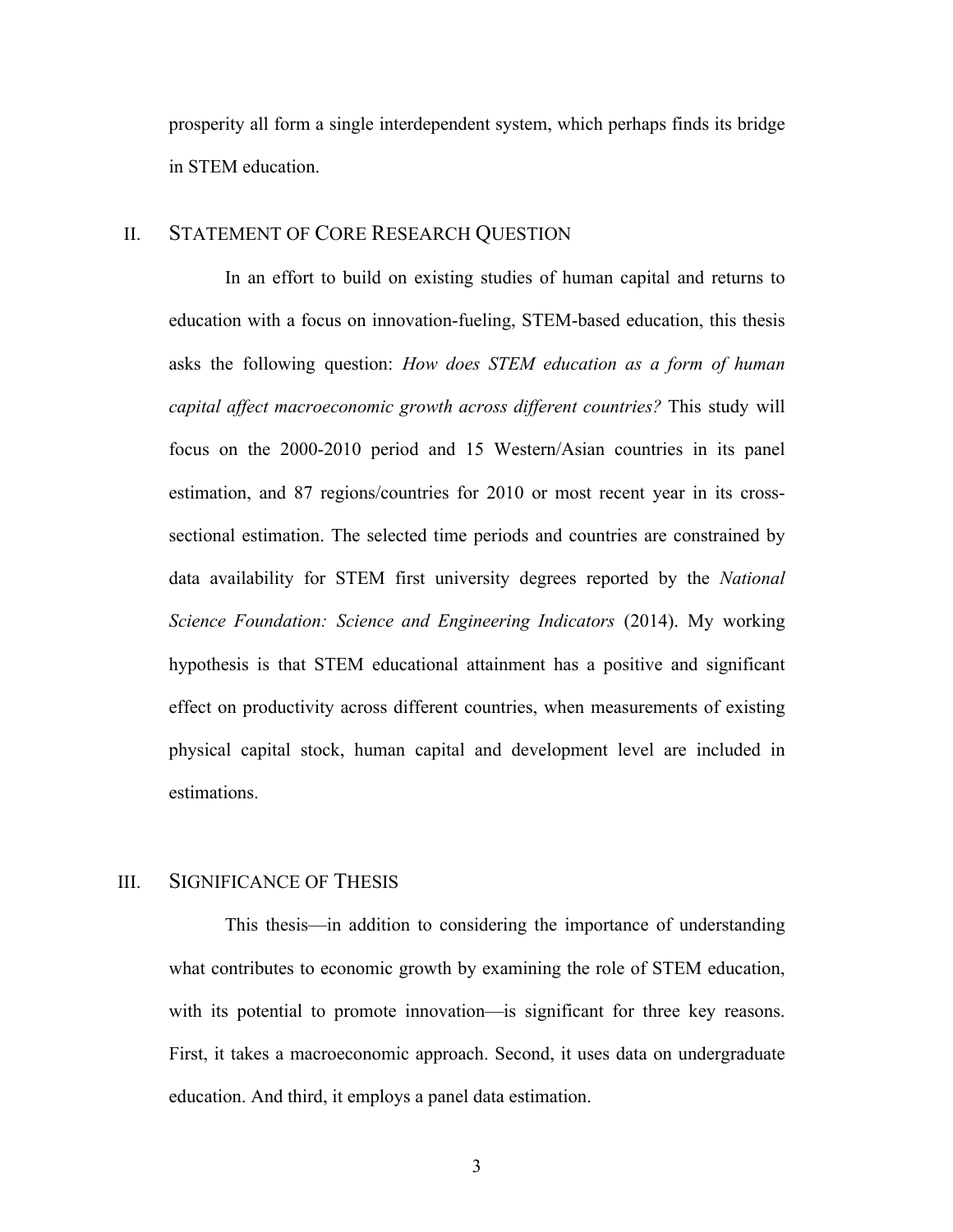While microeconomic studies establish nearly universally that there are tangible returns to individual investment in education—in the form of lower unemployment levels and higher earnings—these studies fail to account for the full extent of education's benefits, which spillover to the broader society and economy. This study employs macroeconomic regressions because, importantly, it is this kind of social return at the macro level that provides the relevant economic justification for the public support of education. Essentially, the aim of macroeconomic regressions is to investigate the role of the various inputs in contributing to GDP growth—in this case, STEM education among other control factors—in order to illuminate sources of difference in growth rates across countries and help identify policy measures most likely to promote growth. Indeed, governments and other agencies are increasingly funding studies of returns to education along with other research to guide macro-policy decisions about the organization and financing of education reforms. This study will go a step further to establish why such policy considerations should focus on STEM education.

Another distinguishing feature of this study is its concern with undergraduate STEM education, which many researchers regard as a highly important focal period, but one that is rarely central to policy. According to Krueger and Lindahl (2001), the empirical macro growth literature yields a principally different finding from the micro literature, which is that secondary and post-secondary education matter more for overall growth than primary education. Despite this, most studies looking at the effects of education on growth propose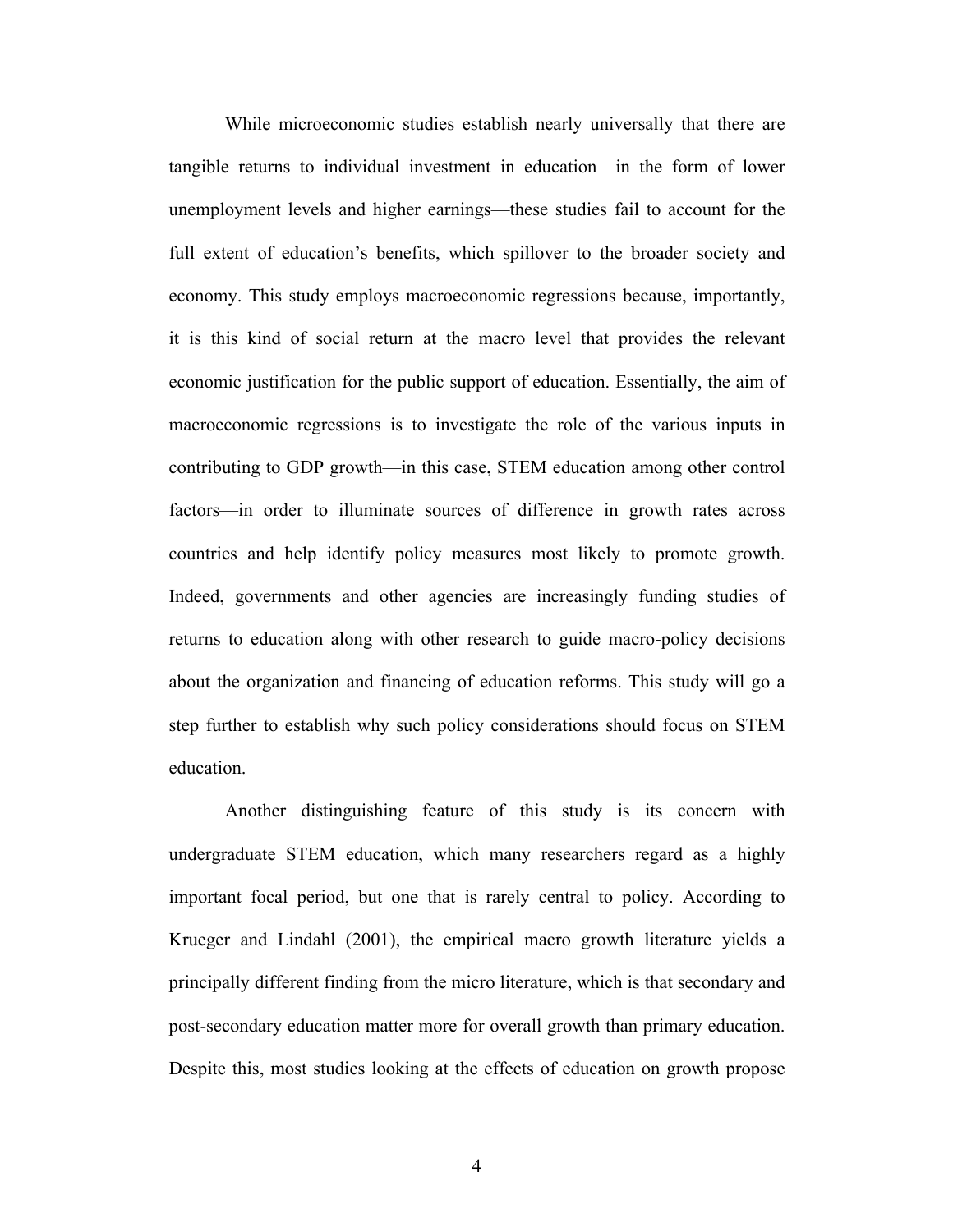policy suggestions related to quality of teaching at the primary school level, but offer no tertiary suggestions. This is a serious area of limitation in growth studies, especially given the growing interest in STEM undergraduate programs. For one, the *National Science Foundation: Science and Engineering Indicators* (2014) reports that the baccalaureate is the most prevalent STEM degree in the U.S., accounting for roughly one-third of all bachelor's degrees over the last decade and for nearly 70% of all STEM degrees awarded in the U.S. Since 2000, the total number of bachelor's degrees and the number of STEM bachelor's degrees in the U.S. rose for all racial and ethnic groups from about 400,000 to more than 550,000 by 2011. Similar trends are taking place worldwide. In order to shed some light on a gap in the existing literature, this study will focus on STEM education at the undergraduate, post-secondary level.

Lastly, this thesis is significant because it employs a panel estimation. Cohen and Soto (2007) state that there are many cross-country growth regressions that exist, but that are limited because they do not exploit the time dimension. The few papers at the time of their report's publication that did progress towards panel data regressions—and which also accounted for physical capital, as this study does—failed to find significance for the effects of schooling on growth. This thesis will utilize panel data, harnessing cross-country as well as time-variant effects, to yield significant, robust results regarding the impact of STEM schooling on productivity over time, considering existing physical capital stock, human capital, and level of development.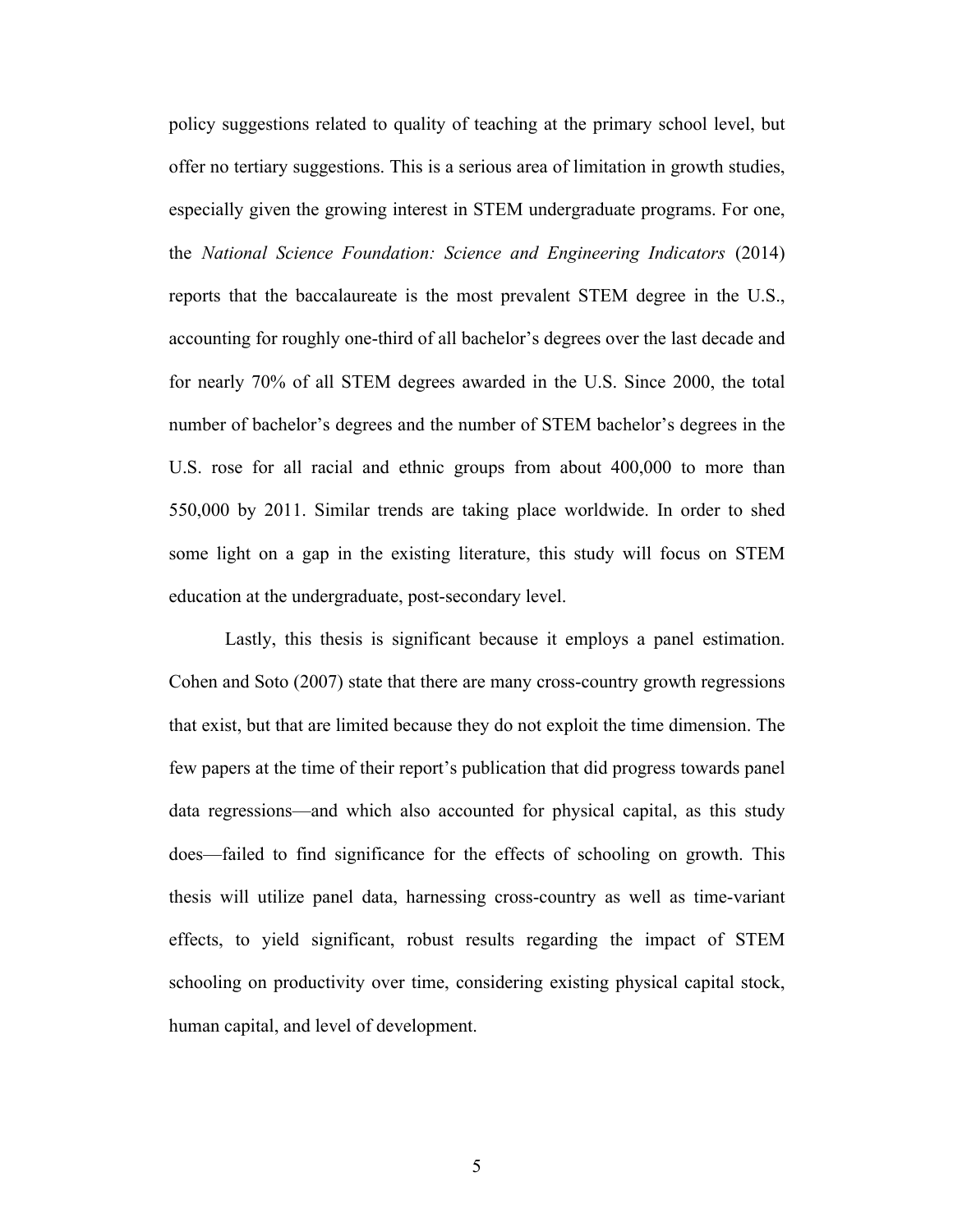### IV. STRUCTURE OF THESIS

This thesis is divided into five chapters. Chapters One and Five are the introduction and conclusion, respectively. Chapters Two, Three and Four present the foundation for and specifications of macroeconomic regression analysis, which utilizes empirical data. Chapter Two offers a review of the relevant literature pertaining to existing macroeconomic growth studies and discusses the importance of STEM education, as well as why it is vital to consider level of development. Chapter Three presents the analytical framework of this study and develops specifications of a growth model that build on existing Solow neoclassical forms to include a STEM education variable. Chapter Four reports the regression results of both the panel and cross-sectional estimations. This is followed by an interpretation of the results and a discussion of their implications. The limitations of this study as well as some areas of future research are also considered.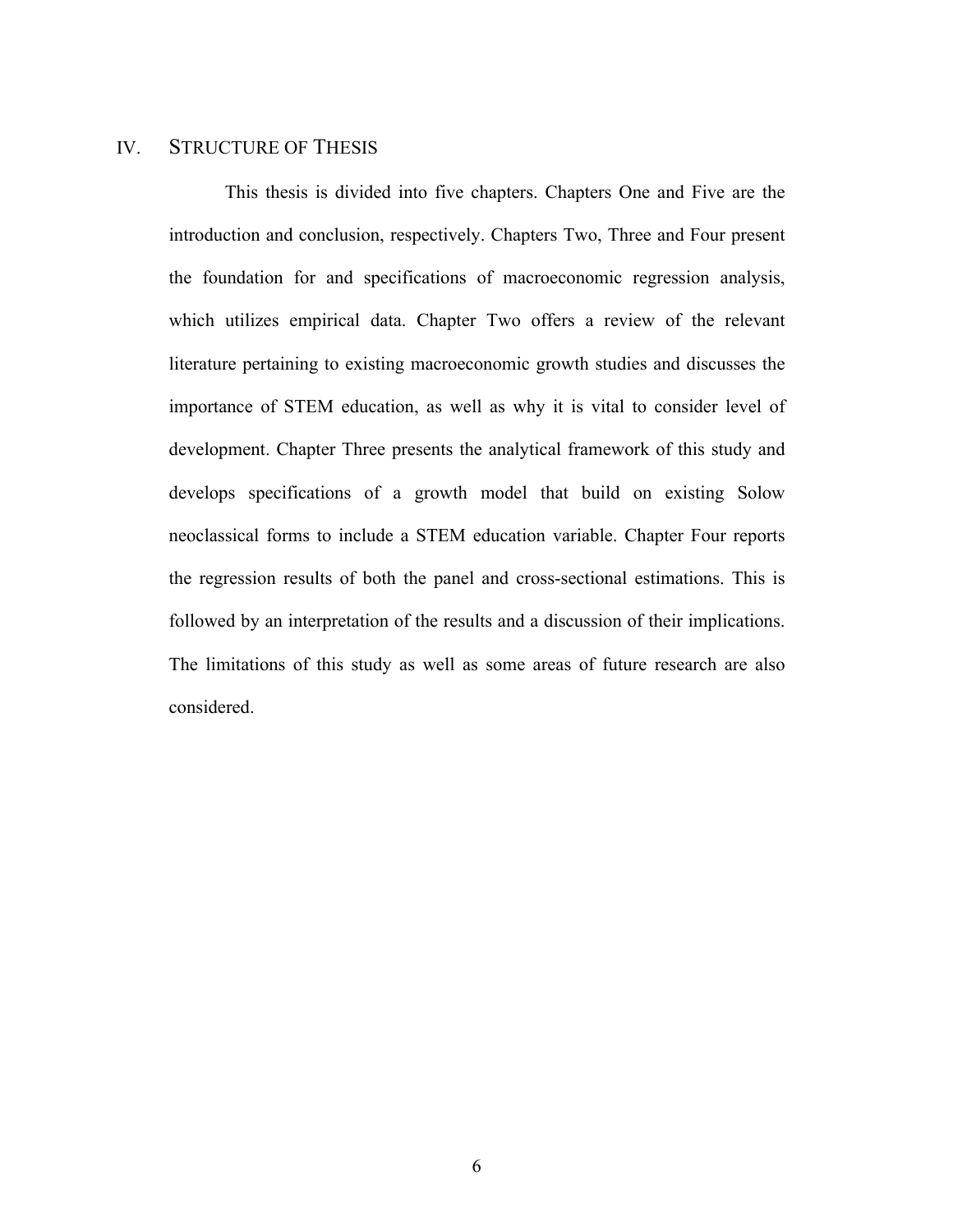#### **CHAPTER TWO**

### **REVIEW OF LITERATURE**

#### I. INTRODUCTION

In this chapter, various sources of economic literature are reviewed and organized thematically by the ways in which they (i) support the relevance of using STEM Education as a measure of human capital, (ii) advocate for an aggregate or macroeconomic approach to assessing returns to education, in particular STEM education, and (iii) demonstrate why a consideration of countries' economic development levels is important when regressing productivity on education. While providing pertinent support for my thesis, to my knowledge, none of these works bridge the impacts of worker education and innovation to specifically answer the question that I aim to address. By drawing on elements of the literature discussed in the following sections, this thesis will build on existing studies of human capital and returns to education, with a focus on innovation-fueling, STEM-based education.

### II. WHY STEM EDUCATION?

Prevailingly, studies on economic growth that consider the relevance of human capital use educational attainment as a measure (OECD 1998). For instance, Sianesi and Reenen (2002) review various studies that focus on the macroeconomic returns to education, regressing GDP per capita on average years of education. Similarly, Psacharopoulos and Patrinos (2004) estimate the average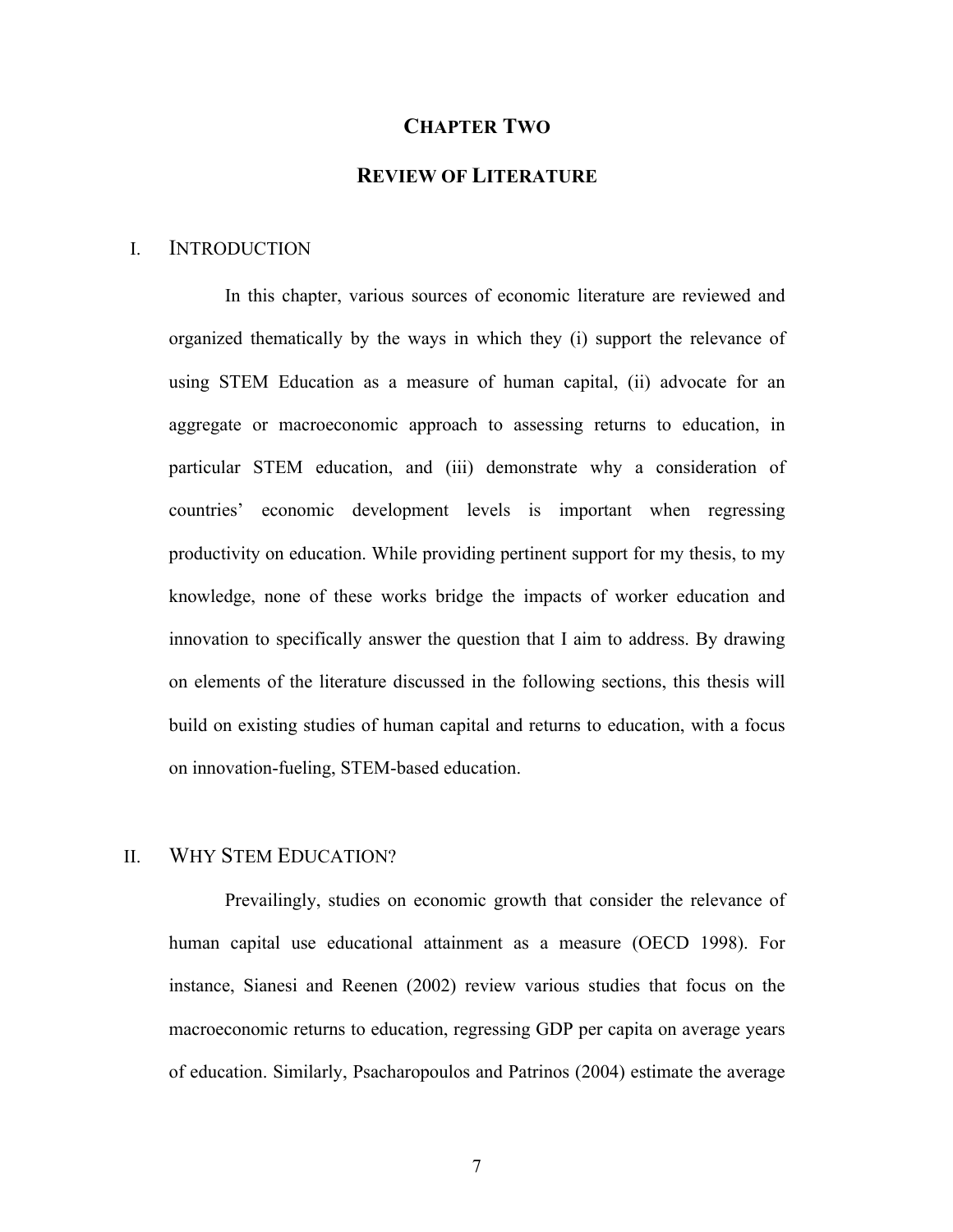private and social rates of return to an additional year of schooling in various economies around the world. Mamuneas et al. (2006) estimate the effects of traditional inputs (capital and labor) as well as human capital (measured as mean years of schooling) using a semiparametric smooth coefficient model, which allows the effect of human capital on economic growth to be nonlinear. Furthermore, Cohen and Soto (2007) utilize data on educational attainment by age group and ultimately yield significant coefficients for schooling in their crosscountry growth regressions.

However, a shortcoming of most reports like these is that the returns to specific types of education are not considered. Sianesi and Reenen (2002) emphasize an area for further research as a consideration of the type, quality and efficiency of education, which is shown to matter for productivity. Marginson et al. (2013) state that general educational attainment falls short as a proxy for human capital because it measures only quantity, not quality. Similarly, Islam, Ang and Madsen (2014) conclude that educational attainment is largely ineffective in predicting per capita gross domestic product (GDP) growth rates, suggesting that educational attainment may not adequately measure human capital if the quality dimension of education is omitted in the regressions. These assertions are evidenced, for instance, in one study that finds the relative importance of engineering in education (captured by the ratio of college enrollments in engineering to total college enrollments) to have a positive impact on growth, while finding the relative importance of legal studies to have a negative one (Sianesi and Reenen 2002).

8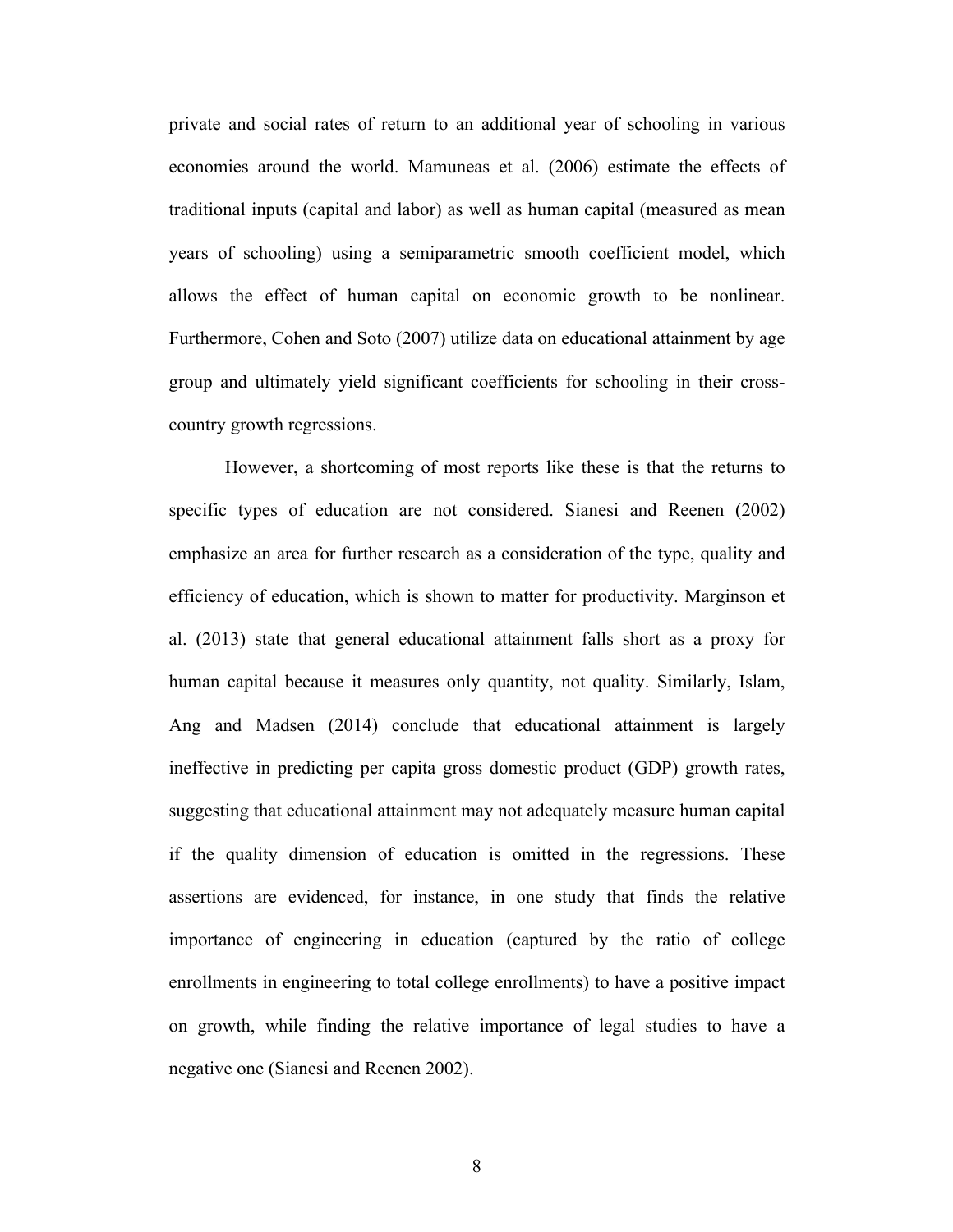Going hand in hand with this, many studies have been criticized for focusing only on educational attainment, leaving out the additional impact of research, technological know-how and innovation on growth (OECD 1998). A relevant conclusion by Sianesi and Reenen (2002) is that education yields *indirect* benefits to growth in addition to direct ones, primarily through stimulating technological development and adoption. Evidently, it is difficult to disentangle the impact of population (or workforce) education and an economy's technological capacity, which "average years of education" as the sole measurement of human capital neglects to account for. This thesis takes into consideration the effects of educational attainment, but with particular regard to STEM education in an effort to encompass the complexities of growth's "residual" factor, which relates to both labor quality and technology/innovation. This is supported by Marginson et al. (2013) who state that international evidence reveals educational quality, as measured by cognitive skills primarily in science and mathematics, is both a more accurate predictor of and a more significant influence on economic outcomes than general quantity of education.

In their comparison of STEM education in various countries, Marginson et al. (2013) conclude that there is widespread interest in building high-end STEM skills, linked to research & development as well as industry innovation. This is because it is assumed in most national jurisdictions that the quantity and quality of STEM competences affects economic performance. For this reason, a key focus should be improving the overall quality of the human capital supply as well as growing the high-skill group capable in research, innovation and effective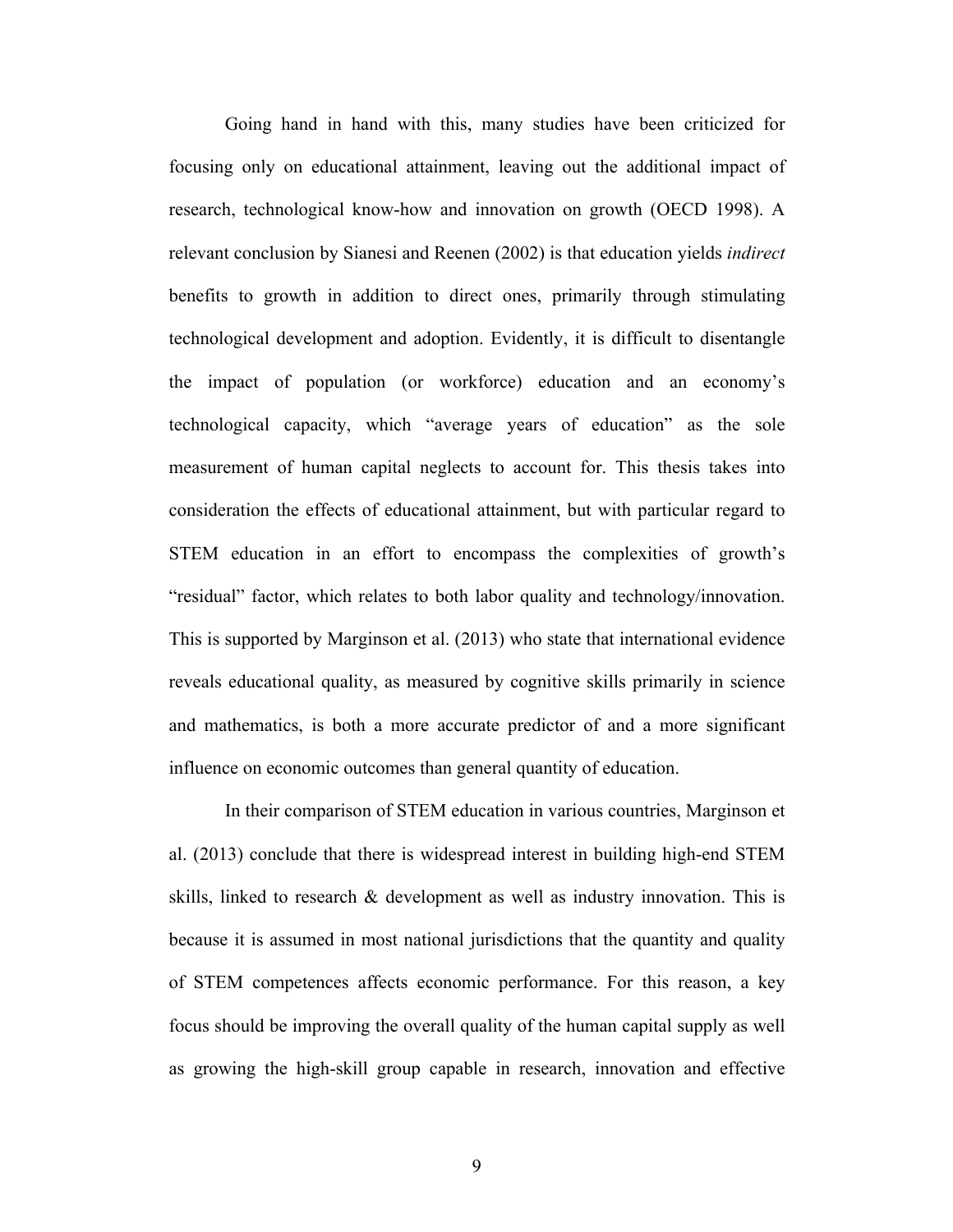response to technological change. Referencing various Asian economies that are at the top proficiency levels in science and math (based on the OECD's Programme for International Student Assessment) and that have simultaneously experienced exceptional economic performance over the last two decades, the report argues that a direct relationship exists between countries with leading economies and those with the strongest performing education and research-based science systems.

Indeed, economic modeling has consistently identified a relationship between direct measures of cognitive skills in math and science and long-term economic development. UNESCO refers to the role of science and technology capacity as being critical drivers for achieving sustainable development and gaining access to the knowledge economy and society. On the whole, governments agree that there is strategic importance to innovation and knowledge in STEM for the improvement of society and maintenance of economic growth over time. This may explain why, internationally, there has been an increase in both STEM enrollment and degrees. The *National Science Foundation* (2014) reports that, in 2010, more than 5.5 million S&E degrees were awarded worldwide, with nearly half in Asia (24% in China, 17% in the EU and 10% in the U.S.). For most countries (other than France, Japan and Spain) the number of bachelor's degrees awarded in S&E increased between 23% and 56% from 2000 to 2010.

Similarly, Atkinson and Mayo (2010) examine the significance of STEM education for productivity. Ultimately, the purpose of driving STEM education is

10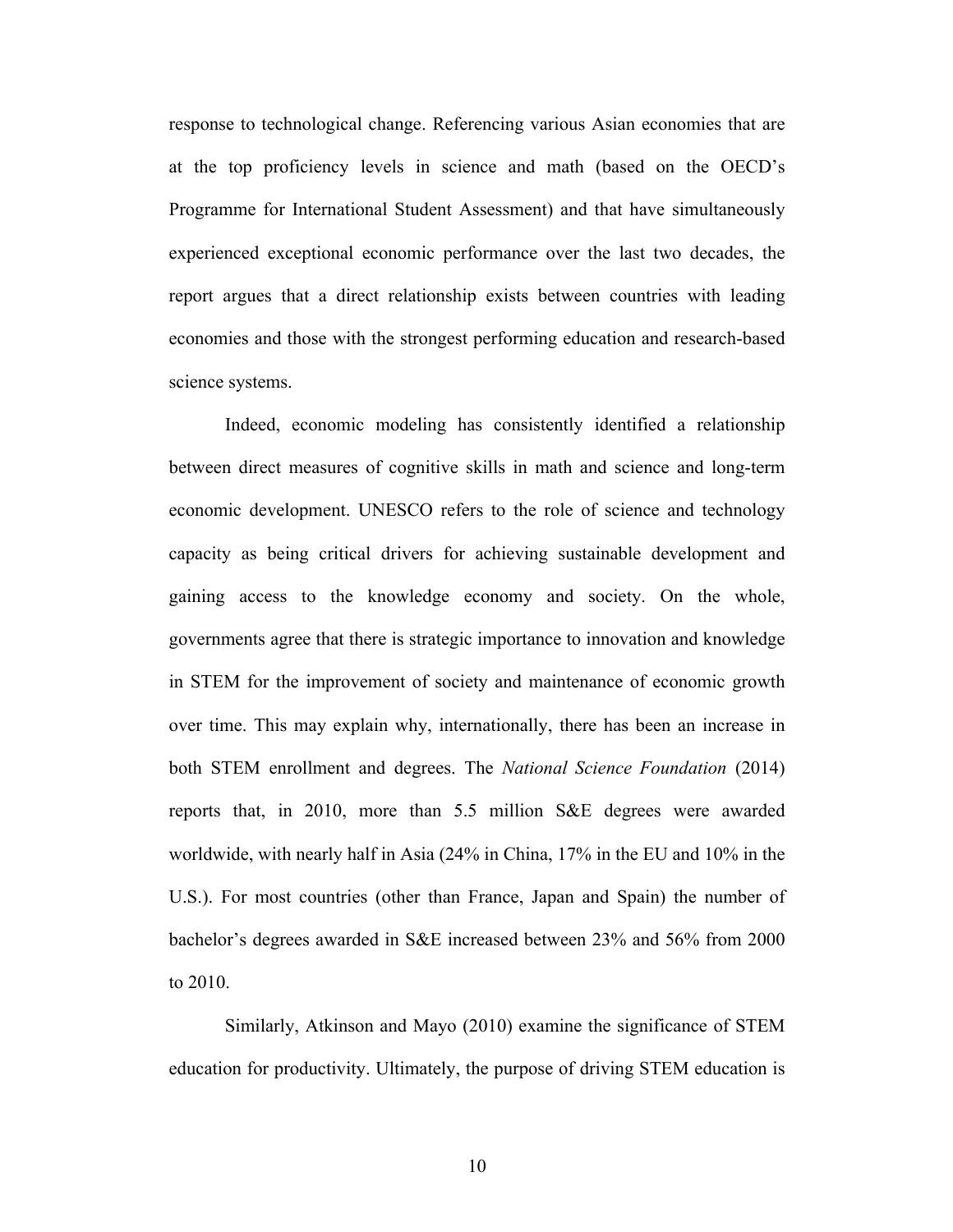not principally to create economic opportunity for individuals. Rather, it is to provide the "fuel" necessary for powering a technology-driven economy. Looking particularly at American STEM education, the paper cites a U.S. Department of Commerce finding that technological innovation has been responsible for as much as 75 percent of the growth in the American economy since World War II. Furthermore, Atkinson and Mayo (2010) state, some studies have estimated that innovation drives up to 90 percent of per-capita income growth. This is because innovation enables the productivity improvements that lie at the core of economic growth. Importantly, such science- and technology-based innovation is impossible without a workforce educated in science, technology, engineering and math.

Atkinson and Mayo (2010) caution that without the right number and quality of STEM-educated citizens, the innovation economy will falter, and with it, economic opportunity for all. The report cites as a warning the situation in the U.K. between 1960 and 1990, a time in which liberal arts education was stressed and the competitive position of industries was ignored. Due to this, the U.K. saw its technology industry decline significantly, with the total increase in U.K. manufacturing output only 1.3 percent, compared to 69 percent in Japan, 55 percent in the United States, and 32 percent in Germany. Atkinson and Mayo (2010) suggest following in the footsteps of China, whose officials recognize that STEM is more important than other subjects because the overall societal contribution from a STEM graduate exceeds that of a social sciences or humanities major. Without STEM graduates, a country does not innovate or, consequently, create jobs based on innovation.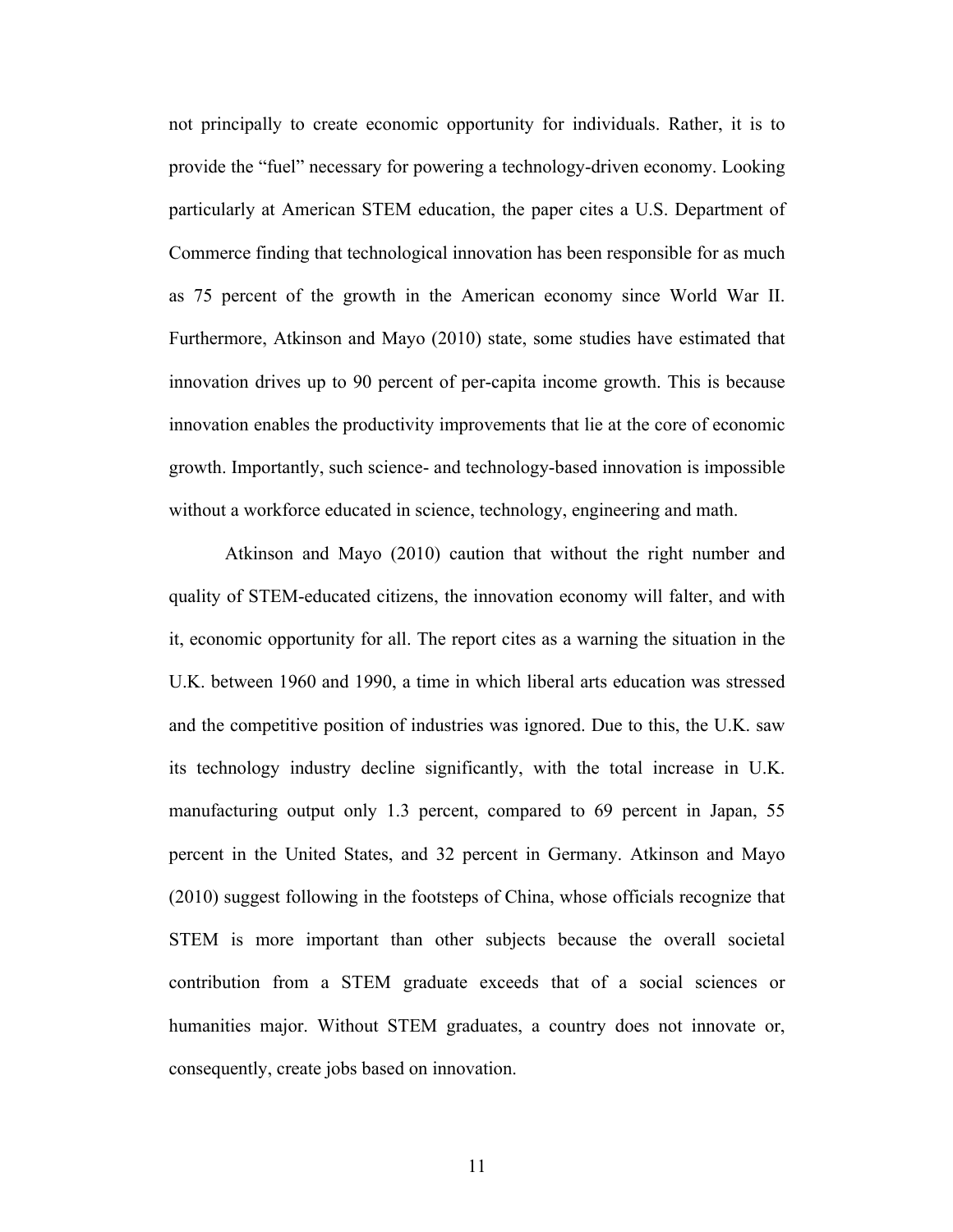In the end, it is important to recognize that innovation has huge advantages for the macro-economy. While Atkinson and Mayo (2010) and Marginson et al. (2013) mainly focus on national STEM education (in the U.S. and Australia, respectively)—and this thesis will broaden its analysis to the international level—both reports relevantly agree that, on average, companies don't accrue nearly all of the benefits from their research and innovation, most of it spills over to society. Likewise, STEM workers don't accrue the full benefits from their work, most spill over. Psacharopoulos and Patrinos (2004) discuss how various studies attempt to capture these externalities (spillover benefits) in the form of individuals' human capital enhancing the productivity of other factors of production. One study, for instance, that takes into account differences in technology, finds that social returns are comparable to private ones (whereas the private rate of return undoubtedly exceeded the social rate of return in literature that did not consider technology). STEM education, with its production of technology-specific knowledge, is therefore vital when considering overall economic growth, as driven largely by innovation.

#### III. A MACROECONOMIC FOCUS

OECD (1998) states that human capital investment bestows benefits on individuals, firms and societies. Economic benefits can accrue in the form of additional earnings or broader improvements in productivity and economic growth. Given this, there are two approaches for assessing the returns to human capital (taken as education). The individual benefits of investing in human capital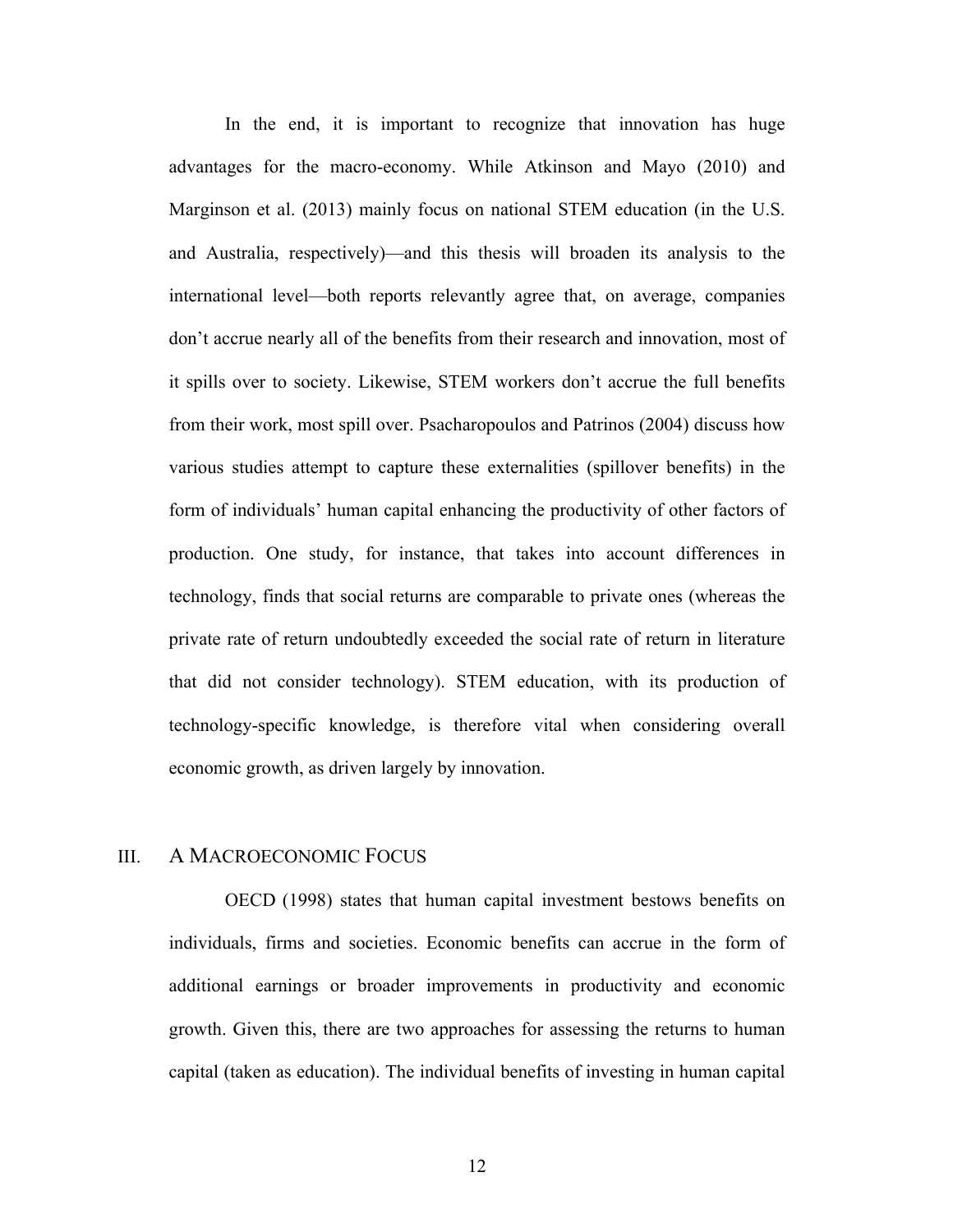are relatively straightforward: educational attainment is positively correlated with labor market performance, usually in the form of lower unemployment levels and higher earnings (OECD 1998). Due to the abundance of micro data, it is relatively easy to estimate the internal return rate using an earnings equation, taking into account the discount rate (which reconciles benefits received in the future, in the form of higher income, and costs incurred today, in the form of foregone earnings and additional schooling costs). In a study by Harmon, Oosterbeek and Walker (2002), wages are regressed on education using multivariate (OLS) analysis to derive meaningful estimates of the effect of one variable (in this case, education) on wages and 1995 International Social Survey Programme (ISSP) data. The results show wide cross-country variation on the returns to schooling in 25 countries; however, using UK micro data, the average return to a year of schooling in the UK is about 10% for women and 8% for men when employing a specification controlling for years of schooling and experience (current age minus the age left education). Overall, the conclusion is that there is an unambiguously positive effect on the earnings of an individual from participation in education.

Despite the relative lack of abundance in macro data, for the purposes of this thesis, the return to investment in human capital will be measured in relation to aggregate benefits, in particular productivity. Mamuneas et al. (2006) point out that numerous studies have estimated the return to human capital (education) on the basis of micro survey data, but do not provide estimates of the return to human capital based on aggregate (macro) data across various countries. Similarly, Psacharopoulos and Patrinos (2004) state that, whereas at the micro level it is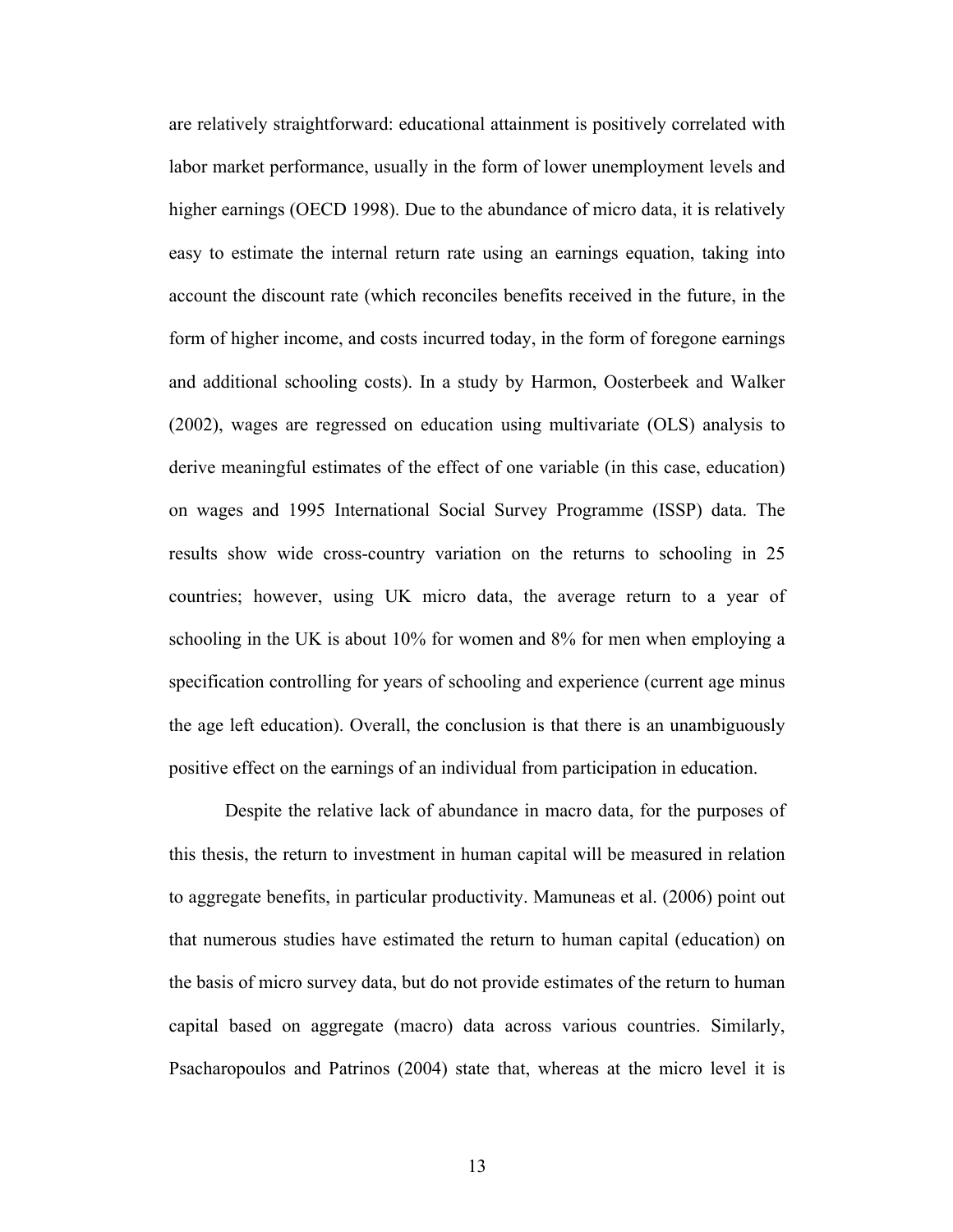established beyond a reasonable doubt that there are tangible and measurable returns to investment in education, such evidence is not as consistent and apparent in macro literature.

A macroeconomic understanding of returns to education is vital because individual level analyses like that by Harmon, Oosterbeek and Walker (2002), which only estimate the private returns to education, may underestimate the full returns to society. Sianesi and Reenen (2002) conclude that the benefits of individually acquired education may not be restricted to the individual but might very well spill over to other individuals in the same economy. Psacharopoulos and Patrinos (2004) add that if studies could account for the externalities (spillover benefits) of education, the social rates of return are likely higher than private ones. Note: economy-wide educational spillovers are by definition not taken into account in individual decisions on educational investments. Overall, there is compelling evidence that human capital increases productivity in the long run: on average, a one-year increase in average education raises the level of GDP per capita by 3-6%, according to Solow neo-classical specifications and by over 1% using estimates from new-growth theories (Sianesi and Reenen 2002).

Ultimately, regressions looking at the macroeconomic impact of human capital are positioned to capture the wider effects of such investments on national economic growth (Sianesi and Reenen 2002). So, while quantifying benefits to society may be more difficult, it is highly relevant given that the cost of investment in human capital is often borne with public money and the benefits are enjoyed by public institutions and the economy as a whole (OECD 1998).

14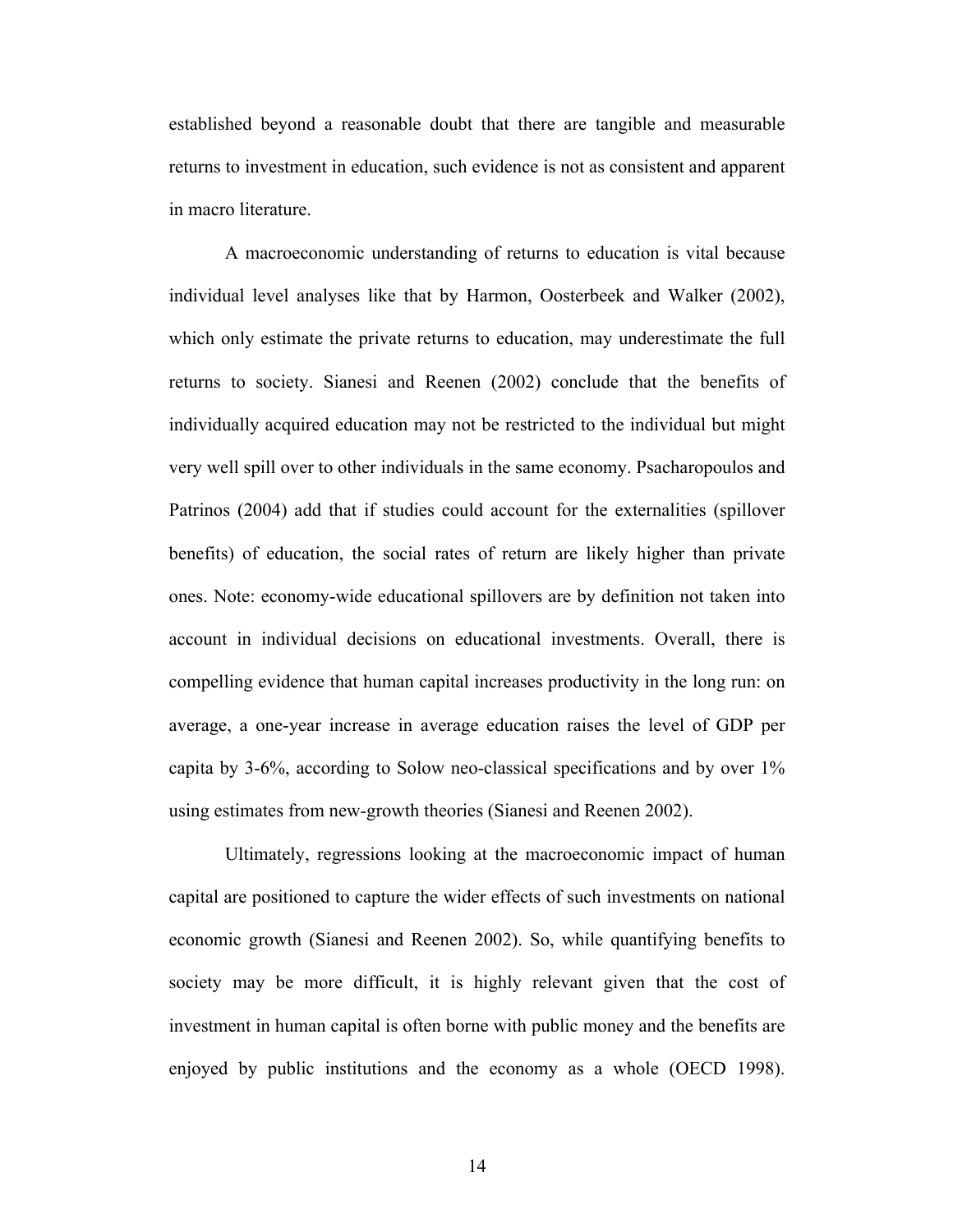Furthermore, it is vital to investigate what specific types of human capital investment yield the greatest returns, seeing as such benefits likely go far beyond additional earnings for individuals, yielding larger social and economic gain and therefore warranting policy consideration (OECD 1998).

Additionally, it is the social returns at the macro level that would provide the relevant economic justification for the public support of education. In their publication, Psacharopoulos and Patrinos (2004) state that, with the increase in academic literature on the returns to schooling, governments and other agencies are increasingly funding studies of returns to education along with other research to guide macro-policy decisions about the organization and financing of education reforms, as was the case in the UK and Australia over the prior decade. Looking specifically at STEM education and innovation, the societal return on investment from publicly funded research and development (R&D) are estimated to range from 20 percent to 67 percent, making studies of innovation-stimulating education of particular interest to policymakers (Atkinson and Mayo 2010). Marginson et al. (2013) confirm that, in recent years, many governments have policy agendas around lifting STEM performance (quantity and quality) to meet the challenges of international competitiveness and, in turn, productivity.

While macro regressions on education are evidently important, a limitation to them must be acknowledged. That is, the issue of reverse causality (i.e., the association between education and productivity growth may reflect the demand for education, as well as its supply effects). An example of this would be more developed countries often having high-tech production sectors that require a more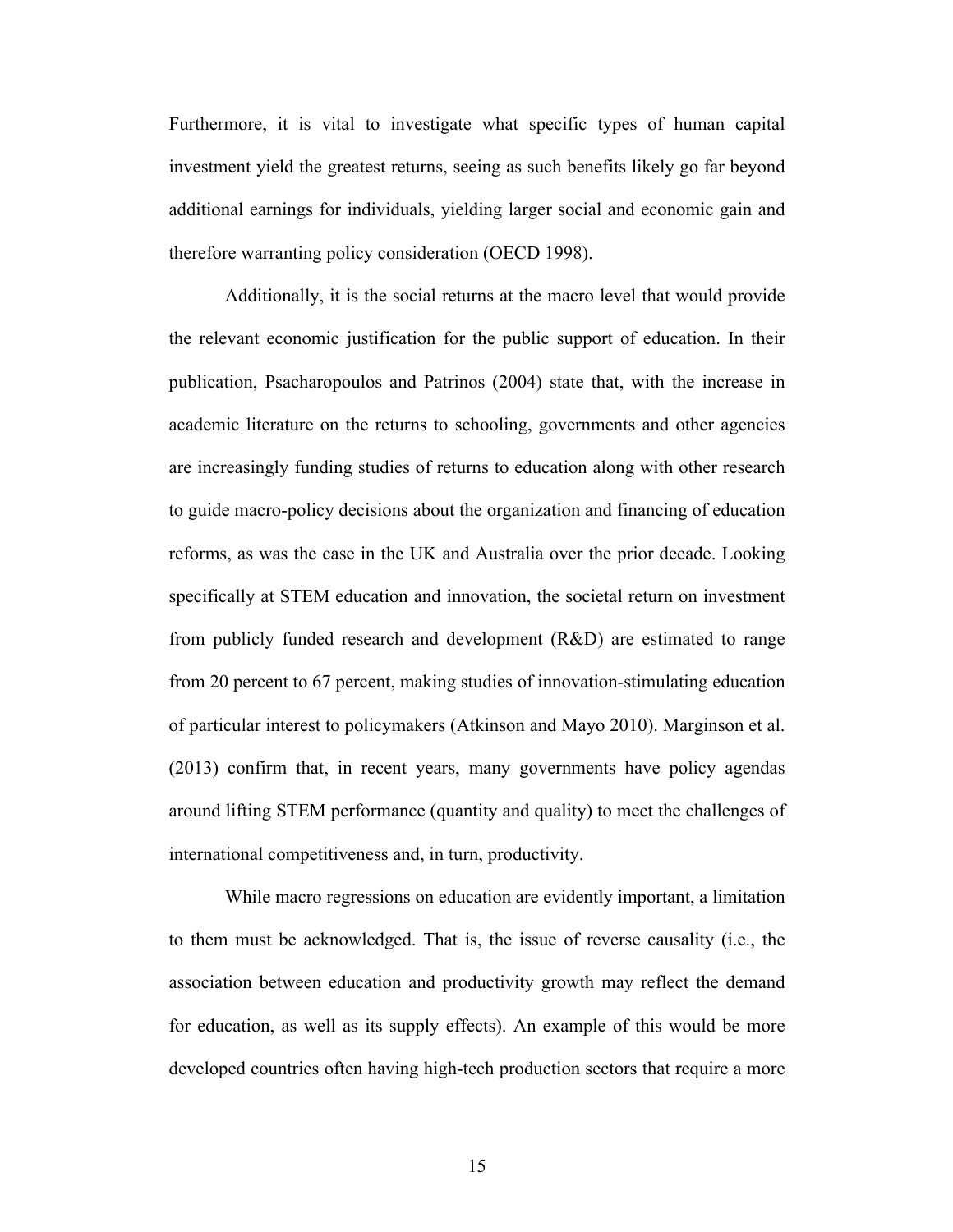educated workforce, stimulating an increase in the supply of technologicallyskilled workers to match already-advanced levels of productivity (Sianesi and Reenen 2002).

#### IV. LEVEL OF DEVELOPMENT MATTERS

Another important finding in the literature is that the existing level of economic development matters for assessing the impact of education on growth. When measuring the effect of human capital on productivity, Mamuneas et al. (2006) estimate the elasticity of output with respect to human capital, considering the possibility that the effect of human capital growth on economic growth differs across countries. Indeed, the results of the study indicate that returns to human capital vary significantly across countries based on existing levels of human capital: economies with relatively low levels of human capital have decreasing returns to scale for human capital, whereas middle-level human capital economies have increasing returns and highest human capital economies have constant or mildly increasing returns to human capital.

Similarly, Sianesi and Reenen (2002) corroborate studies that find the impact of increases in average education on productivity varies greatly based on the level of a country's development. In most cases, developing and developed countries are integrated into a single framework; however, some studies using sub-samples have found that the impacts of human capital vary considerably, both in statistical significance and in magnitude, according to the level of development of the countries considered. In one study, splitting the sample (of heterogeneous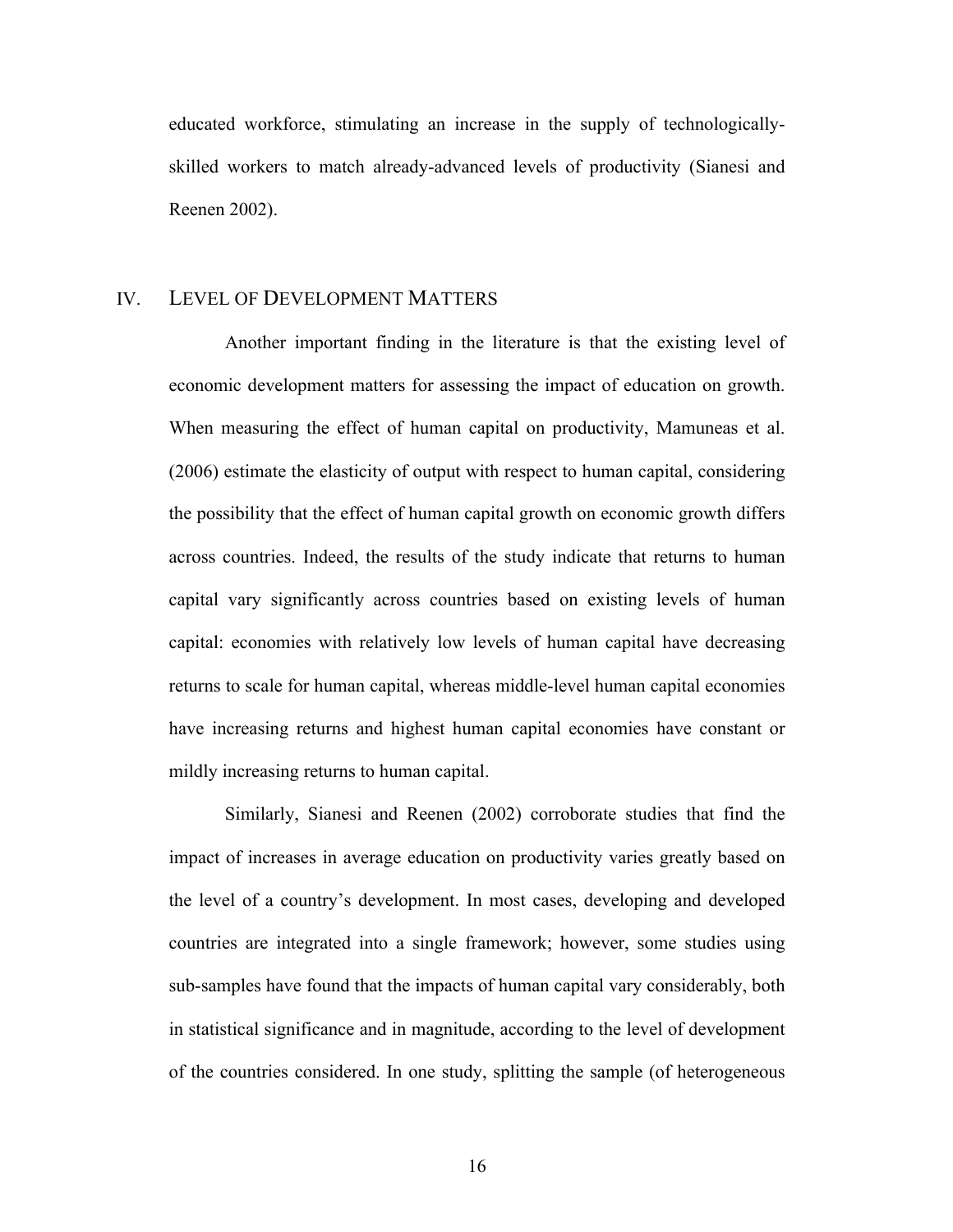countries observed) according to the level of development clearly shows that various regressors have a different impact for the homogenous sub-samples (e.g. only OECD countries). For this reason, Sianesi and Reenen (2002) conclude that it is very hazardous to lump estimates on more restricted samples with those representing an average over more diverse countries.

Furthermore, in reference to a possible reverse causality bias, the Sianesi and Reenen (2002) report states that it is important to control for level of development when regressing growth on education because in countries at higher income levels that have already gone through the stages of development, a larger incidence of the service and high-tech production sectors will require a bettereducated workforce. Due to recommendations from the relevant literature, this thesis will control for levels of economic development when regressing productivity on human capital (in particular, STEM education).

#### V. CONCLUSION

A review of the relevant literature has now been conducted. In the following chapter, I will expand on the dynamics of macroeconomic growth by presenting the analytical framework of this study. This begins with a discussion of both the neoclassical approach and new growth theories for estimating productivity. Ultimately, I introduce the methodology most apt for the purposes of this study's estimation of the effects of STEM education on growth, which takes an augmented Solow neoclassical approach.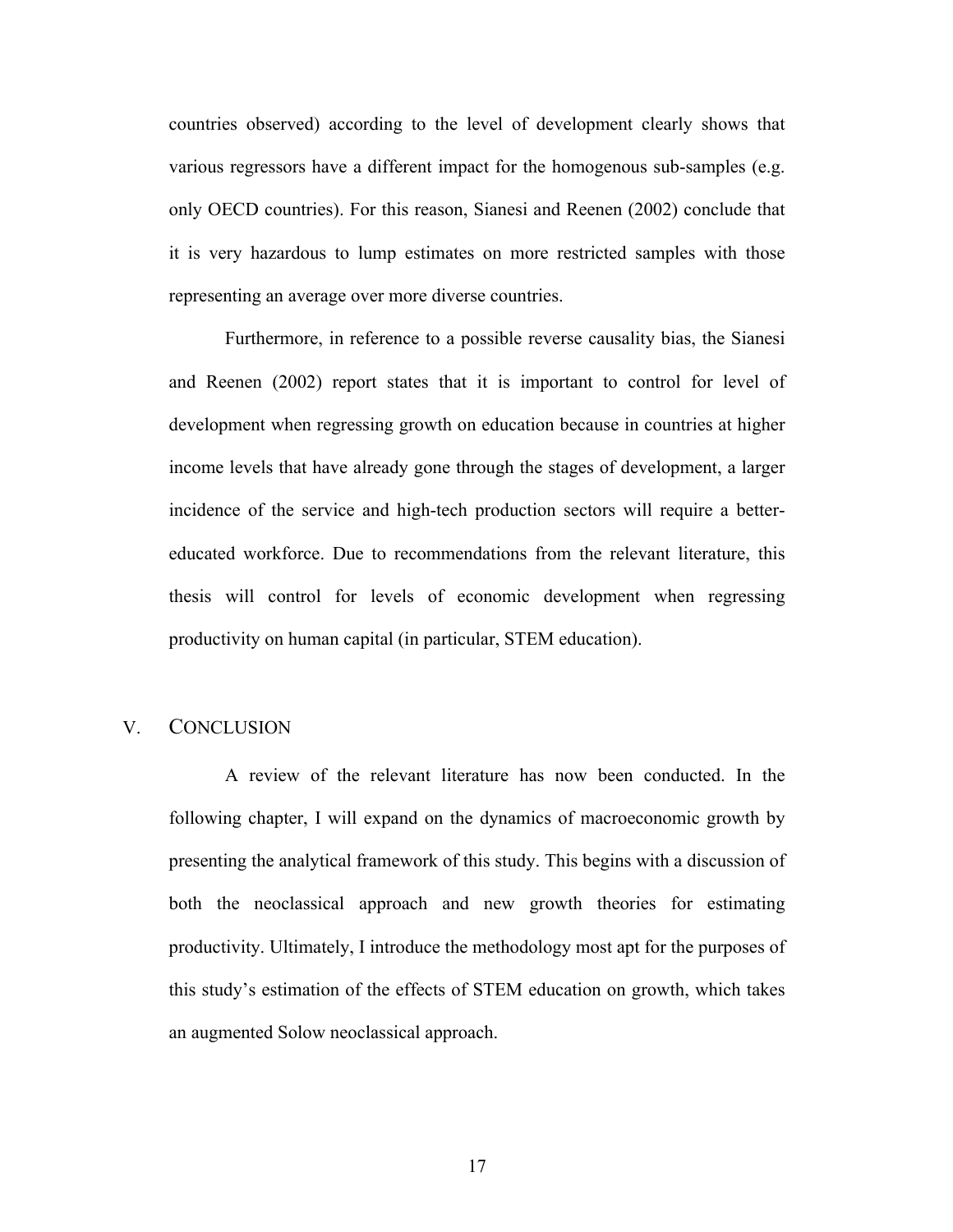## **CHAPTER THREE**

#### **THE ANALYTICAL FRAMEWORK**

#### I. INTRODUCTION

This chapter presents the Analytical Framework and model that will be used to estimate the effects of STEM education on economic growth. In the first section, the two predominant growth models—Solow neoclassical and new growth theories—are compared. Ultimately, the model derived by Cohen and Soto (2007), which includes an augmented form of labor, is used as the foundation for this study's model. In the second section, I present variations of this model and the econometric functional forms that will be used to regress growth on STEM education, controlling for some relevant factors. I introduce each variable and discuss the reason for its inclusion.

#### II. NEOCLASSICAL APPROACH VERSUS NEW GROWTH THEORIES

Sianesi and Reenen (2002) distinguish in their report between two approaches used in the empirical literature to assess the effects of education on productivity: the Solow neo-classical approach, which looks at whether the stock of education affects the long-run *level* of the economy, and the new growth theories, which look at the long-run *growth rate* of the economy. The latter emphasize the endogenous determination of growth rates, which are determined within the model (i.e. by human capital, knowledge, and innovation, which can be affected by government policies), instead of being driven by exogenous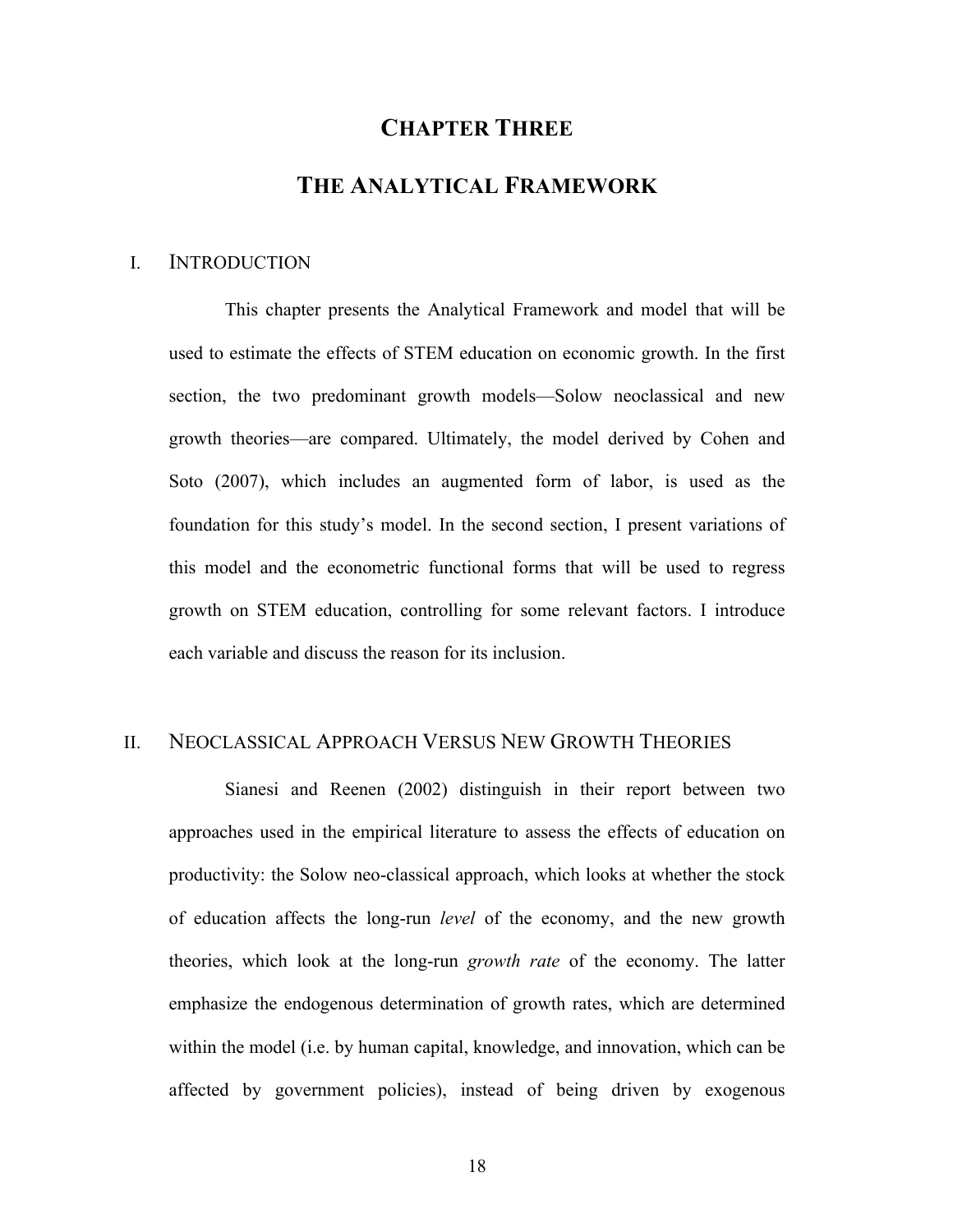technological progress. These new growth theories would argue that an increase in human capital is associated with a permanent increase in the growth rate, making the social benefits of education much greater in this case.

Sianesi and Reenen (2002) conclude that the implied effects of the stock of human capital on growth seem implausibly large in the new growth approach and are overstated due to methodological problems such as correlation with omitted variables. The neoclassical approach, on the other hand, generates effects that are more reasonable and consistent with the micro-economic evidence.

However, more recent developments in new growth theory have been made since the review by Sianesi and Reenen (2002), challenging their conclusion as outdated. In a more current study, Ang and Madsen (2011) state that the Schumpeterian growth model is the second-generation endogenous growth model that best explains growth in the United States and mature OECD countries. In their analysis, they set out to discover if this were also true for economies, like many of those in Asia, that have undergone marked growth spurts in recent years. The results show evidence of scale effects in ideas production, suggesting the presence of strong inter-temporal knowledge transfer. Additionally, consistently significant coefficients of R&D intensity suggest that R&D intensity has permanent growth effects. Essentially, the findings offer very strong evidence that growth is driven by research intensity, as predicted by Schumpeterian growth theory. Relevant to this study, Ang and Madsen (2011) conclude that a country which seeks to be competitive in the global economy requires a highly skilled labor force as well as significant R&D investment.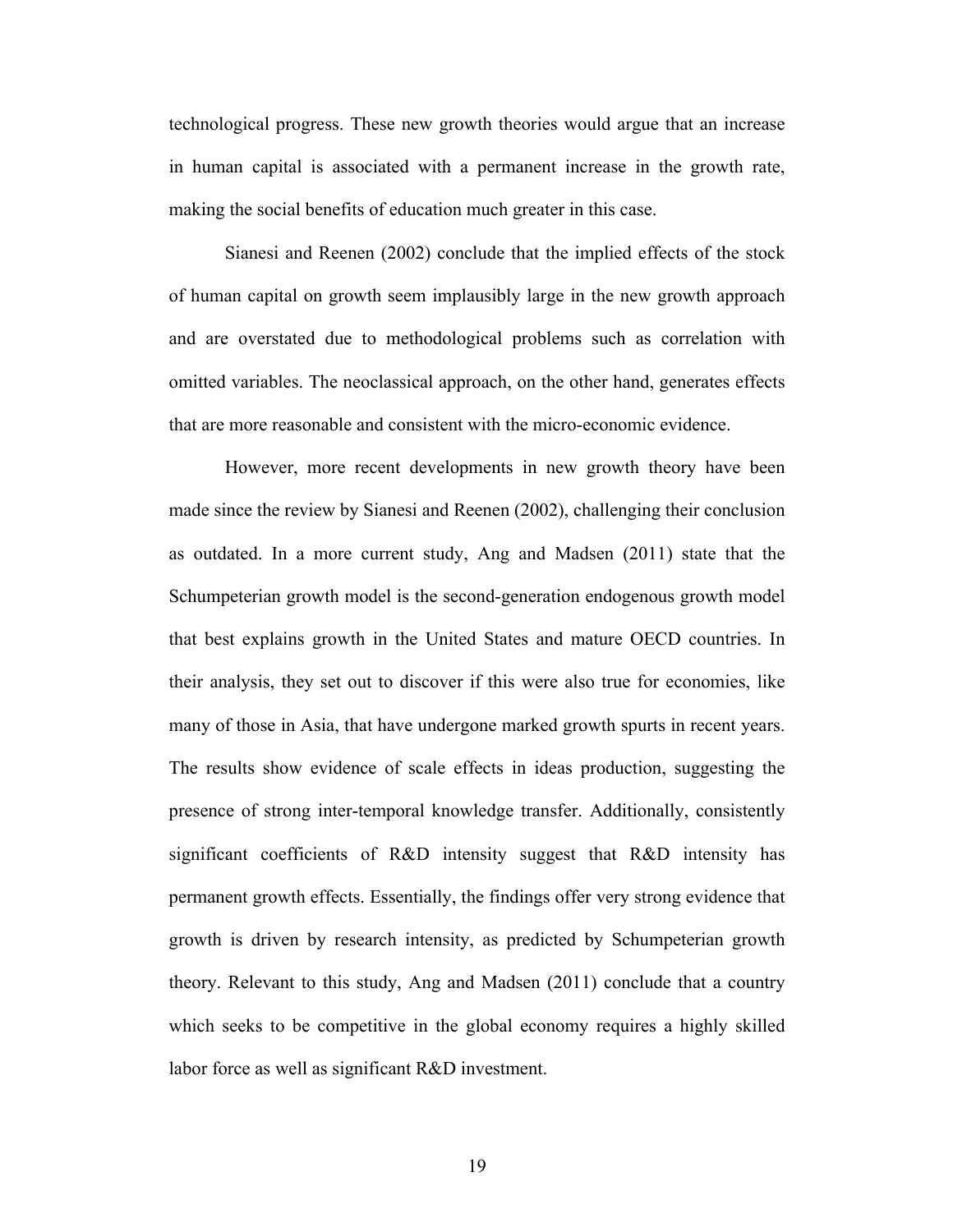In another study, Islam, Ang and Madsen (2014) assert that endogenous growth models which look at the effects of human capital on productivity produce inconsistent macro-level empirical evidence. This is because they measure either the quantity or quality of education—by their definition, educational attainment measures the number of years of schooling among the adult population, whereas educational quality captures how much they have actually learned in school. Islam, Ang and Madsen (2014) argue in favor of using quality-adjusted educational attainment as the measure of human capital in growth regressions. Their regression results give support to the Solow growth model when it is extended to allow for quality-adjusted human capital as well as its interaction with DTF (i.e., Distance to Frontier, a measure of initial development level based on income data for the year 1970, which marks the start of their sample period).

Following this line of thinking, an augmented Solow neoclassical model, like that used by Cohen and Soto (2007) to regress growth on human capital, can be built upon to include not only a measure of enhanced labor, augmented by educational attainment (i.e. human capital), but furthermore a specific type of this human capital, which attempts to take into account the type/quality of education as well as dynamics of technology and initial level of development (i.e. innovation-fueling, STEM education across different countries).

The basic aggregate production function underlying the neoclassical growth model is as follows:

 $Y_{it} = A_{it} K_{it}^{a} L_{it}^{1-a}$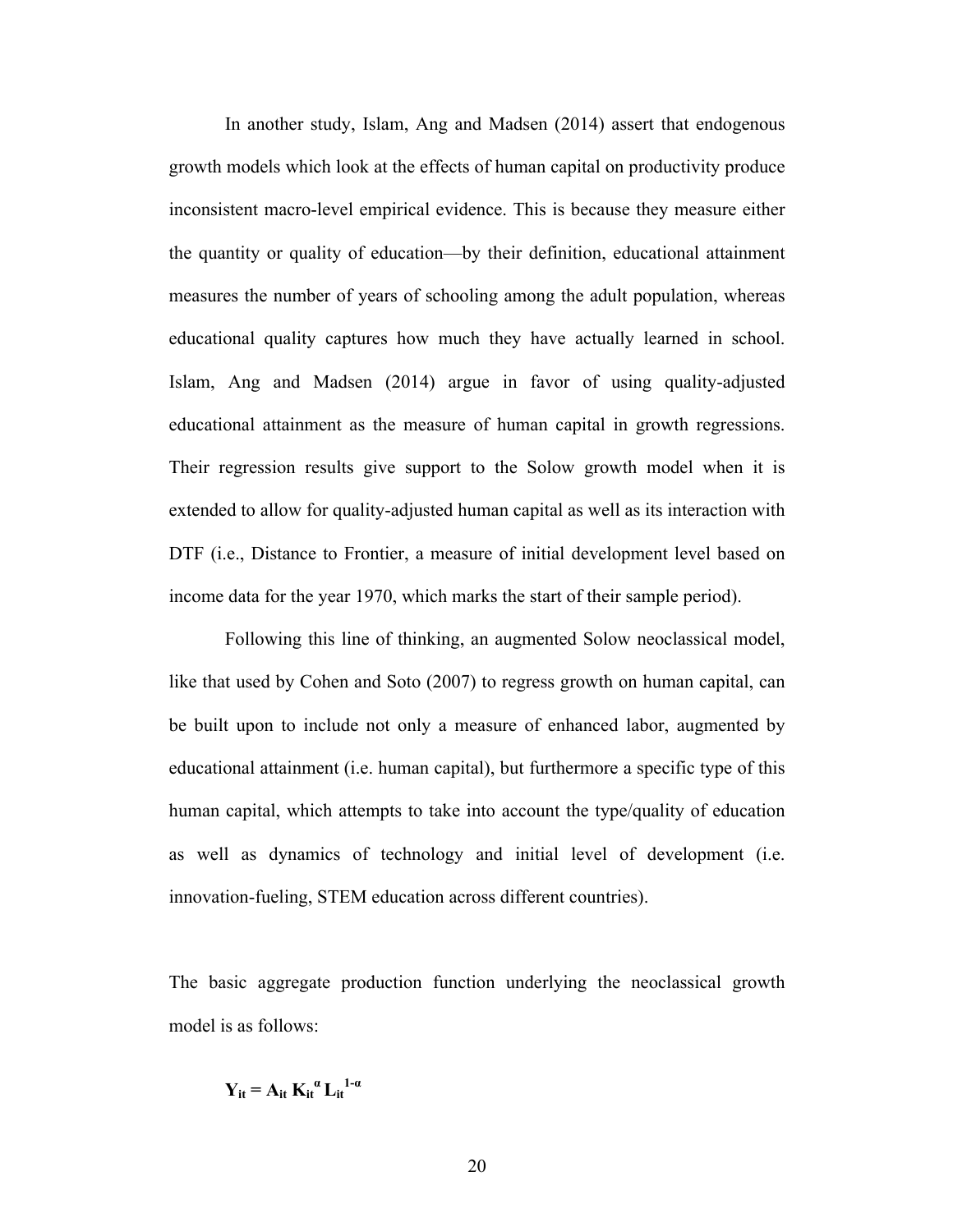*Y* represents output or real income (GDP). *A* is Total Factor Productivity (TFP) or the portion of output not explained by the contributions of inputs used in production; this is also known as the Solow residual. Additionally, *K* is a measure of physical capital and *L* represents the total labor force.

Cohen and Soto (2007) derive the following expanded Solow model:

$$
Y_{it} = A_{it} K_{it}^{\alpha} H_{it}^{1-\alpha}
$$

In this model, an augmented form of labor is considered, which is human capital enhanced by education (and measured as educational attainment).

Given that  $H_{it} = h_{it} L_{it}$ , dividing by total labor force obtains the per-worker equation:

$$
y_{it}=A_{it}\;k_{it}^{\phantom{it}\alpha}\,h_{it}^{\phantom{it}1\text{-}\alpha}
$$

In their study, Cohen and Soto (2007) conclude that standard cross-country growth regressions yield significant coefficients for schooling. Estimates using panel data are also significant even when the regressions account for the accumulation of physical capital. However, as mentioned above, taking into consideration the new developments in growth theory and particularly the importance of innovation, an augmented neo-classical specification, which builds on the model by Cohen and Soto (2007) to include STEM education is best to use when capturing the effects of human capital on growth.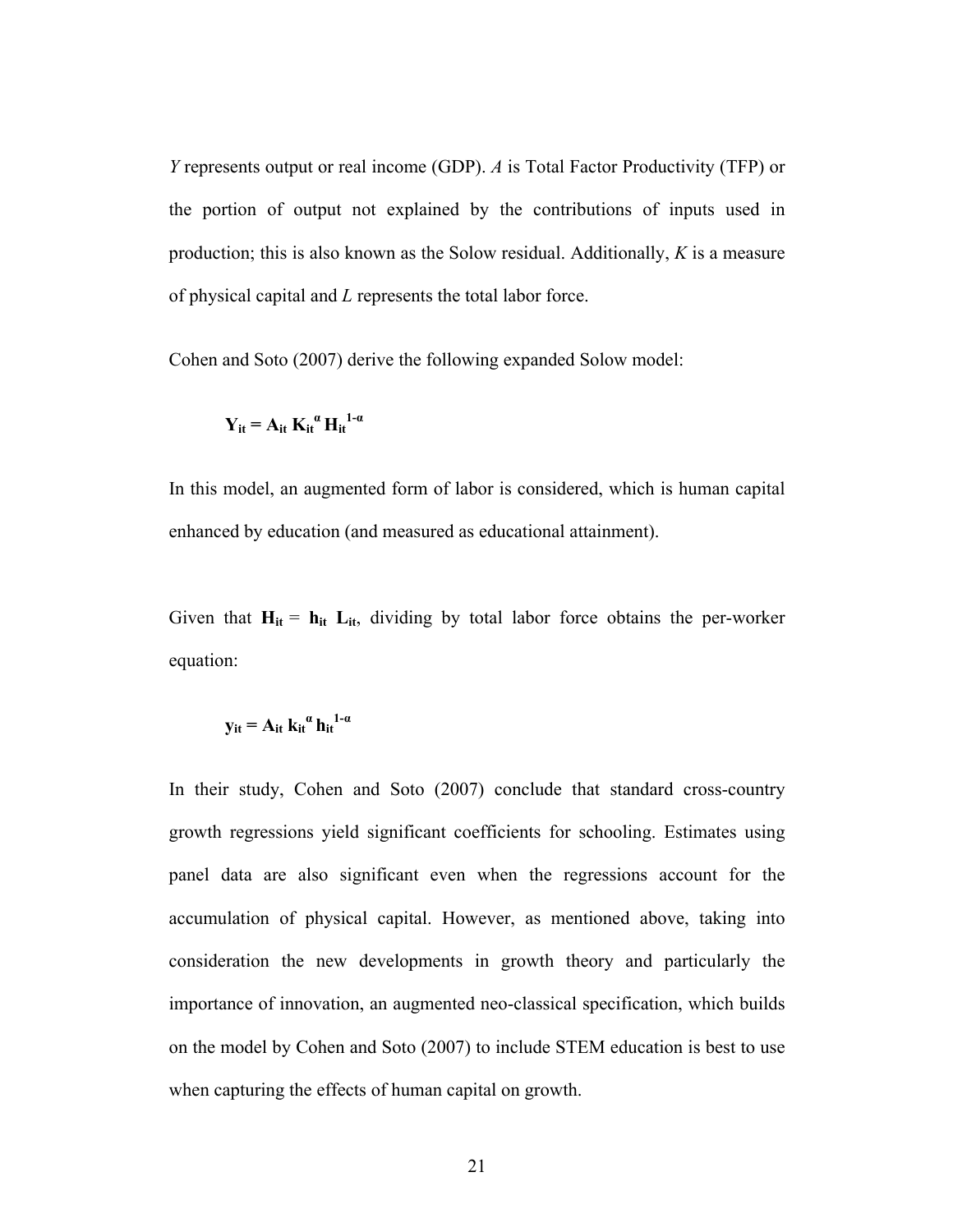Much as Cohen and Soto (2007) augment labor with human capital to obtain  $H = hL$ , this study will further augment labor with not only general human capital, but with STEM education, in particular, to arrive at  $H = h^a s^b L$  (where a, b  $\geq$  0). Substituting this enhancement into their standard  $\mathbf{Y} = \mathbf{A} \mathbf{K}^{\alpha}(\mathbf{H})^{1-\alpha}$  gives us:

$$
Y = A K^{\alpha} (h^{a} s^{b} L)^{1-\alpha}
$$

Or the per-worker version:

$$
y = A k^{\alpha} h^{a(1-\alpha)} s^{b(1-\alpha)}
$$

This can be specified as follows:

$$
\log(y) = \log(A_{it}) + \alpha \log(k_{it}) + a(1-\alpha) \log(h_{it}) + b(1-\alpha) \log(s_{it}) + \varepsilon
$$

### III. THE MODEL

This study uses four variations on a basic growth model to estimate the effects of STEM education on economic growth. The following specification of the Cohen and Soto (2007) model is used as a base:

$$
\log (y_{it}) = \log (A_{it}) + \beta_0 + \beta_1 \log (k_{it}) + \beta_2 \log (h_{it}) + \varepsilon
$$

Below, Equation (1) shows a general model of per-worker GDP growth, which considers physical capital and human capital, extended to include measurements of development level and STEM education, as well. Logs are taken of all terms except initial GDP, which, unlike other variables in the estimation, measures a level at a single point in time and not a change (or growth) over the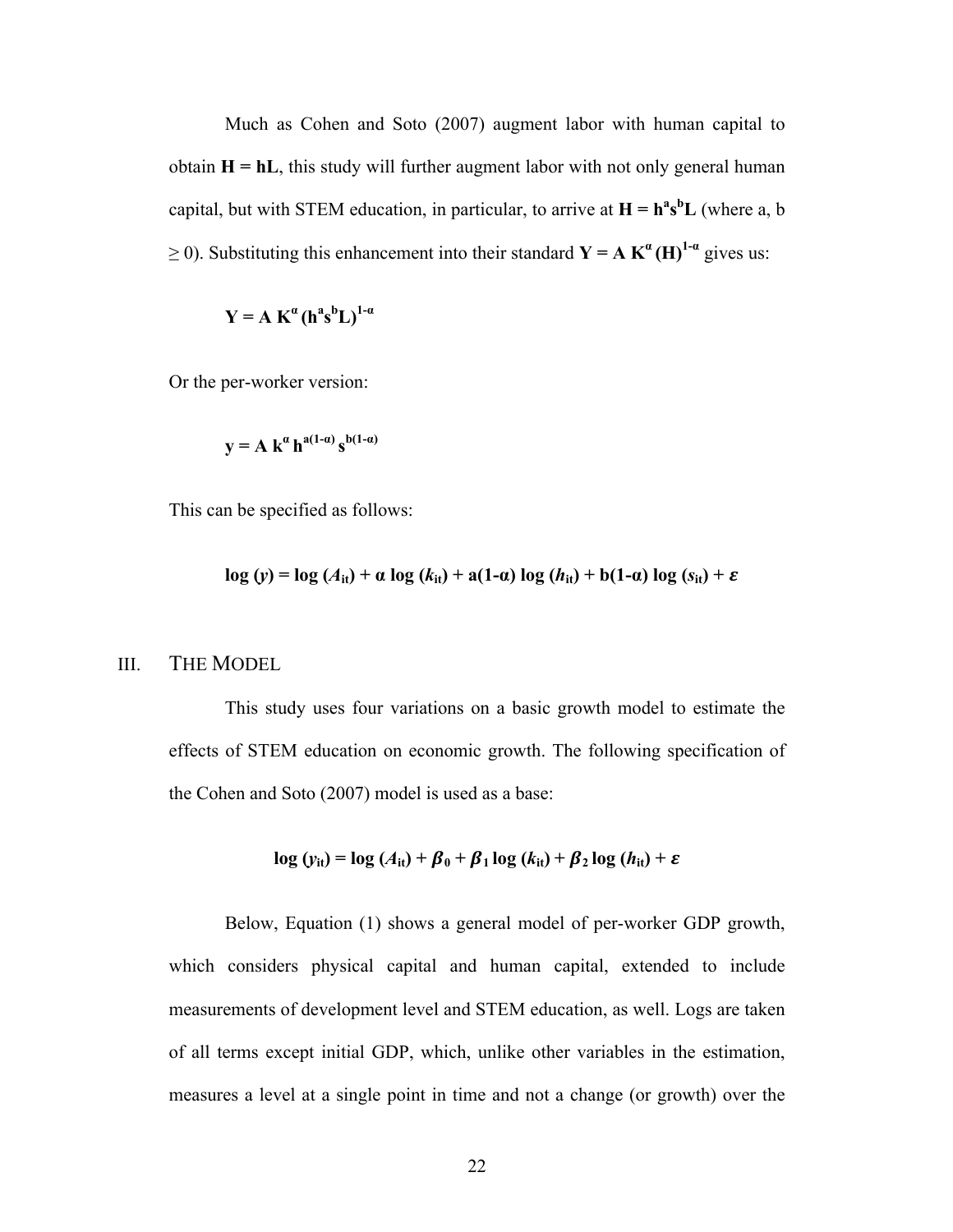observed period. In an effort to capture a potentially more complex dynamic that some of the literature gestures towards, Equation (2) is developed. It builds on the first equation by specifying an interaction term between human capital and STEM education, representing an adjusted model that accounts for the effects of STEM educational attainment on per-worker growth, the magnitude of which depends on countries' existing human capital.

Equations (3) and (4) modify the first two by adding a quadratic term in the form of  $[\log(s)]^2$ . This considers the possibility of a non-linear relationship between STEM educational attainment and the dependent variable, annualized growth—i.e., that the effect of STEM educational attainment on growth changes as you get more it. A negative coefficient on  $[\log(s)]^2$  would indicate that the slope of the curve (showing the relationship between  $log(s)$  and  $log(y)$ ) becomes less positive as the amount of STEM education increases. This is to say, the effect of STEM education on growth diminishes with more STEM education. Conversely, a positive coefficient on  $[\log(s)]^2$  would indicate that the effect of STEM education on growth increases with more STEM education. Note: it is the STEM educational attainment variable (*s*) that is squared, not the Beta coefficient on it, which means (3) and (4) still qualify as linear models.

(1) 
$$
\log(y_{it}) = \log(A_{it}) + \beta_0 + \beta_1 \log(k_{it}) + \beta_2 \log(s_{it}) + \beta_3 \log(h_{it}) + \beta_4(y_{i,t-1}) + \varepsilon
$$

**(2)**  $\log (y_{it}) = \log (A_{it}) + \beta_0 + \beta_1 \log (k_{it}) + \beta_2 \log (s_{it}) + \beta_3 \log (h_{it})^* \log(s_{it}) +$  $\beta_4(y_{i,t-1}) + \varepsilon$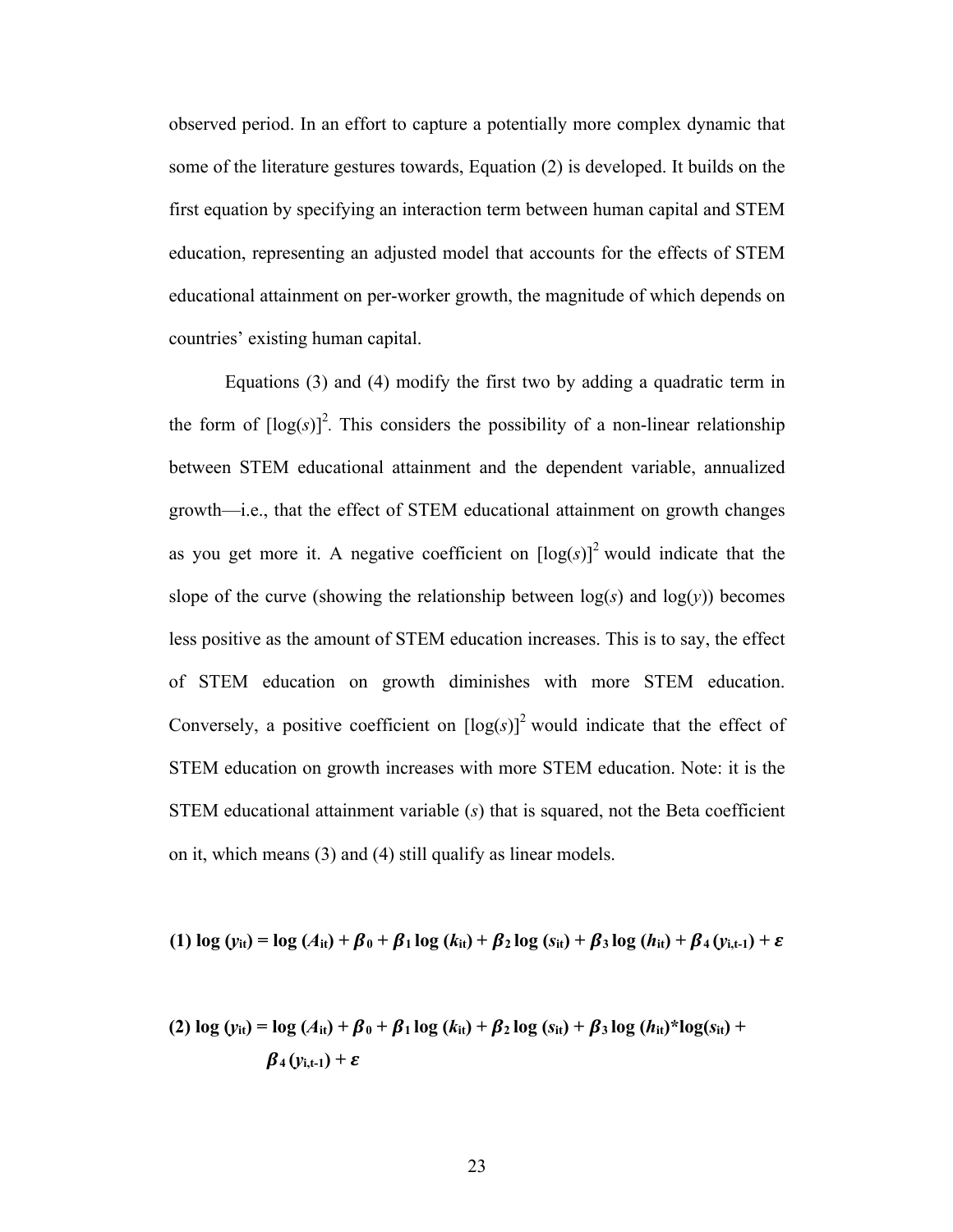(3) 
$$
\log (y_{it}) = \log (A_{it}) + \beta_0 + \beta_1 \log (k_{it}) + \beta_2 \log (s_{it}) + \beta_3 [\log (s_{it})]^2 + \beta_4 \log (h_{it}) + \beta_5 (y_{i,t-1}) + \varepsilon
$$

(4) 
$$
\log (y_{it}) = \log (A_{it}) + \beta_0 + \beta_1 \log (k_{it}) + \beta_2 \log (s_{it}) + \beta_3 [\log (s_{it})]^2 + \beta_4 \log (h_{it})^* \log(s_{it}) + \beta_5 (y_{i,t-1}) + \varepsilon
$$

In the above specifications, *y* is the dependent variable or GDP per labor force, *A* is Total Factor Productivity, *k* is physical capital per labor force, *h* is a general measure of human capital per person, *s* is enhanced human capital measured as STEM degrees per worker, and  $y_{i,t-1}$  is the control variable for level of economic development. It is important to reaffirm that, whereas growth is measured as the percentage change in GDP per worker, economic development is measured as the level of GDP per worker as of the year *t-*1 (the level of GDP before the year, *t*, for which all other data are collected for a given country). Furthermore, applying logarithms to the relevant variables creates a log-linear model, enabling an analysis of the relationship between growth and STEM educational attainment over time. Essentially, after estimating the above-specified equations,  $\frac{\partial \log(y_t)}{\partial t}$ can be calculated, allowing a determination of the contributions of *k*, *h* and *s* to real GDP per worker growth.

#### IV. CONCLUSION

An analytical framework that considers the context of economic growth and enhanced human capital has now been developed. In the following chapter, I will introduce the sources from which data on each variable are collected. The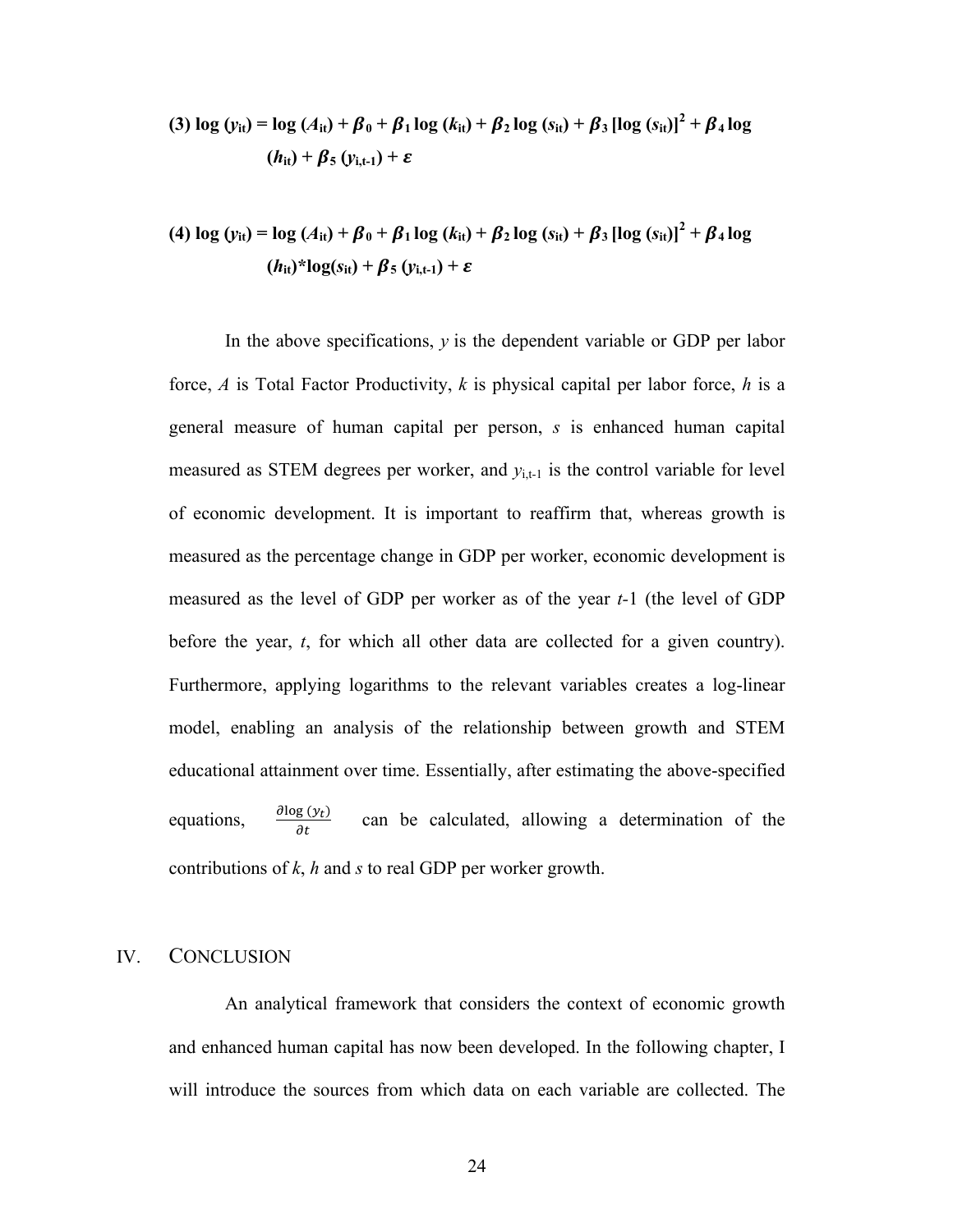data set includes real GDP, physical capital stock, an index of human capital and STEM educational attainment. Cross-sectional as well as panel data, which covers different economies over various years, is utilized. The data are examined and the regression results are analyzed in a discussion of how STEM education affects growth.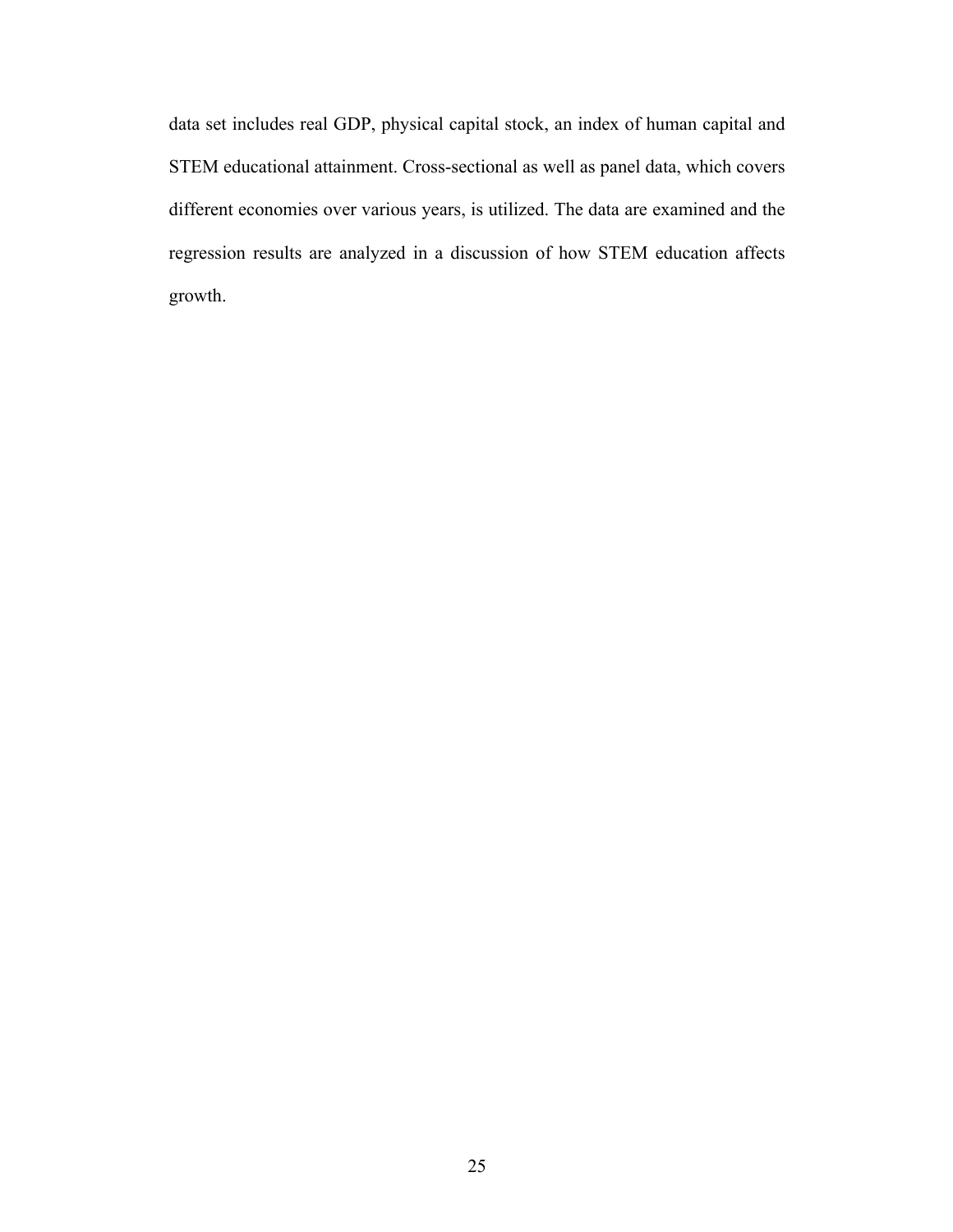# **CHAPTER FOUR**

# **DATA AND RESULTS**

#### I. INTRODUCTION

In this chapter, I present the data and empirical results for this study. The first section introduces the data utilized and explains the importance of employing a panel—as opposed to a purely cross-sectional or time series—analysis. The second section reports and analyzes the regression results for the panel and crosssectional data sets, respectively. A re-estimation of the cross-sectional regressions, which excludes outlying countries, follows. In the last section, I discuss the implications of the results and gesture towards relevant policy considerations.

### II. SOURCES OF DATA

In their report, Sianesi and Reenen (2002) discuss various macroeconomic studies of the returns to education. They state that the measure of productivity is most often aggregate real GDP per capita (or per worker or per working-age person). Furthermore, regressors typically include proxies of human capital, initial level of GDP and physical investment ratios. As mentioned in the preceding chapters of this thesis, the pervasive measure of human capital is educational attainment (mean years of schooling) as in the studies by Psacharopoulos and Patrinos (2004), Mamuneas et al. (2006) and by most of those reviewed in the Sianesi and Reenen (2002) report.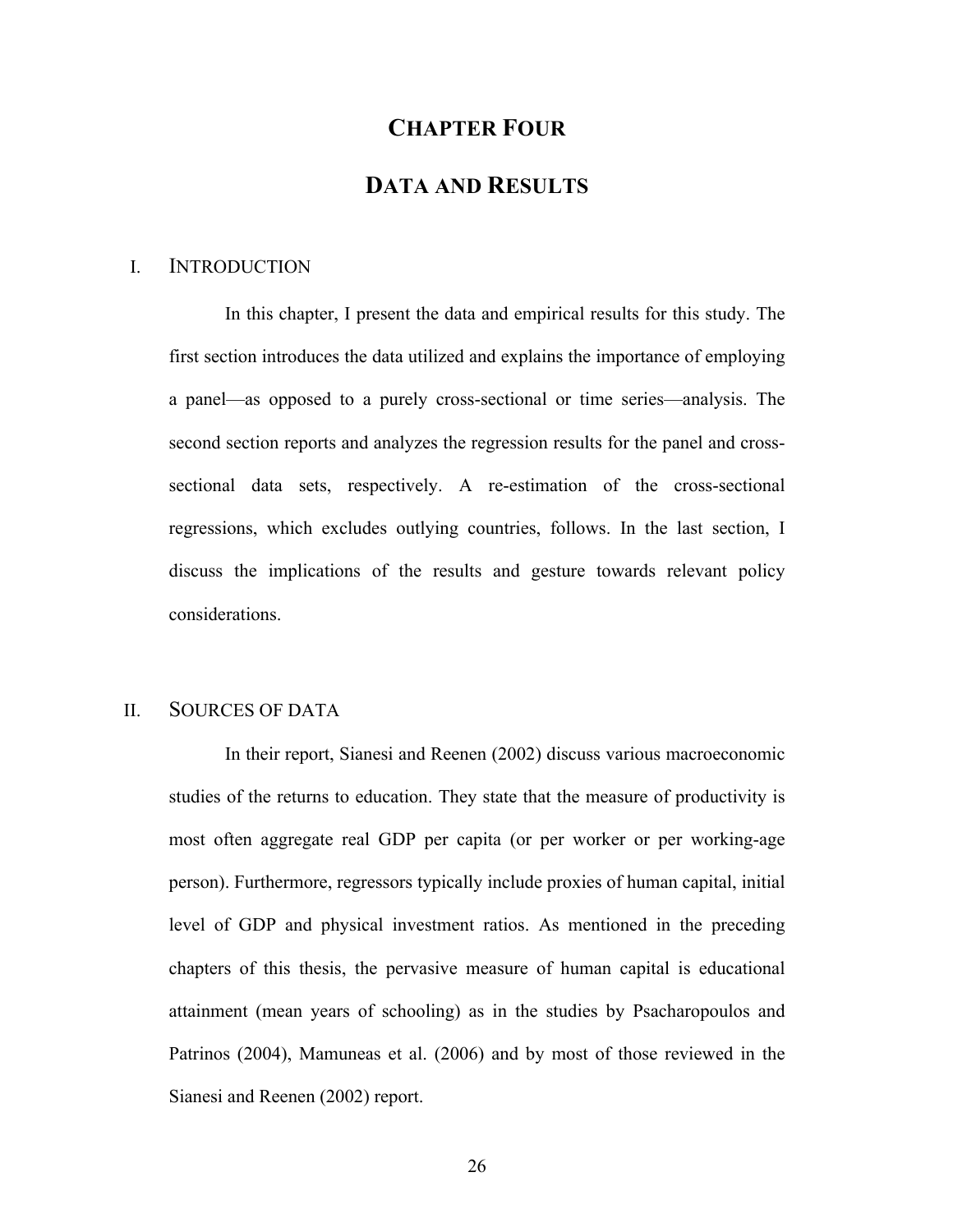Including many of these variables, the following data are collected from Summers and Heston (Penn World Tables). Growth data are Expenditure-side real GDP at chained purchasing power parity (PPPs) for the 2000-2010 period. To obtain per-worker GDP, Labor Force data are collected as Number of Persons Engaged. Physical Capital data are Capital Stock at Current PPPs for 2000-2010. Note: this requires a measure of prices to deflate the data and adjust for inflation. In order to do this, an index of the Price Level of the Capital Stock is collected for each year. Initial Development Level data are Expenditure-side real GDP at chained PPPs for the year preceding the relevant period of study: that is, 1999 for a panel data estimation, which looks at the 11 year inclusive period, and 2009 for a cross-sectional estimation, which focuses on the year 2010. Additionally, data on general educational attainment are obtained for 2000-2010 using the Index of Human Capital per Person, which is based on years of schooling reported in the 2012 Barro and Lee Educational Attainment Dataset and on returns to education from Psacharopoulos (1994).

For data on enhanced or augmented human capital, this study focuses on a report of STEM educational attainment. The *National Science Foundation: Science and Engineering Indicators* publication (2014) provides comprehensive data on the number and proportion of first university STEM degrees. One data set includes number of first university degrees in "All Fields" as well as "All S&E Fields" and other STEM subfields, by selected region for 87 countries, during 2010 or the most recent year. **Table 4.1** below denotes the countries for which 2010 STEM degree data were not used and the most recent year available for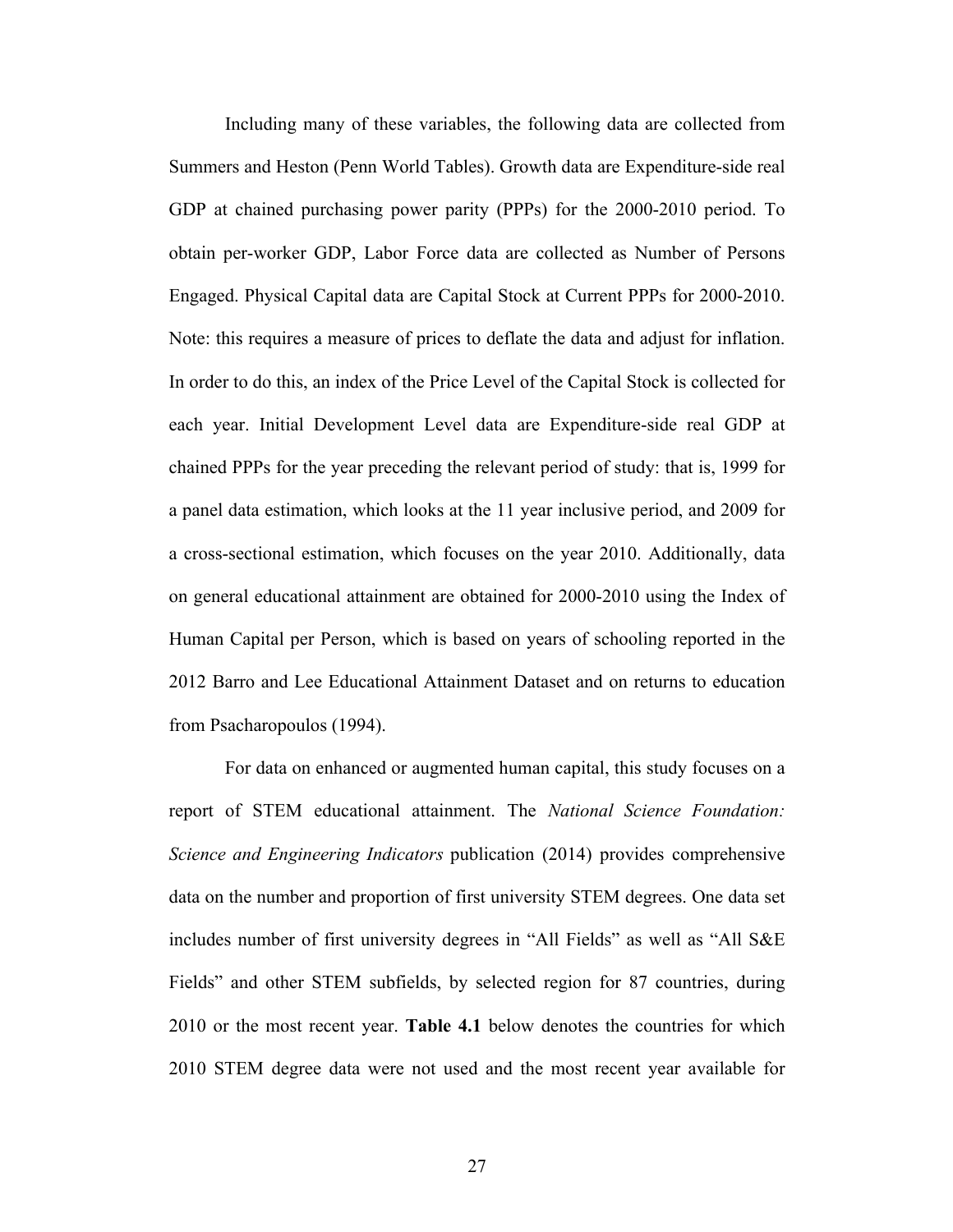which data were collected instead. Note: all other data for a given country corresponds to the year for which STEM degree data are collected (as mentioned, this means initial level of GDP is collected from whichever the preceding year is).

| Country        | Year |
|----------------|------|
| Bangladesh     | 2003 |
| Cambodia       | 2009 |
| Georgia        | 2007 |
| India          | 2003 |
| Malaysia       | 2009 |
| Iran           | 2007 |
| Iraq           | 2004 |
| Jordan         | 2007 |
| Algeria        | 2007 |
| <b>Burundi</b> | 2004 |
| Cameroon       | 2008 |
| Ghana          | 2009 |
| Kenya          | 2001 |
| Mozambique     | 2011 |
| Namibia        | 2008 |
| Swaziland      | 2006 |
| Uganda         | 2004 |
| France         | 2009 |
| Luxembourg     | 2008 |
| Albania        | 2003 |
| Guatemala      | 2007 |
| Honduras       | 2003 |
| Argentina      | 2009 |
| <b>Bolivia</b> | 2000 |

**Table 4.1** Countries for which 2010 STEM degree data were not available, and the most recent year for which data were collected instead.

Additionally, a panel data set for S&E first university degrees, by 15 selected Western or Asian country/economy and field is reported for the 2000– 2010 period. The countries are as follows: Australia, Canada, China, France,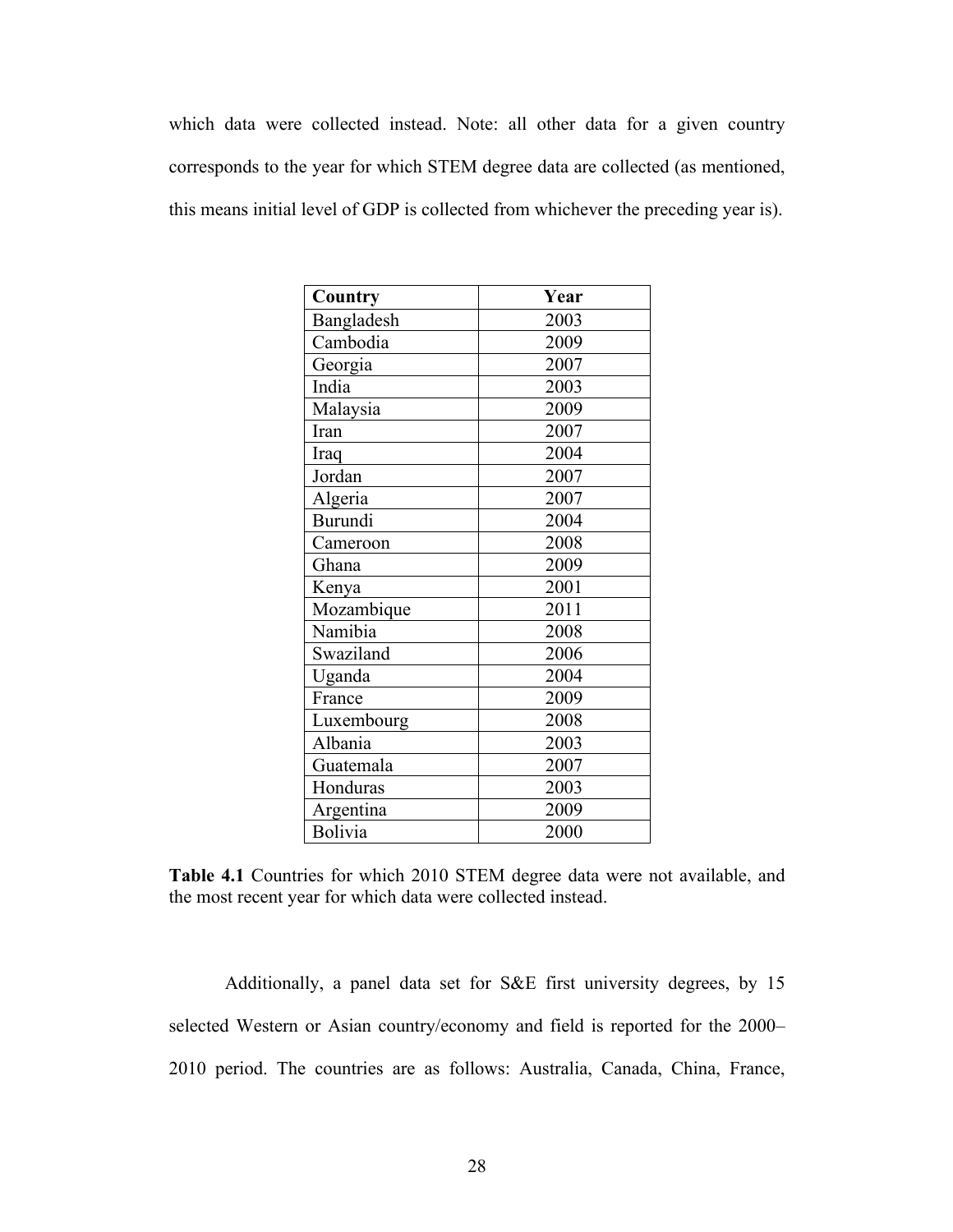Germany, Italy, Japan, Mexico, Poland, South Korea, Spain, Taiwan, Turkey, United States, United Kingdom. It is important to note that data on "All S&E Fields" are not available for France (2010) and Canada (2001, 2002, 2003). **Table 4.2** on the following page reports Summary Statistics for the panel data, averaged over the relevant period.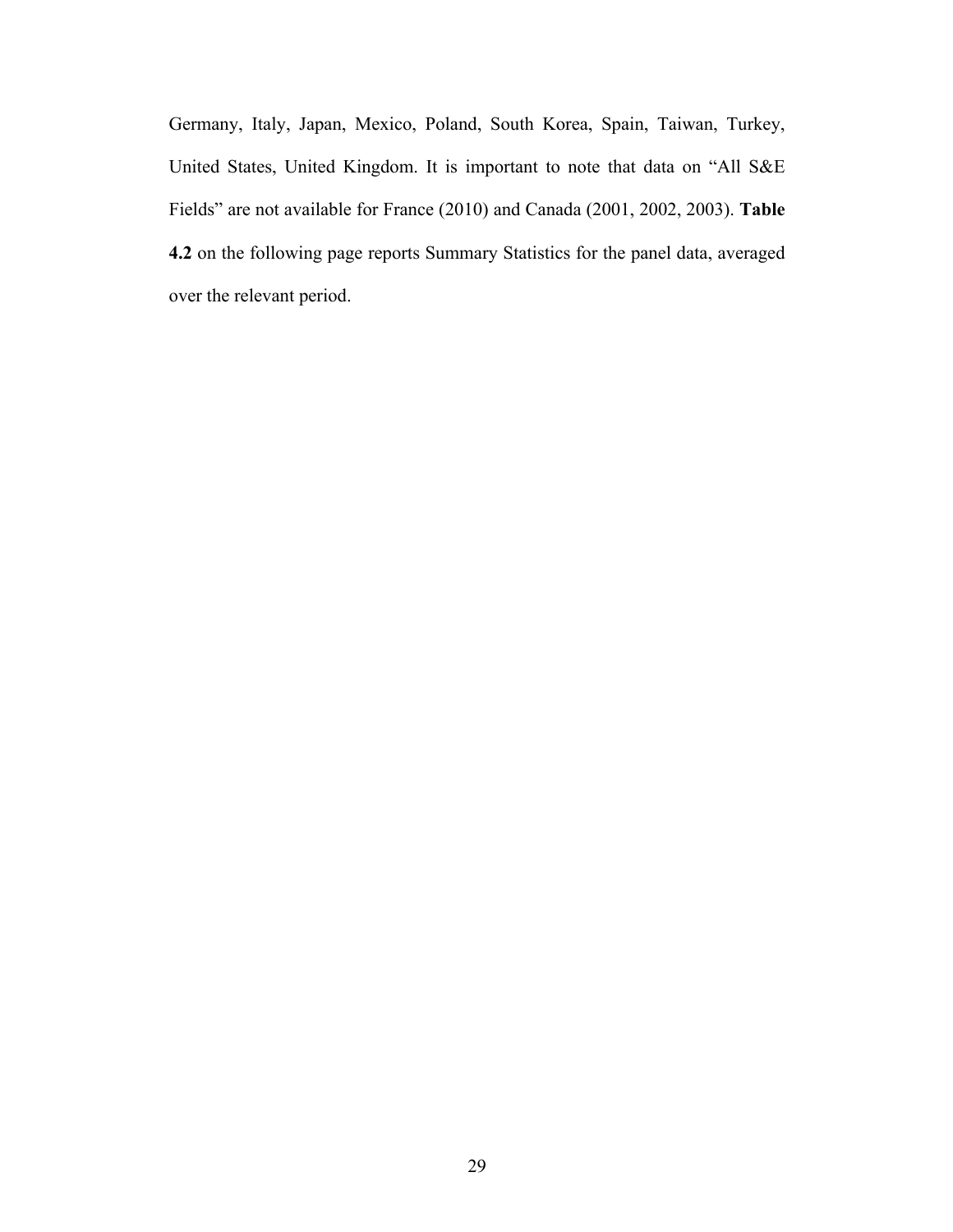| Country        | Degrees<br>S&E         | Real GDP<br>in bilions<br>USS | (in millions)<br>Population | Labor<br>Force | billions US\$<br>Stock in<br>Capital | Level of<br>Capital<br>Price<br>Stock | Human<br>Capital |
|----------------|------------------------|-------------------------------|-----------------------------|----------------|--------------------------------------|---------------------------------------|------------------|
| Australia      | 44,057                 | 812.56                        | 20.44                       | 9.73           | 2807.32                              | 0.97                                  | 3.48             |
| Canada         | 60,948                 | 1281.69                       | 32.33                       | 16.43          | 3972.24                              | 0.88                                  | 3.58             |
| China          | 789,597                | 8584.64                       | 1305.53                     | 752.74         | 23412.98                             | 0.31                                  | 2.27             |
| France         | 108,817                | 2173.35                       | 63.03                       | 26.49          | 7262.42                              | 1.06                                  | 2.97             |
| Germany        | 273<br>60              | 2995.74                       | 81.2                        | 39.49          | 10201.14                             | 1.03                                  | 3.61             |
| Italy          | 519 <sup>6</sup><br>80 | 2002.09                       | 58.51                       | 24.18          | 8237.27                              | 0.77                                  | 2.88             |
| Japan          | 346,257                | 4324.21                       | 126.78                      | 64.86          | 15006.12                             | 1.04                                  | 3.42             |
| Mexico         | 107,493                | 1473.2                        | 110.22                      | 42.22          | 3497.31                              | 0.72                                  | 2.51             |
| Poland         | 235<br>98              | 627.15                        | 38.49                       | 14.56          | 1318.78                              | 0.58                                  | 3.12             |
| South Korea    | 16,852                 | 1320.41                       | 47.63                       | 22.59          | 4688.28                              | 0.56                                  | 3.33             |
| Spain          | 0/47<br>65             | 1367.51                       | 43.8                        | 19.27          | 5131.83                              | 0.81                                  | 2.72             |
| Taiwan         | 76,307                 | 813.29                        | 22.72                       | 9.98           | 1982.32                              | 0.45                                  | 2.92             |
| Turkey         | ,063<br>69             | 884.03                        | 67.78                       | 18.97          | 1853.07                              | 0.49                                  | 2.1              |
| United States  | 461,659                | 14570.96                      | 296.36                      | 142.68         | 44021.08                             | 0.89                                  | 3.63             |
| United Kingdom | 108,270                | 2282.52                       | 60.48                       | 28.56          | 6850.93                              | 1.06                                  | 3.61             |
| Universal      | 174,928                | 3034.22                       | 158.35                      | 82.18          | 9349.54                              | 0.77                                  | 3.08             |

**Table 4.2** Summary Statistics for 15 Western/Asian Countries averaged over the 2000-2010 period.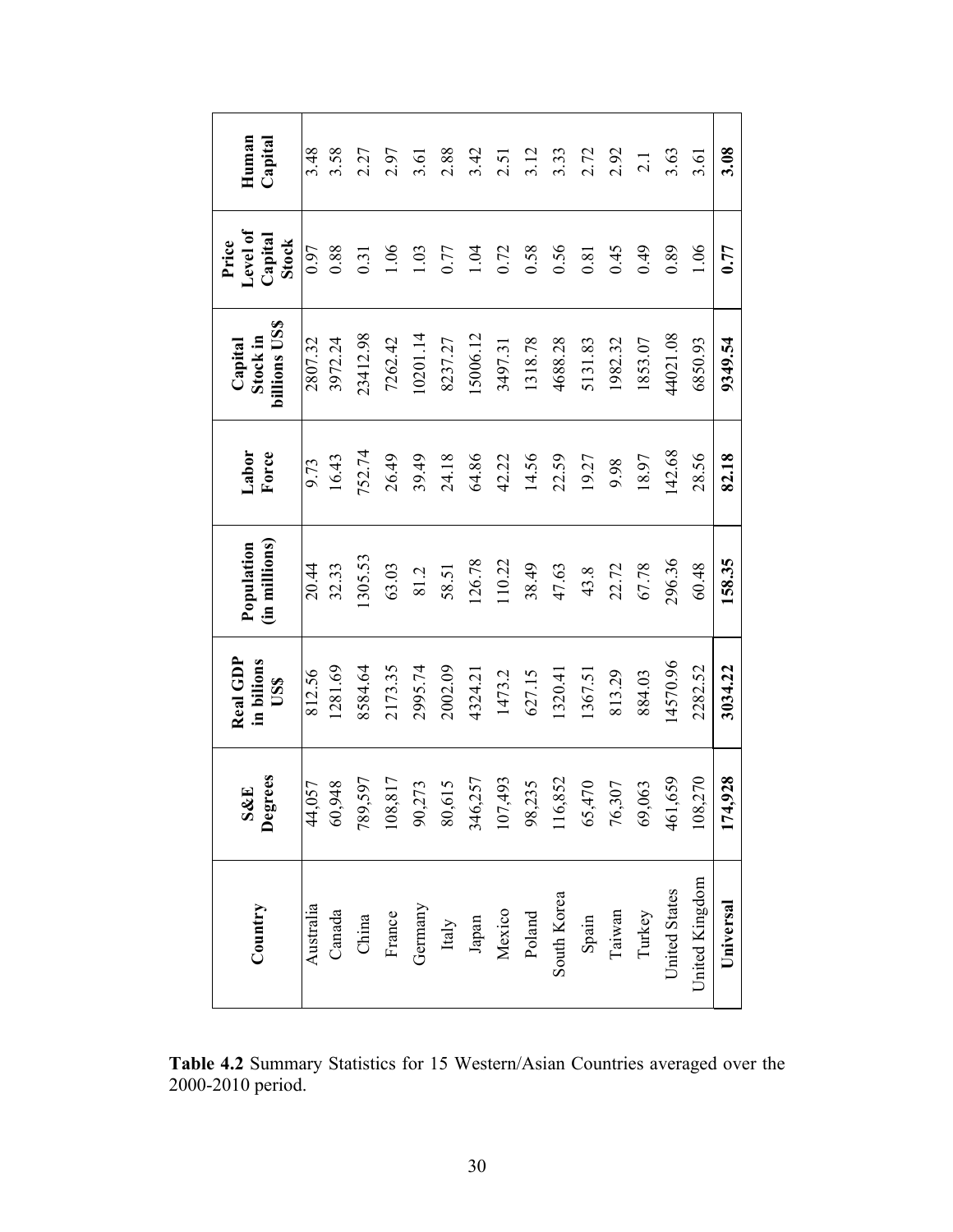This study will utilize both data sets on STEM education as it is reported in the 2014 *NSF* publication in an effort to harness the benefits of using panel data. Sianesi and Reenen (2002) discuss these benefits. They reveal that, at the time of their report, there was a prevailing use of cross-country variation when looking at returns to education; that is to say, cross-sectional data were used most often in macro regression analyses. However, around this time, some more forward-looking studies were trying to exploit time-series information for countries in a panel approach. Such pooled cross-country time-series data can be used to explain both the cross-country differences in growth as well as the evolution of economic performance over time in each country. Some benefits to this approach include the possibility of controlling for endogeneity biases and unobserved or omitted variables that are constant over time but may be correlated with some regressors (like existing human capital).

#### III. REPORT AND ANALYSIS OF PANEL RESULTS

When estimating the model using panel data, an unbalanced panel is built using data on the above-mentioned variables over 11 periods (years) and 15 crosssections (countries). 165 observations are sampled from the Cohen and Soto (2007) estimation and 161 from the estimations corresponding to Equations (1) and (2) from Chapter Three. The results are summarized in **Table 4.3**. Because development level is measured as initial GDP per worker, which is a single period observation (year *t*-1) for each country, aggregate growth cannot be regressed on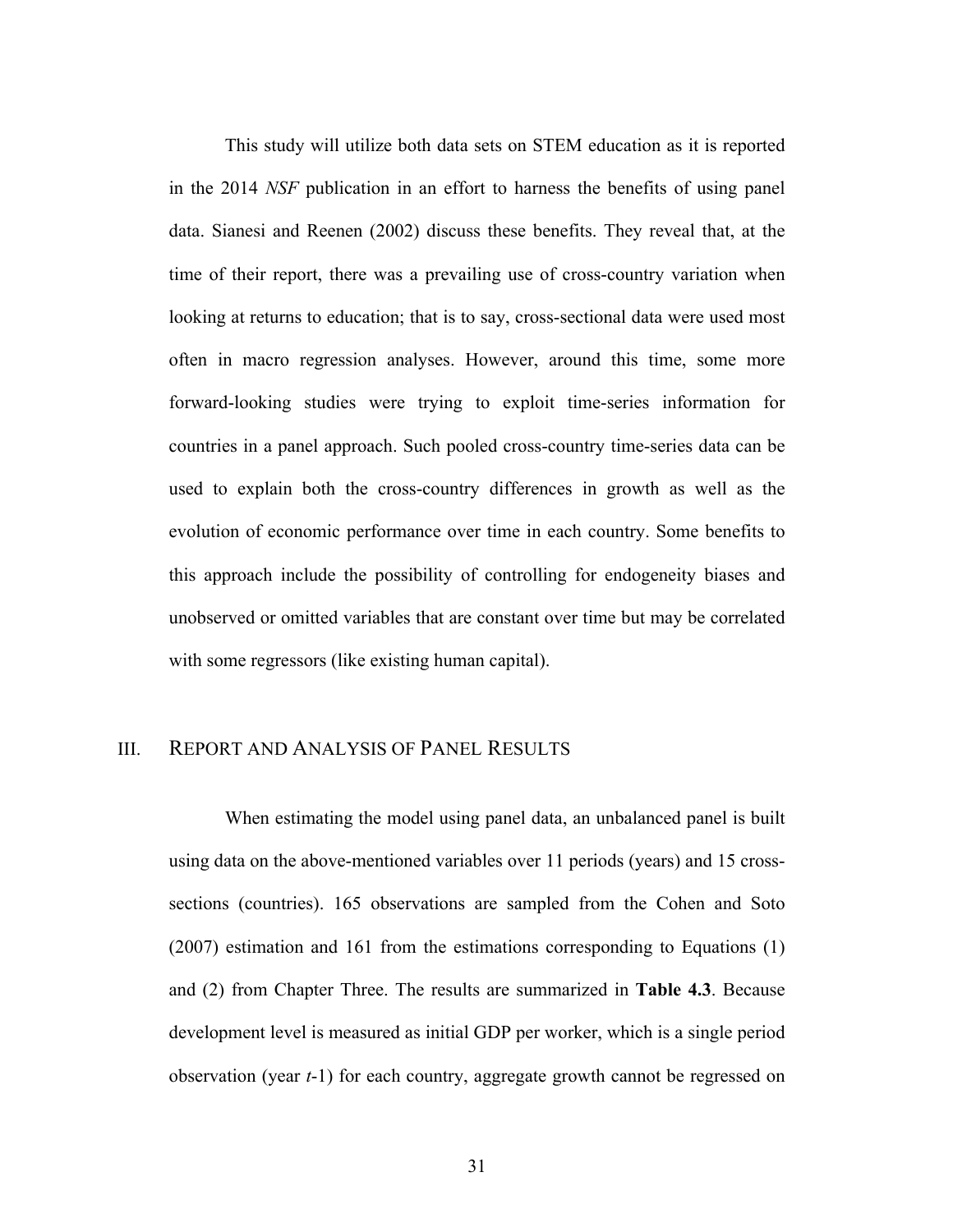it in a panel estimation. In an effort to still capture time-invariant, country-specific characteristics in the estimation, fixed cross-section effects are specified. This serves as a reasonable proxy for level of development and eliminates the omitted variable bias that would potentially result from not including initial GDP per worker in the regression. Note: the coefficients on all variables are more significant and the adjusted R-value is higher when cross-section fixed effects are specified.

Estimating the basic model provided by Cohen and Soto (2007), the results are significant for all coefficients and the adjusted R-squared value indicates that approximately 72% of the variation in this sample's GDP per labor force can be explained by the regression results. An interpretation of the coefficient on physical capital is, on average, each additional ten percentage points increase in real capital stock per worker is associated with an approximate 6.6 percentage point increase in annualized GDP per labor force, ceteris paribus. Looking at the coefficient on human capital, an additional percentage point increase in the index of human capital per person is associated with 1.2 percentage point increase in annual per-worker growth, on average and ceteris paribus.

Estimating Equation (1) from Chapter Three, the results are significant for all coefficients. Coefficients on physical capital and human capital are positive, as expected. The coefficient on STEM can be interpreted as, on average, for each additional ten percentage points increase in number of first university STEM degrees per worker, one can expect an approximate 2.4 percentage point increase

32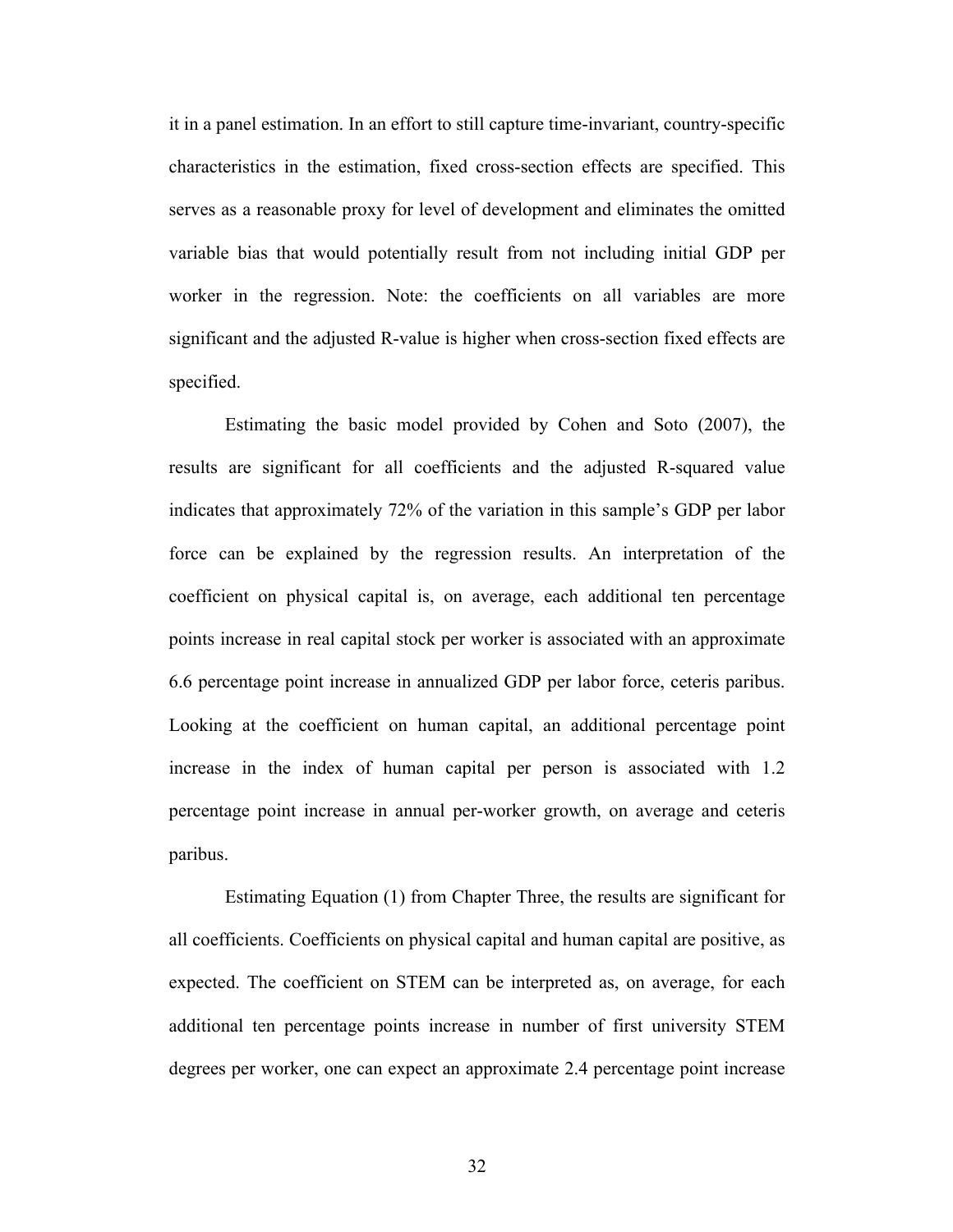in annualized GDP per labor force, ceteris paribus. Importantly, nearly 99% of the variation in GDP per labor force in this sample can be captured by the regression results. This indicates that an estimation considering STEM education, specifically, is a better fit than the general Cohen and Soto (2007) estimation when regressing growth on education.

Estimating Equation (2), which includes an interaction term between index of human capital per person and augmented human capital in the form of per-worker STEM degrees, the results are significant for all coefficients. Coefficients on physical capital and human capital are positive, as expected. Furthermore, nearly 99% of the variation in the dependent variable can be explained by the regression results. The coefficient on STEM education remains positive and significant. It indicates that, on average, each additional ten percentage points increase in STEM degrees is correlated with an approximate 2.2 percentage point increase in annualized GDP per worker, ceteris paribus; however, considering the presence of the interaction term, which captures the effect of additional STEM education on growth given existing human capital, the true interpretation is: for each additional ten percentage points increase in first university STEM degrees per worker, one can expect a 2.9 percentage point increase in annualized GDP per worker given countries' existing human capital, on average, all else equal.

Some calculation is necessary to explain the magnitude of this interpreted effect on growth. Corresponding to Equation (2), the regression results can be translated as:

33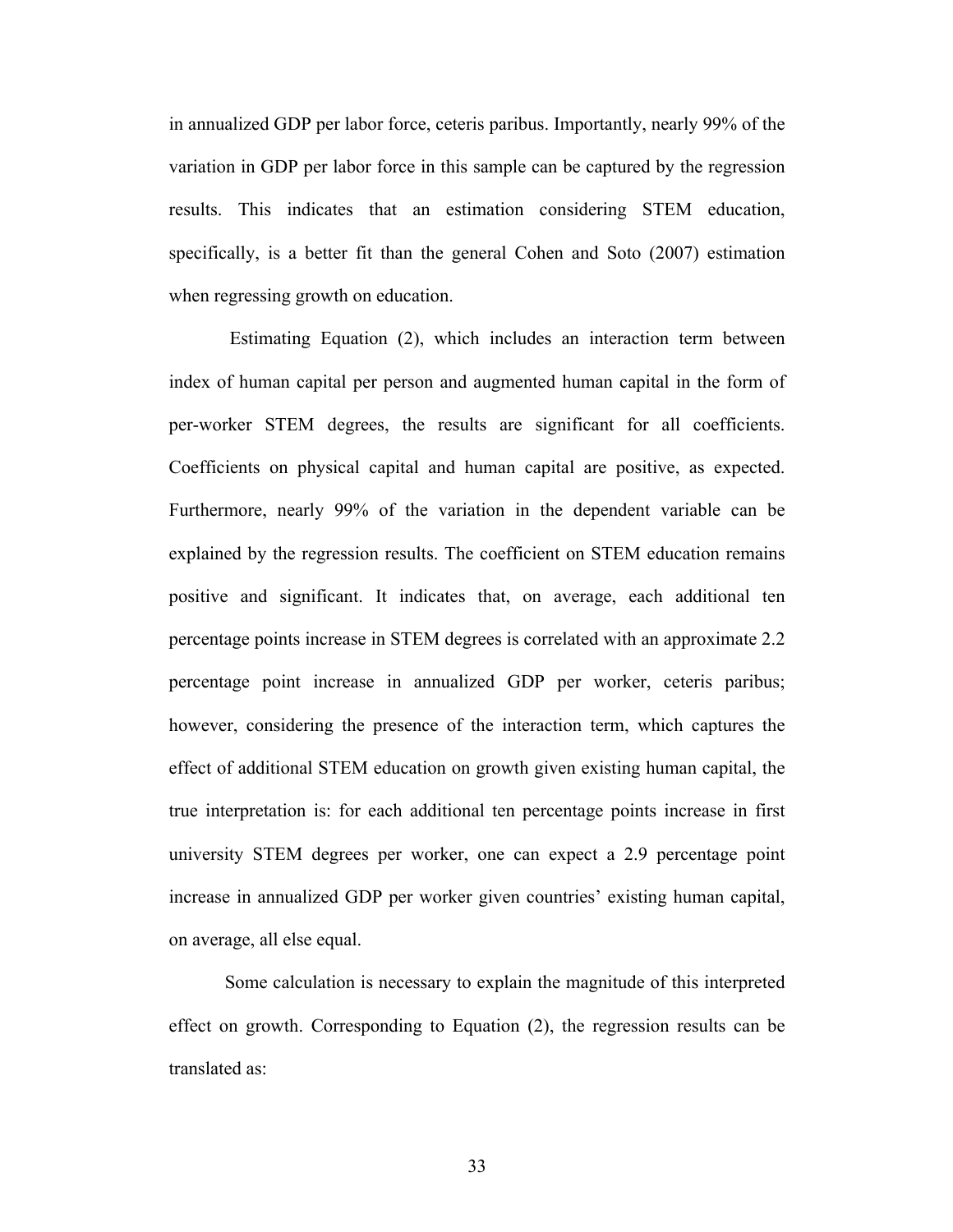$$
\log(y) = \widehat{\beta}_0 + \widehat{\beta}_1 \log(x_1) + \widehat{\beta}_2 \log(x_2) + \widehat{\beta}_3 \log(x_2) * \log(x_3)
$$

Where:  $v = GDP$  per labor force

 $x_1 = k$  = physical capital per labor force

- $x_2 = s$  = first university STEM degrees
- $x_3 = h$  = index of human capital per person

Focusing on the interaction term, we can derive:

$$
\frac{\partial y}{\partial t} = \frac{\partial y}{\partial x} = 0
$$

Essentially, the effect of the percentage change in *s* depends on *h*, and vice versa. Mathematically, this means the effect of per-worker first university STEM degrees on per-worker annualized growth is a matter of both the estimated coefficient on log(*s*) and on the interaction term, the latter multiplied by the average index of human capital per person. In this case, the average used was the universal one on human capital denoted in **Table 4.2**, which is 3.08. Ultimately:  $2.2 + (0.06 * ln(3.08) * 10) = 2.9$ .

The significance of existing human capital in this study supports the findings of Marginson et al. (2013), which state that agendas for STEM economic policy are driven first and foremost by the need to improve the general quality of the human capital supply, which is necessary for then cultivating the high-skill subset of workers who are able to innovate and adapt to technological change. For this reason, national STEM projects are not solely focused on the R&D system, except in relation to the training of knowledge workers. Rather, they focus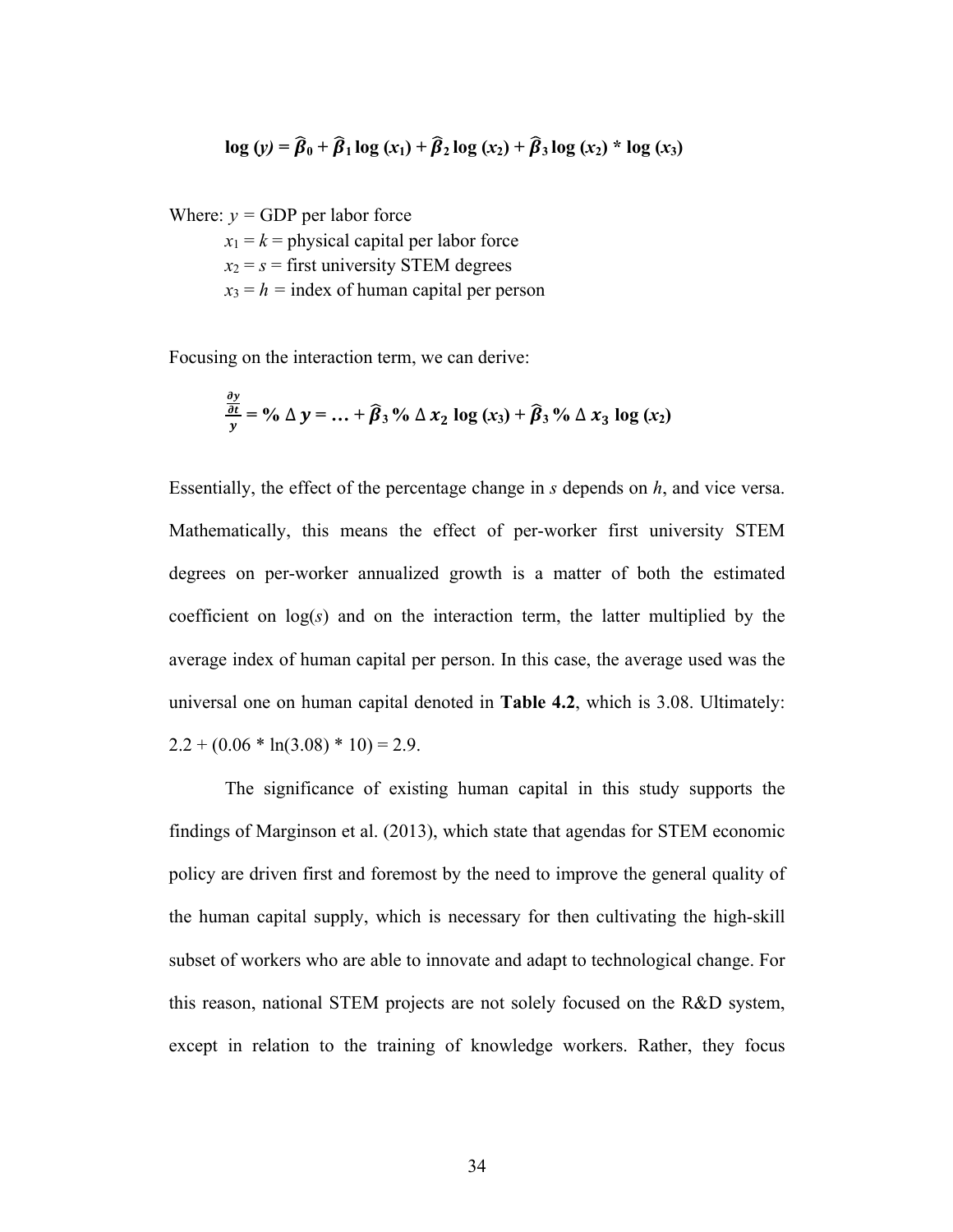primarily on STEM in terms of human capital—that is, human learning, knowledge and skills—and their applications in the labor market.

Continuing with an estimation of Equation (3), the coefficients on all variables are statistically significant and over 99% of the variation in GDP per labor force in this sample can be captured by the results. Coefficients on physical capital and human capital are positive, as expected. The coefficient on STEM education indicates that, on average, for each additional percentage point increase in number of first university STEM degrees per worker, you can expect an approximate 2 percentage point increase in annual GDP per labor force, ceteris paribus. However, the coefficient on STEM squared must be considered. The negative value of the coefficient indicates that there are decreasing returns to STEM education, or that increases in STEM degrees per worker lead to smaller and smaller increases in GDP per worker. For this reason, the net effect of each additional percentage point increase in number of first university STEM degrees per worker is, on average, an approximate 1.9 percentage point increase in annualized per-worker growth, ceteris paribus. Note: this is the net of the coefficients on  $log(s)$  and  $[log(s)]^2$ .

Lastly, estimating Equation (4) yields results that are also significant for each coefficient and which explain over 99% of the variation in the dependent variable. Once again, the coefficients on physical capital and human capital are positive. The effect of STEM education on growth, with considerations of coefficients on both the interaction term and on the quadratic term, can be interpreted as follows: on average, an additional percentage point increase in first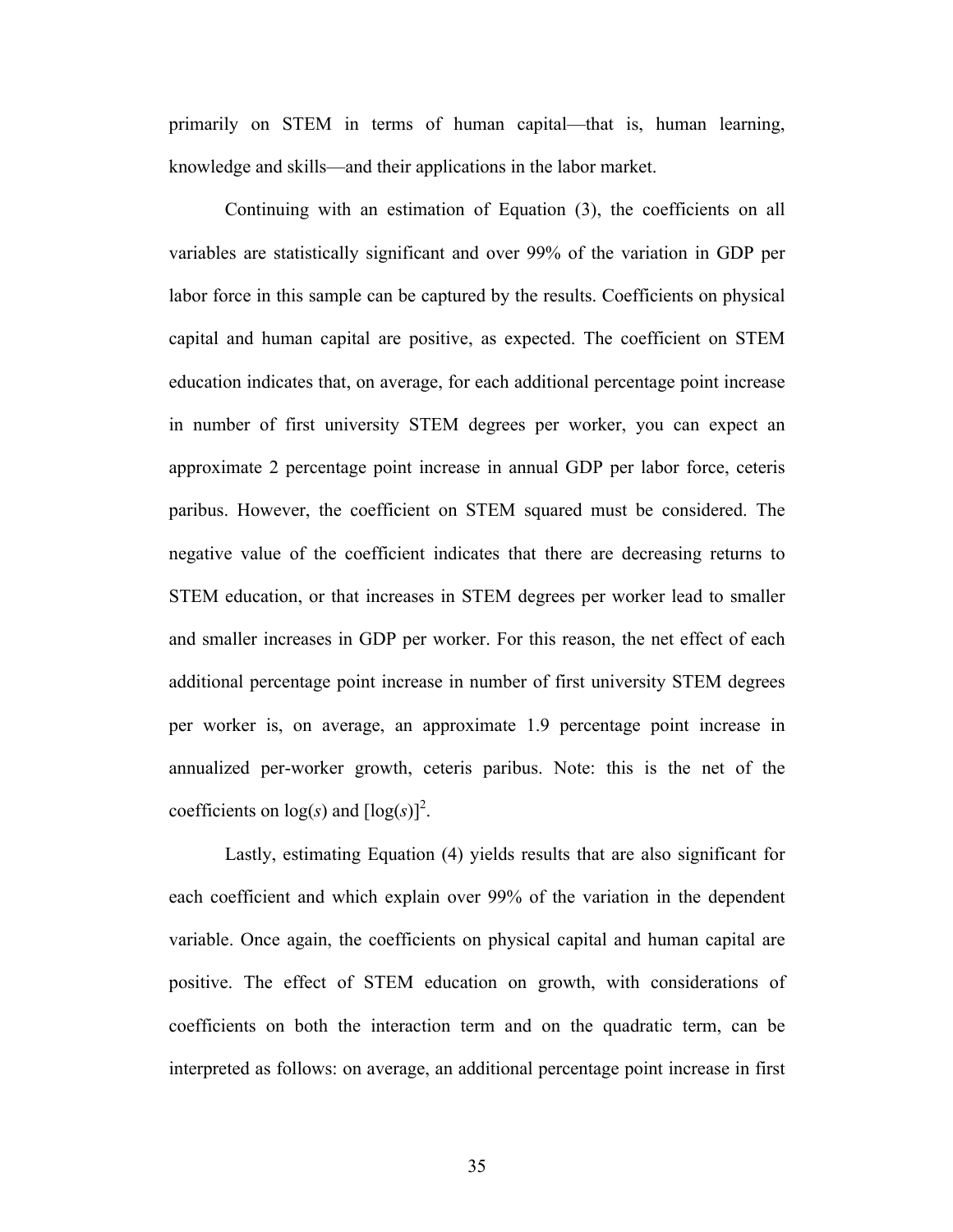university STEM degrees per worker is correlated with an approximate 2.1 percentage point increase in annual GDP per labor force given countries' existing human capital, all else equal. Note the underlying calculation:

 $2.0 + (-0.13) + (0.21 * ln(3.08)) = 2.1.$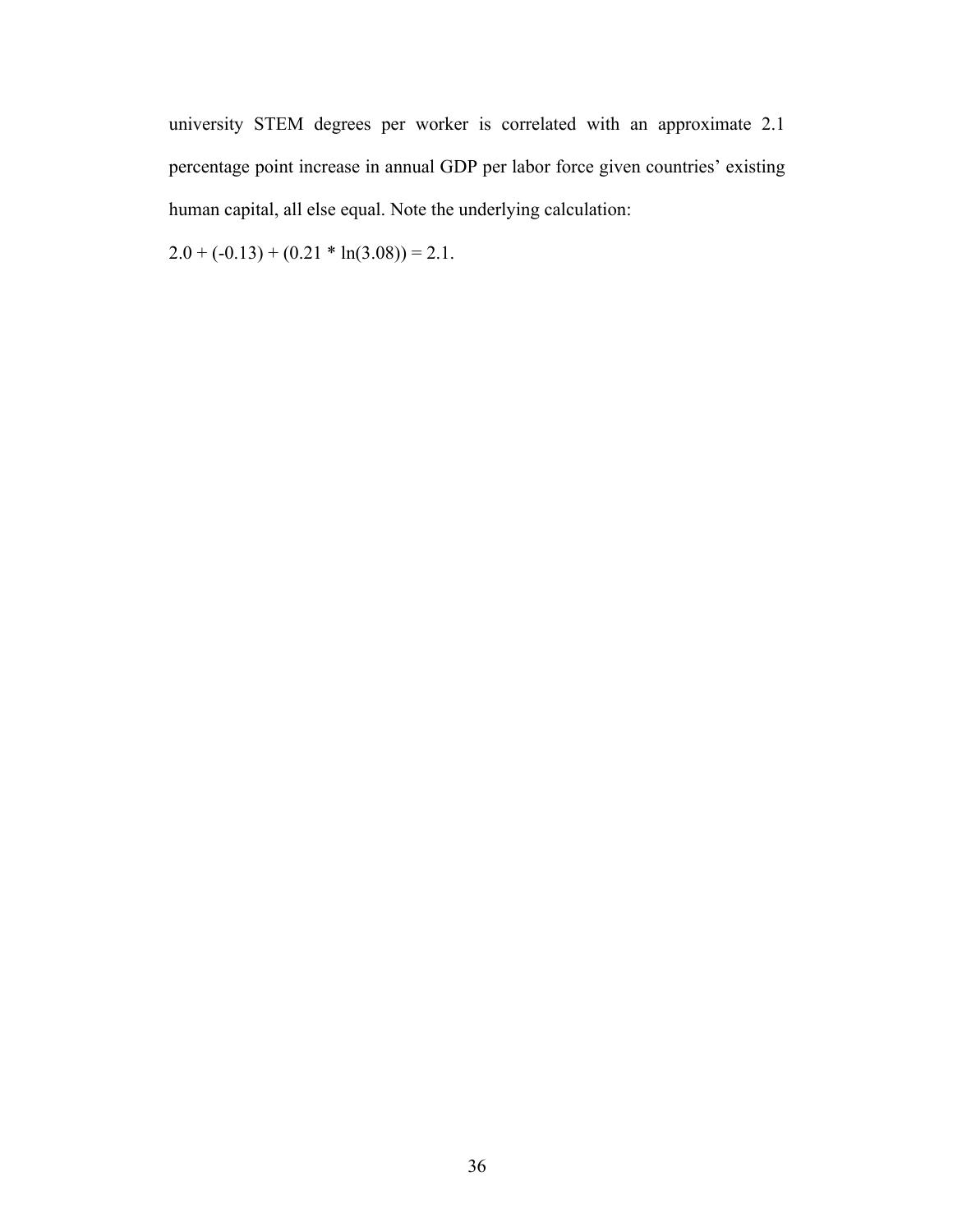|                          |                                 | DEPENDENT VARIABLE: ANNUALIZED CHANGE IN LOG GDP PER WORKER |              |              |              |
|--------------------------|---------------------------------|-------------------------------------------------------------|--------------|--------------|--------------|
| Estimation               | Cohen and<br><b>Soto</b> (2007) | Equation (1)                                                | Equation (2) | Equation (3) | Equation (4) |
|                          |                                 | $0.104***$                                                  | $0.139***$   |              |              |
| log(k)                   | $0.655***$                      |                                                             |              | $0.036*$     | $0.058***$   |
|                          | (.052)                          | (.026)                                                      | (.025)       | (.022)       | (.023)       |
|                          |                                 |                                                             |              |              |              |
| log(s)                   |                                 | $0.240***$                                                  | $0.215***$   | $2.013***$   | $2.022***$   |
|                          |                                 | (.028)                                                      | (.053)       | (.209)       | (.226)       |
| log(h)                   | $1.229***$                      | $1.147**$                                                   |              | $2.020***$   |              |
|                          | (.150)                          | (.301)                                                      |              | (.267)       |              |
|                          |                                 |                                                             |              |              |              |
| $log(h)*log(s)$          |                                 |                                                             | $0.057*$     |              | $0.208***$   |
|                          |                                 |                                                             | (.034)       |              | (.034)       |
|                          |                                 |                                                             |              |              |              |
| $\left[\log(s)\right]^2$ |                                 |                                                             |              | $-0.118***$  | $-0.131***$  |
|                          |                                 |                                                             |              | (.014)       | (.016)       |
|                          |                                 |                                                             |              |              |              |
| R-squared                | .72                             | $\delta\delta$                                              | $\delta$     | 99.          | 99.          |
| $Durbin-Watson$          | $\partial \delta$               | İ r                                                         | 5t           | .50          | 9t           |
| Observations             | 165                             | 161                                                         | 161          | 161          | 161          |

**Table 4. 3**Panel Data Estimation Regression Results

Notes: *k* is physical capital per labor force, *s* is first university STEM degrees per worker, *h* is index of human capital per person, fixed crosssectional effects specified as proxy for development level. Standard errors in parentheses, coefficients significant at  $1\%$  (\*\*\*),  $5\%$  (\*\*) and  $10\%$  (\*).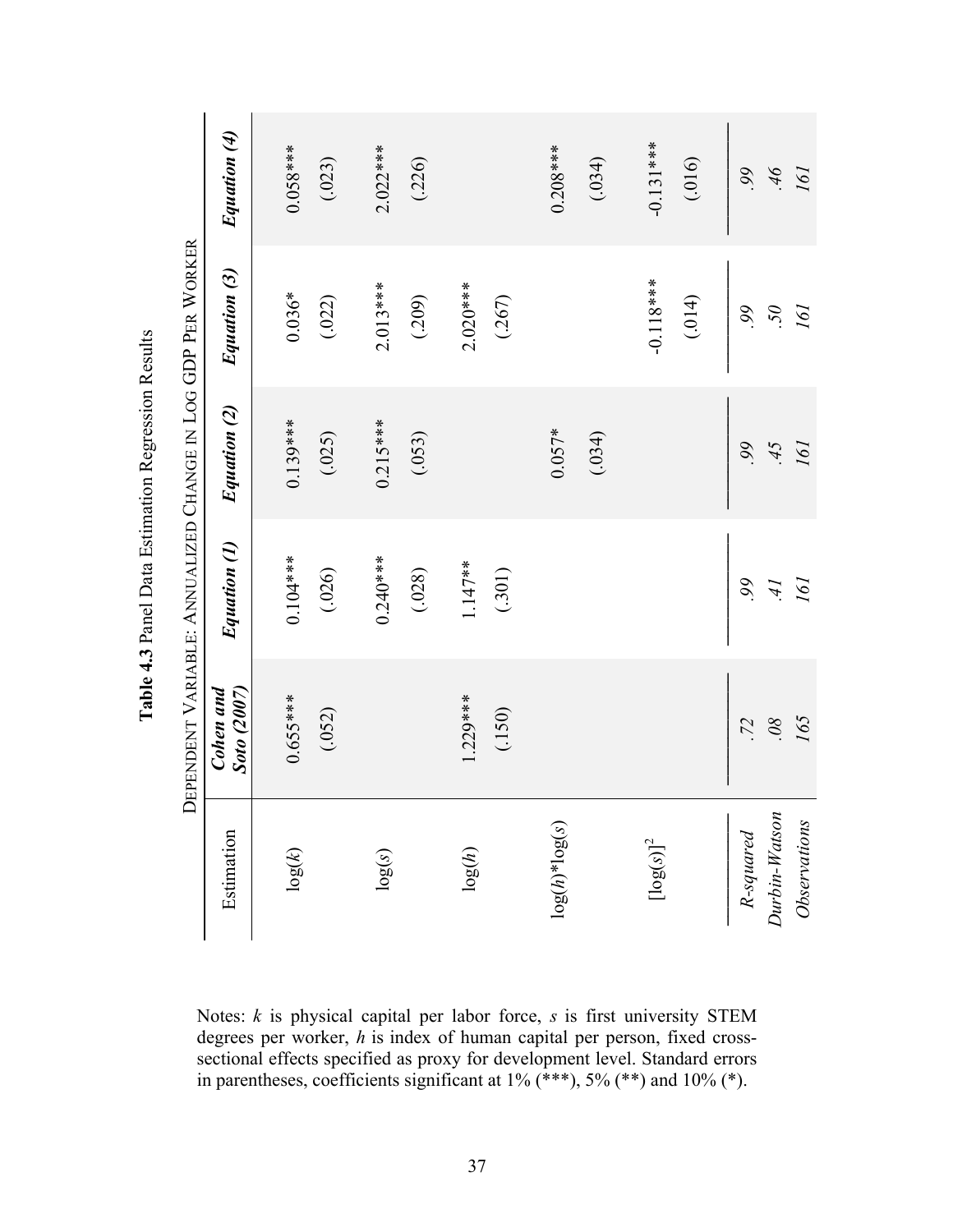#### **IV. TOTAL FACTOR PRODUCTIVITY**

As discussed in the preceding sections, Total Factor Productivity (TFP), represented for the purposes of this study as *A*, represents the Solow Residual or contribution to aggregate growth that cannot be accounted for by the traditional input units. This is often considered to be exogenous technological progress. Atkinson and Mayo (2010) discuss the importance of including TFP in growth regressions, concluding in their results that differences in total factor productivity per worker explain 90 percent of the cross-country variation in the growth rate of income per worker. Because the growth regressions in this study focus on STEM education, the contributions of innovation—which, in the U.S. for one, appears responsible for 55 percent or more of productivity growth from 1959 to 2005, according to Marginson et al. (2013)—are partially accounted for by the inclusion of a STEM education variable (*s*).

Below are calculations of TFP based on coefficients reported in **Table 4.3** and the growth rates displayed in **Table 4.4** for the U.S. Ultimately, they show that by adding the *s* variable to the specifications of this study's enhanced growth model, the measure of the Solow residual (i.e., what regressions fail to account for) is reduced.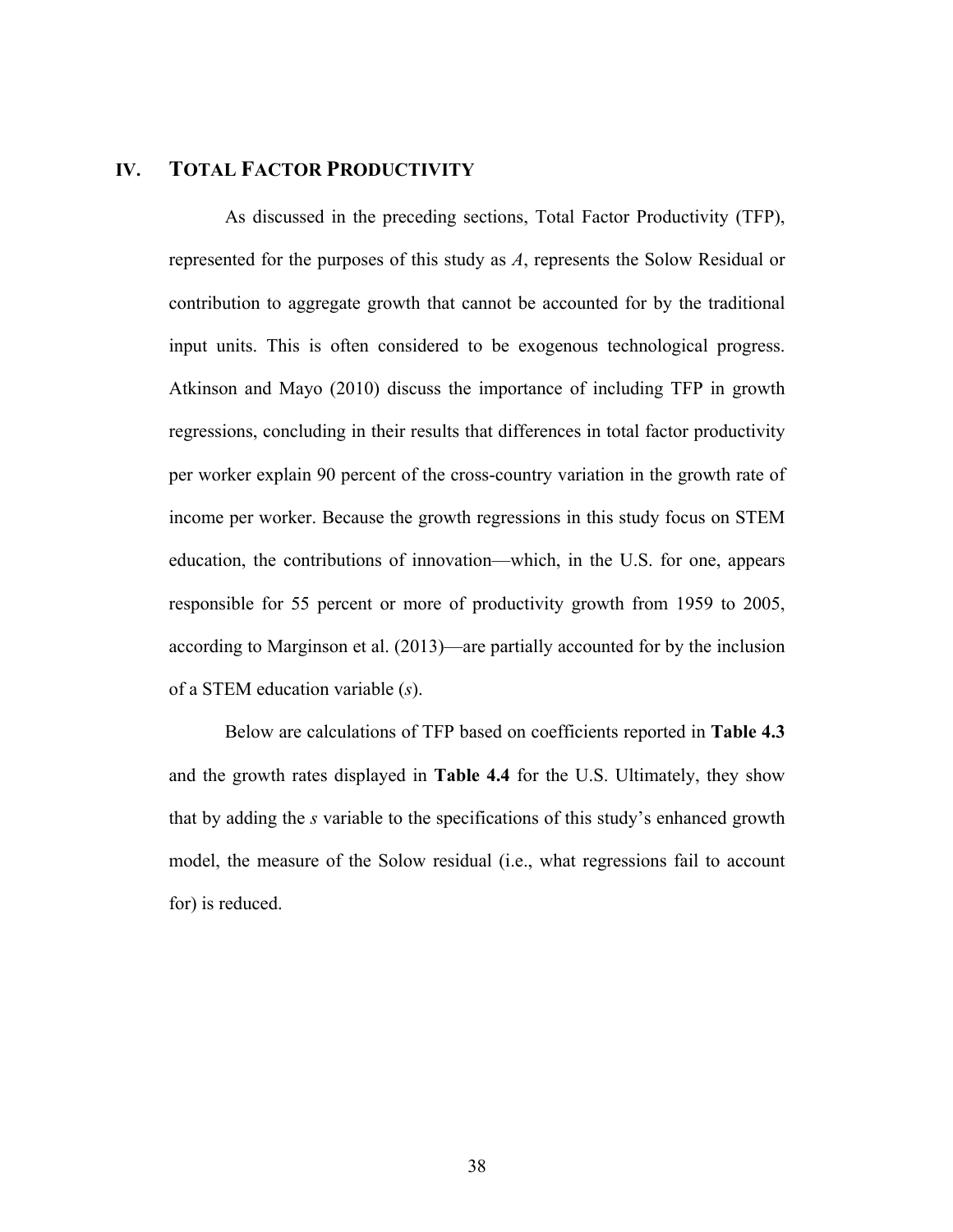| Variable                                           | Rate of Growth (%) |
|----------------------------------------------------|--------------------|
| Real GDP                                           | 1.52               |
| Real GDP per worker                                | 1.37               |
| <b>Real Capital Stock</b>                          | 0.94               |
| Real Capital Stock per<br>worker                   | 0.80               |
| Index of Human Capital<br>per person               | 0.34               |
| <b>First University STEM</b><br>Degrees per worker | 2.65               |

**Table 4.4** Average Annual Rates of Growth corresponding to data collected for the United States over the 2000-2010 period.

Recalling from Chapter Three:

$$
y = A k^{\alpha} h^{a(1-\alpha)} s^{b(1-\alpha)}
$$

Which can be specified as:

$$
\log(y) = \log(A_{it}) + \alpha \log(k_{it}) + a(1-\alpha) \log(h_{it}) + b(1-\alpha) \log(s_{it}) + \varepsilon
$$

Let:  $a(1-\alpha) = \beta$ ,  $b(1-\alpha) = \gamma$ 

To derive:

$$
\% \Delta y = \alpha \% \Delta k + \beta \% \Delta h + \gamma \% \Delta s
$$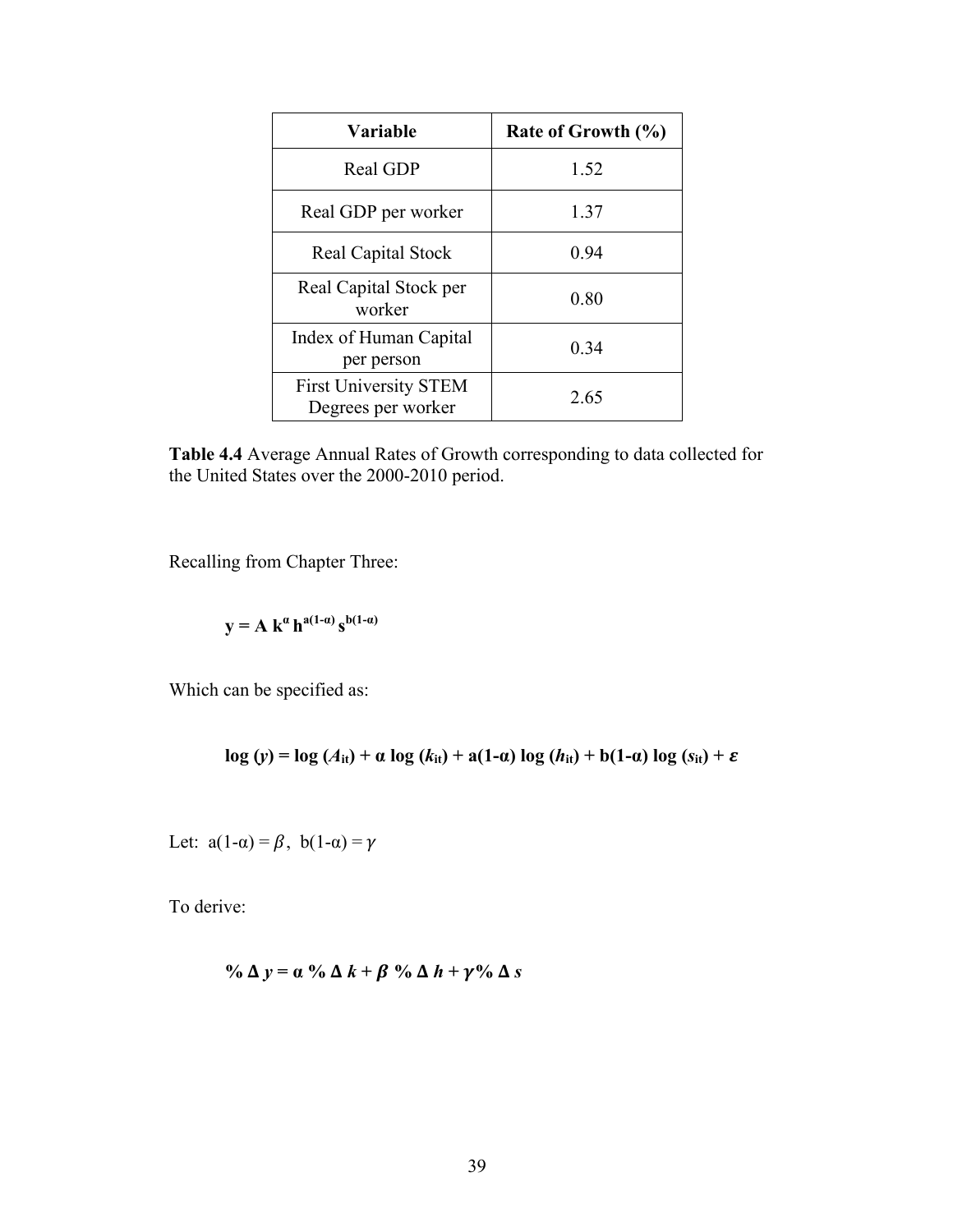Cohen and Soto (2007):

$$
A = \frac{9}{6} \Delta y - (\alpha \frac{9}{6} \Delta k + \beta \frac{9}{6} \Delta h)
$$
  

$$
A = 1.37 - (0.66 * 0.80 + 1.23 * 0.34)
$$
  

$$
A = 0.42
$$

Equation (1) from Chapter Three:

$$
A = \frac{9}{6} \Delta y - (\alpha \frac{9}{6} \Delta k + \beta \frac{9}{6} \Delta h + \gamma \frac{9}{6} \Delta s)
$$
  

$$
A = 1.37 - (0.10 * 0.80 + 1.15 * 0.34 + 0.24 * 2.65)
$$
  

$$
A = 0.26
$$

The TFP calculations above indicate that the measure of the Solow residual (*A*) is reduced by adding the *s* variable (approximately half of the TFP value in the Cohen and Soto (2007) model can be explained by the *s* variable). In other words, the enhanced model developed in this study, which includes a measure of STEM educational attainment, has explanatory power.

#### V. REPORT AND ANALYSIS OF CROSS-SECTIONAL RESULTS

When estimating the model using cross-sectional data—that is, using data on the above-mentioned variables over a single period (2010 or most recent year) and 87 cross-sections (countries)—81 observations are included in the Cohen and Soto (2007) estimation and 80 observations are included in the estimations corresponding to Equations (1) and (2) from Chapter 3. The results are summarized in **Table 4.5**.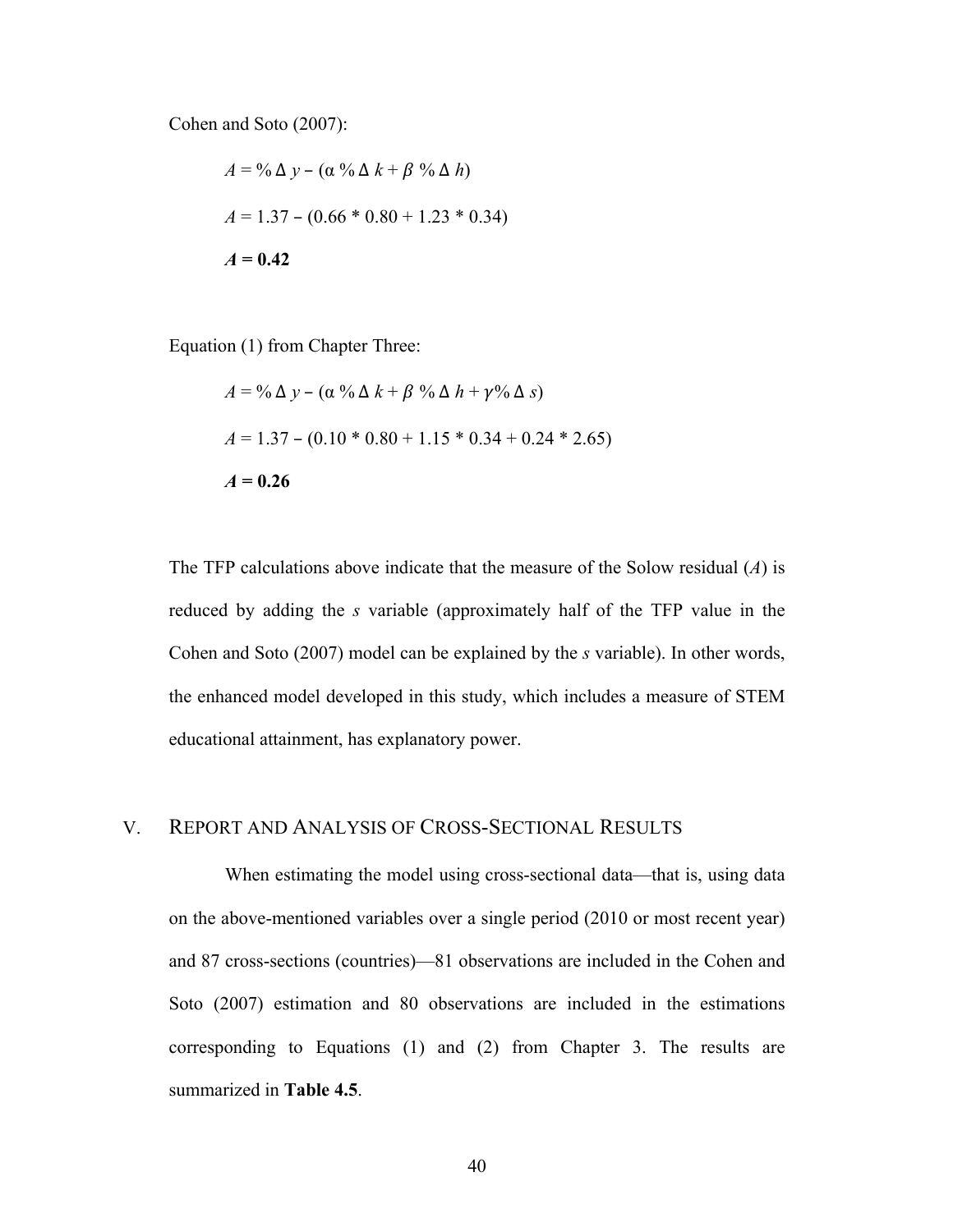Running the first estimation, in accordance with Cohen and Soto (2007), the coefficients are positive and statistically significant on both physical and human capital variables. The results indicate that 91% of the variation in GDP per labor force in this sample can be explained by the regression. The coefficient on physical capital stock per worker indicates that, on average, each additional ten percentage points increase in real capital stock per worker is associated with an approximate 7.4 percentage point increase in annualized GDP per labor force, ceteris paribus. Additionally, the coefficient on index of human capital per person indicates that, on average, an additional percentage point increase in the index of human capital per person correlates with a 1.35 percentage point increase in annual productivity, all else equal.

Estimating Equation (1) from Chapter Three, the results are significant with respect to all coefficients. Furthermore, approximately 92% of the variation in GDP per labor force in this sample can be captured by the regression results. Coefficients on physical capital and human capital are positive, as expected. It is important to note that the coefficient on first university STEM degrees per worker is significant at the 10% level, but negative, indicating that additional STEM education is correlated with a decrease in annual growth. Of course, this seems counterintuitive based on existing research.

Estimating Equation (2) yields results that are statistically significant for all coefficients; the results indicate that approximately 91% of the variation in growth in this sample can be captured by the regression. Again, the coefficient on STEM degrees is negative and significant; however, the coefficient on the

41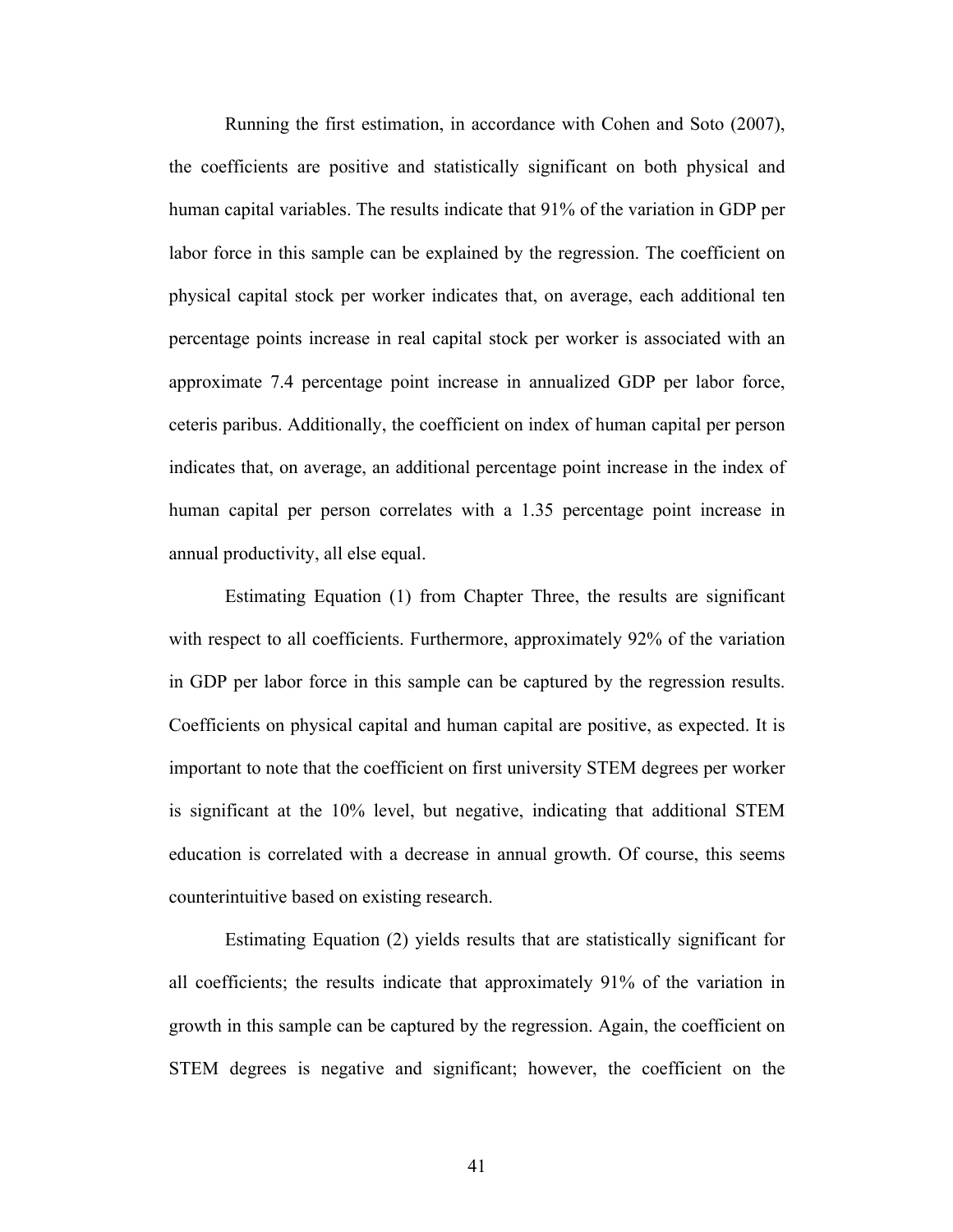interaction term between STEM degrees and index of human capital it positive. Taken together, the coefficients indicate that for each additional ten percentage points increase in first university STEM degrees per worker, one can expect an approximate 0.5 percentage point decrease in annualized GDP per worker given countries' existing human capital, on average, all else equal. Note:  $-1.6 + (0.10 *$  $ln(3.08) * 10 = -0.5$ .

With the addition of quadratic term  $[\log(s)]^2$  in the following two estimations, the coefficient on *s* becomes positive, which satisfies prior expectations. Given that the coefficient on  $[\log(s)]^2$  is negative and significant in both estimations, this supports the idea that a relationship of decreasing returns exists between STEM education and growth.

An estimation of Equation (3) produces coefficients that are statistically significant for all variables and that captures over 92% of the variation in GDP per labor force in the sample. Coefficients on physical capital and human capital are positive, as expected. The net effect of each additional percentage point increase in number of first university STEM degrees per worker is, on average, an approximate 1.4 percentage point increase in annualized per-worker growth, ceteris paribus.

Estimating Equation (4) yields results that are, similarly, significant for all coefficients and which explain over 92% of the variation in the dependent variable. Again, coefficients on physical capital and human capital are positive. The effect of STEM education on growth, with considerations of coefficients on both the interaction term and on the quadratic term, can be interpreted as follows: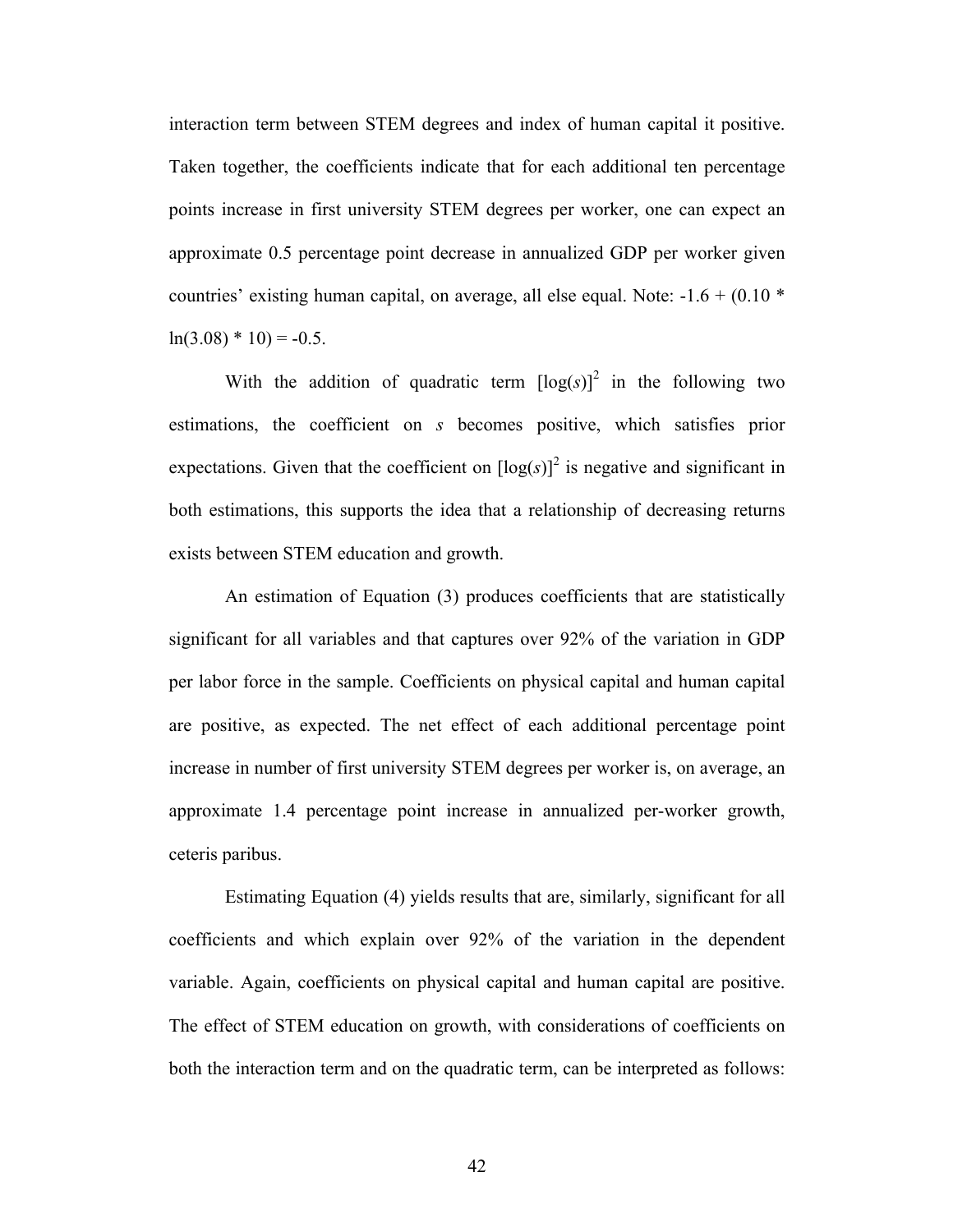all else equal, an additional percentage point increase in first university STEM degrees per worker is correlated with an approximate 1.9 percentage point increase in annual GDP per labor force given countries' existing human capital, all else equal. Note:

 $1.8 + (-0.07) + (0.10 * ln(3.08)) = 1.9.$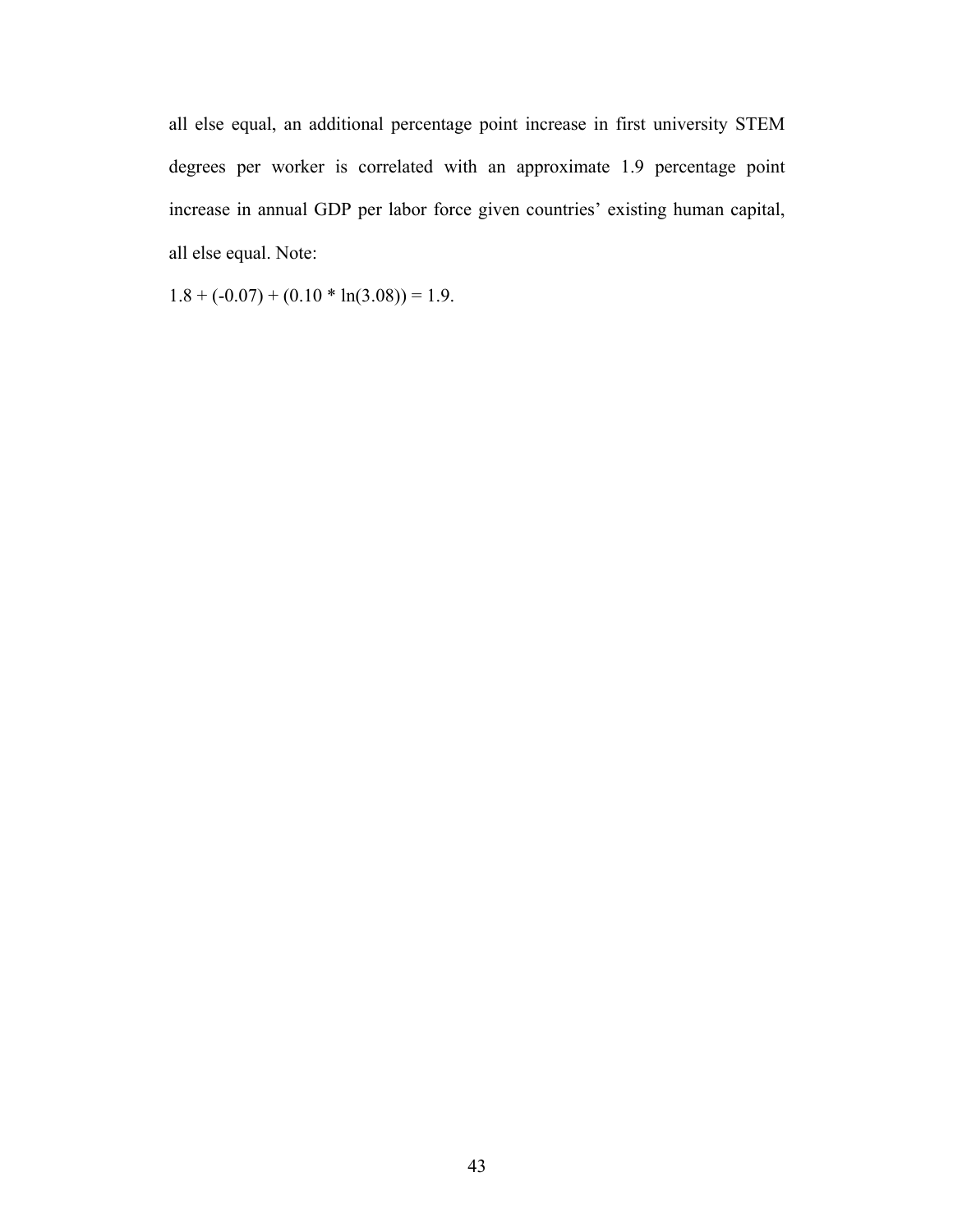**Table 4. 5**Cross-Sectional Estimation Regression Results

Notes: *k* is physical capital per labor force, *s* is first university STEM degrees per worker, *h* is index of human capital per person. Standard errors in parentheses, coefficients significant at 1% (\*\*\*), 5% (\*\*) and  $10\%$  (\*).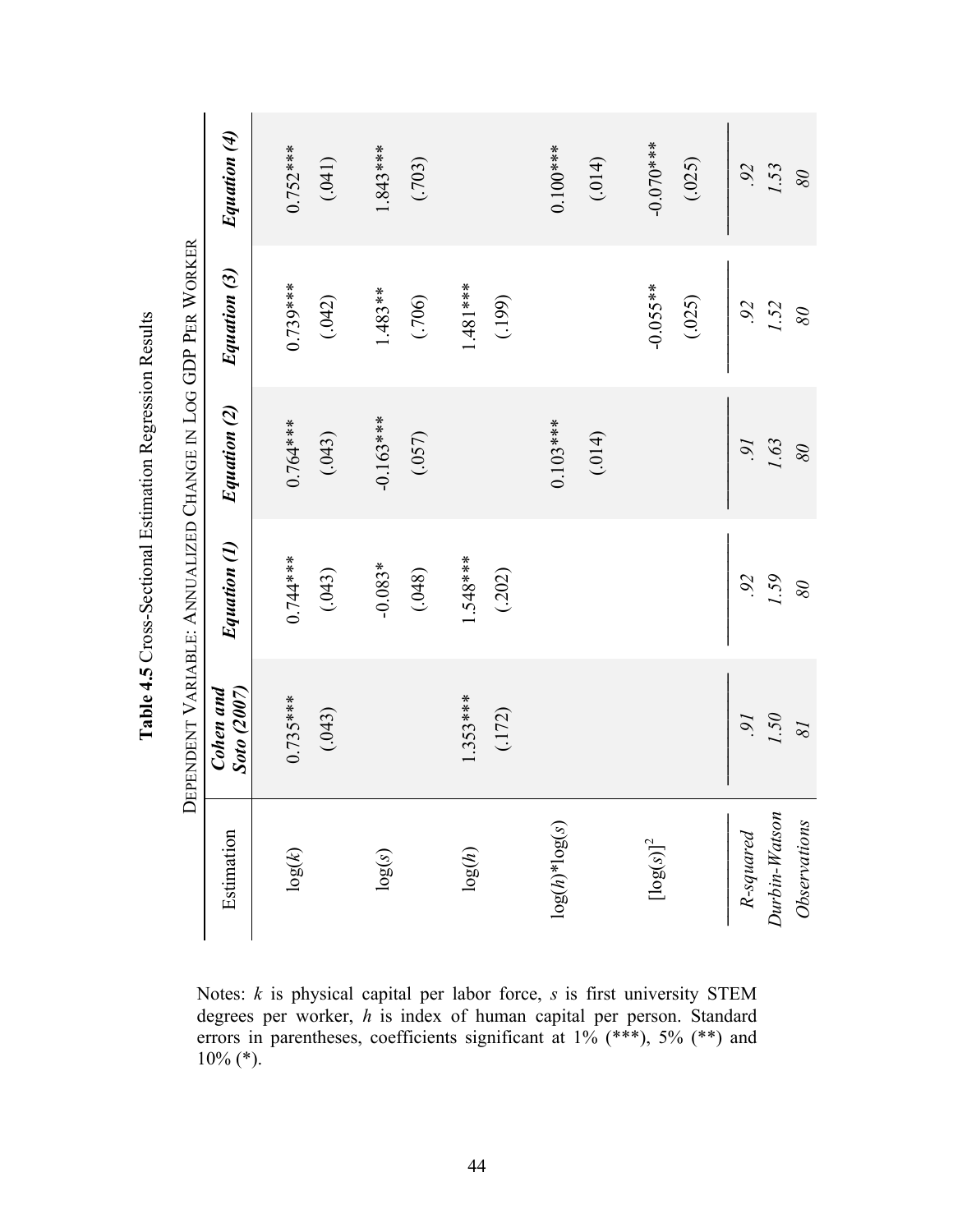#### VI. A RE-ESTIMATION OF THE CROSS-SECTIONAL REGRESSIONS

When running estimations using a diverse sample of cross-sections, it is important to consider the presence of outliers that may skew regression results. A look at some of the group statistics in Appendix A shows that there are, indeed, some outlying countries for which the regression is not as good of a fit as it is for the majority. The first grouping of per-worker GDP and human capital per person (logs taken) shows the general relationship between the two variables, which is positive, as expected. The outliers in this case are Qatar, Brunei and Saudi Arabia, which all lie above the regression line. This indicates a positive relationship of greater magnitude between human capital and growth than exists for other countries in the sample. Considering a broader context, this is likely because these outlying countries are major oil produces—and Brunei's geographic location makes it a major trading post—that have large GDPs relative to their population sizes (particularly Qatar and Brunei, which are very small in size). Additional outliers include Kyrgyzstan and Madagascar, which fall below the regression line.

In the second grouping of per-worker GDP and per-worker STEM degrees (logs taken), the relationship is positive, following lines of existing evidence; however, there are some significant outliers. These outlying countries include Qatar, Brunei, Luxembourg and Madagascar. Evidently, there is some overlap between outliers in both groupings providing support for re-estimating the regression with these countries excluded.

Furthermore, a third grouping between per-worker GDP and per-worker physical capital stock (logs taken) presents a positive correlation and less apparent

45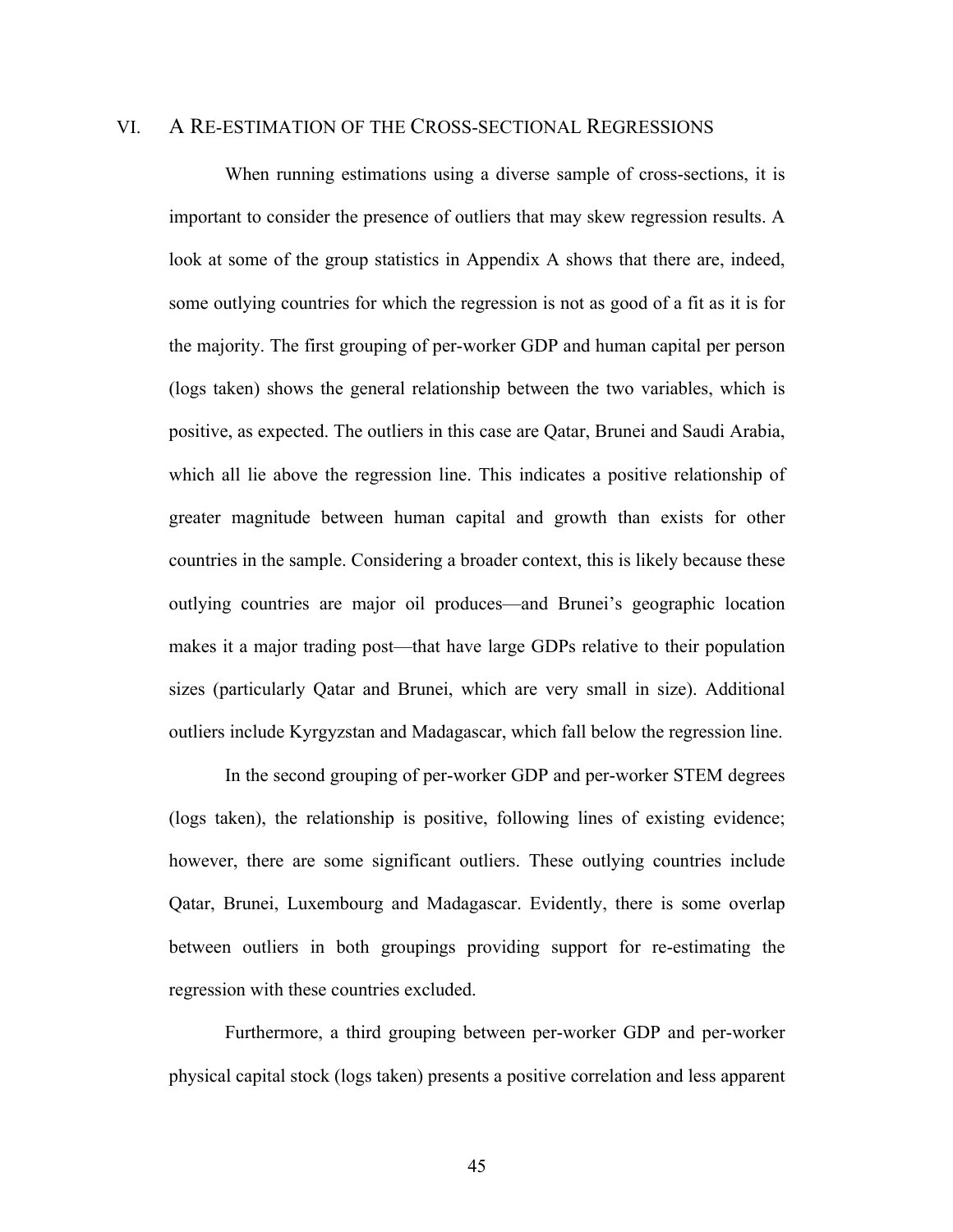outlier; however, Burundi lies distinctly below the regression line as it has in other groupings, and for this reason it, too, is excluded during re-estimation.

In addition to group statistics, residual diagnostics offer an overview of how well each country was captured by the regression results. The residual plot in Appendix B reveals the following, most prominent outliers: Mongolia, Ghana, Madagascar and Mozambique. Again, there is some overlap with the group statistics. These countries are also excluded from the re-estimation.

**Table 4.6** below presents the regression results from a re-estimation with the following countries excluded: Brunei, Burundi, Ghana, Qatar, Kyrgyzstan, Luxembourg, Madagascar, Mongolia, Mozambique and Saudi Arabia. Across all estimations, coefficients on physical capital stock per labor force and on index of human capital per person are positive and significant, and over 91% of the variation in annual GDP per labor force in this sample is explained by the regression results. Notice the coefficient on STEM education is negative in the first two of this study's estimations and statistically insignificant in the estimation of Equation (1).

Focusing on the estimations of Equations (3) and (4), for which the coefficient on STEM education is positive and significant: the coefficient on the quadratic term is statistically significant and negative—again, supporting a relationship of decreasing returns between STEM education and growth; according to the estimation of Equation (3), the net effect of an additional percentage point increase in number of first university STEM degrees per worker is, on average, an approximate 1.9 percentage point increase in annualized per-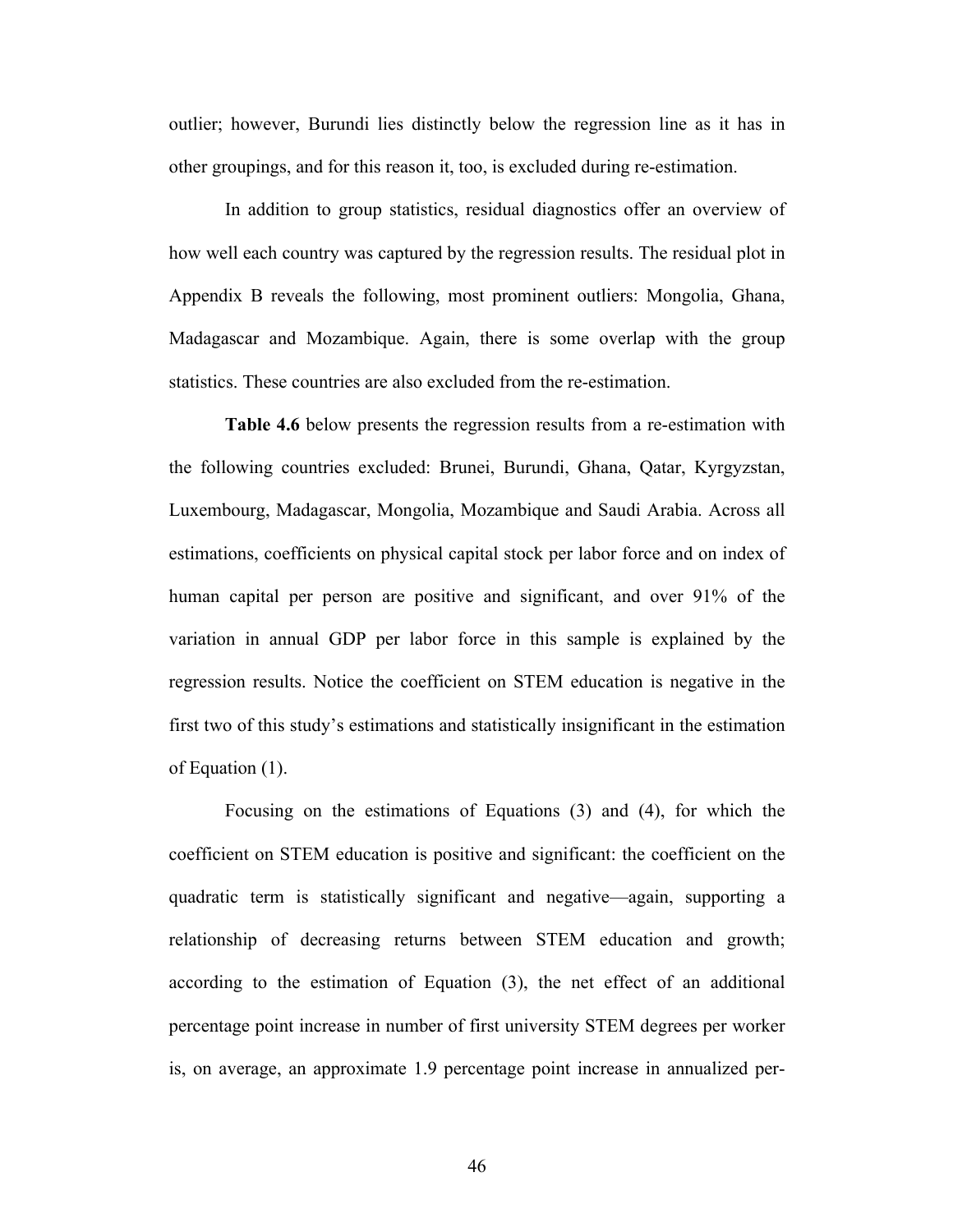worker growth, all else equal; according to the estimation of Equation (4), which considers coefficients on both the interaction term and on the quadratic term, ceteris paribus, an additional percentage point increase in first university STEM degrees per worker is correlated with an approximate 2.4 percentage point increase in annual GDP per labor force given countries' existing human capital, all else equal. Note:

 $2.4 + (-0.09) + (0.11 * ln(3.08)) = 2.4$ 

Overall, with the exclusion of outliers in a re-estimation of the crosssectional regressions, the net effect of STEM education on annualized growth increases in magnitude for both estimations of Equations (3) and (4).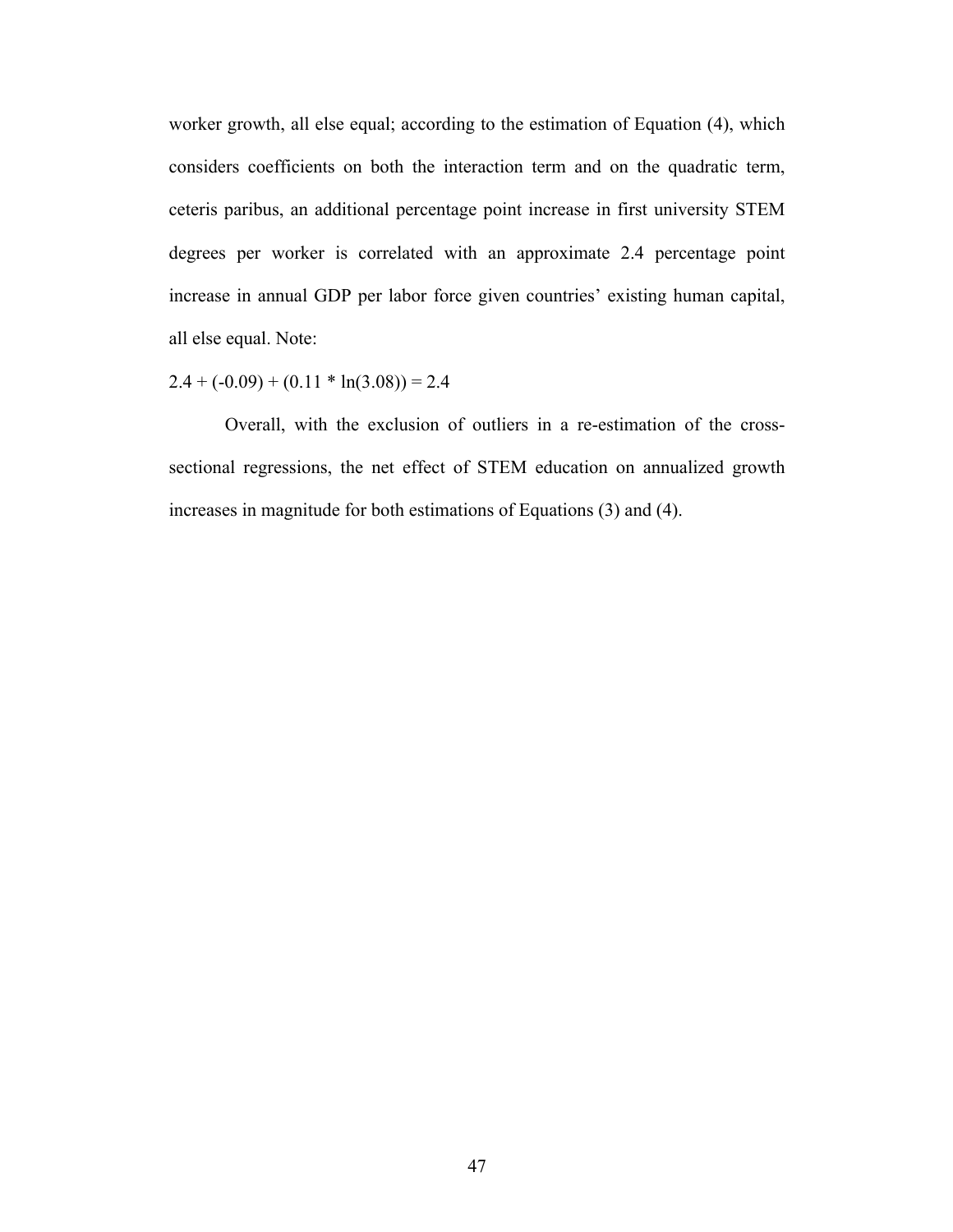Notes: *k* is physical capital per labor force, *s* is first university STEM degrees per worker, *h* is index of human capital per person. Standard errors in parentheses, coefficients significant at 1% (\*\*\*), 5% (\*\*) and 10% (\*). Countries excluded from the sample are Brunei, Burundi, Ghana, Qatar, Kyrgyzstan, Luxembourg, Madagascar, Mongolia, Mozambique and Saudi Arabia.

**Table 4. 6**Cross-Sectional Re-Estimation Regression Results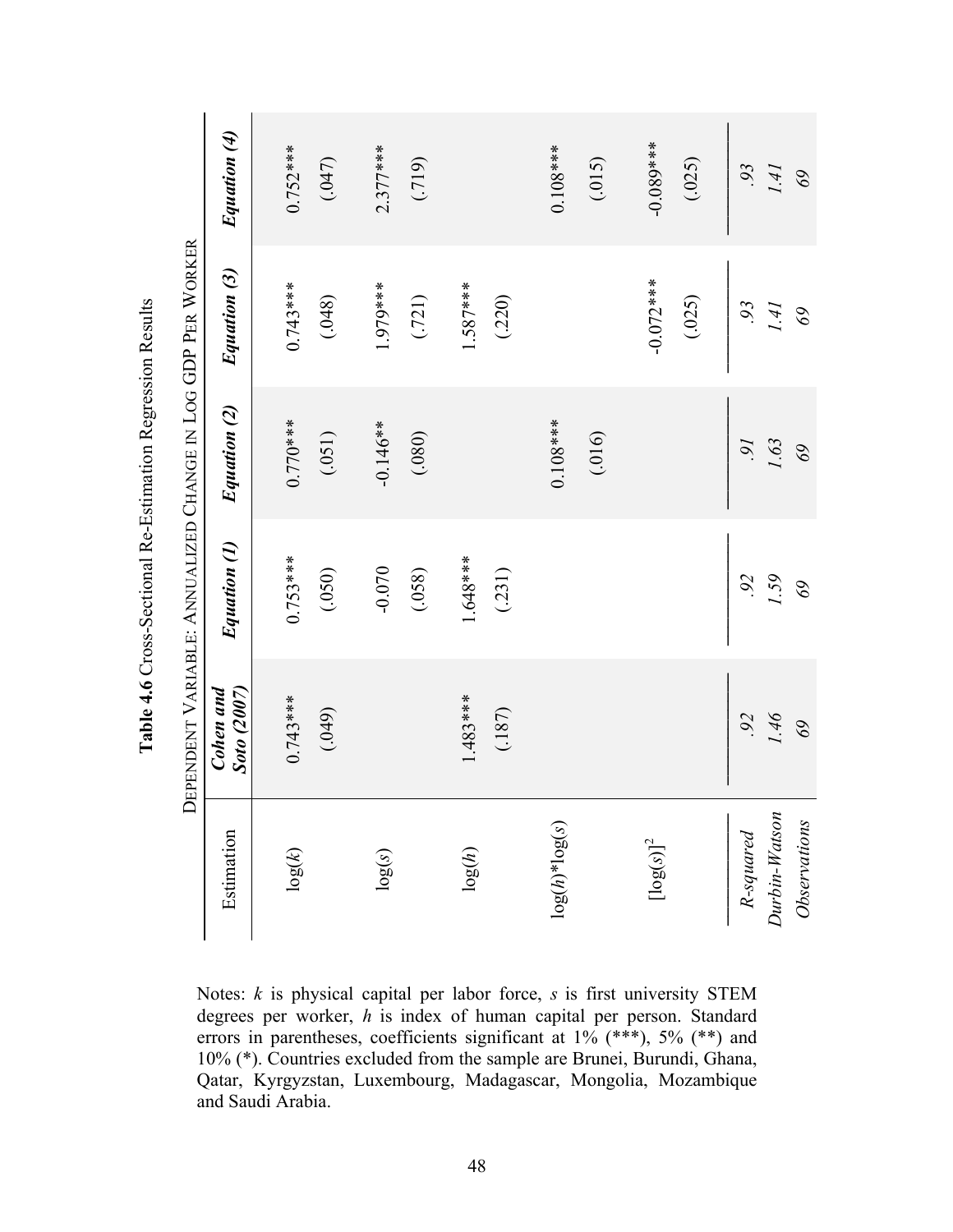#### VII. A DISCUSSION OF DEVELOPMENT LEVEL

In addition to interpreting the variables related to STEM education, it is relevant to discuss the control variable for level of development, or initial Real GDP per worker  $(v_{t-1})$ . According to the principle of Economic Convergence, lowand middle-income economies are expected to grow faster than high-income economies, eventually converging with high-income countries over time. This is to say, if one country's initial GDP level is below another one's, it is expected to have a higher rate of growth. A priori, we would expect a negative coefficient on initial Real GDP, indicating its negative correlation with annualized growth.

Islam, Ang and Madsen (2014) are among many who offer evidence of this. In their regression, they specify an interaction between human capital quality and distance to the frontier (DTF), which they state is important given the role that human capital plays in allowing the transfer of technology from the frontier. In their results, they report the coefficient on initial income (as a measure of DTF, intended to represent existing levels of development) to be significant and of the right sign when using an extended Solow specification (that includes a measurement of human capital). The sign of this coefficient is negative.

The cross-sectional regression results, as displayed in **Tables 4.5** and **4.6**, do not report the coefficient on initial level of GDP. This is because, unlike in the panel section, data on variables in the cross-sectional estimations are collected for one year and the relevance of the Economic Convergence phenomenon *over time* does not apply. It is worth mentioning that, when included in the cross-sectional regressions, initial GDP has a coefficient that is, indeed, statistically insignificant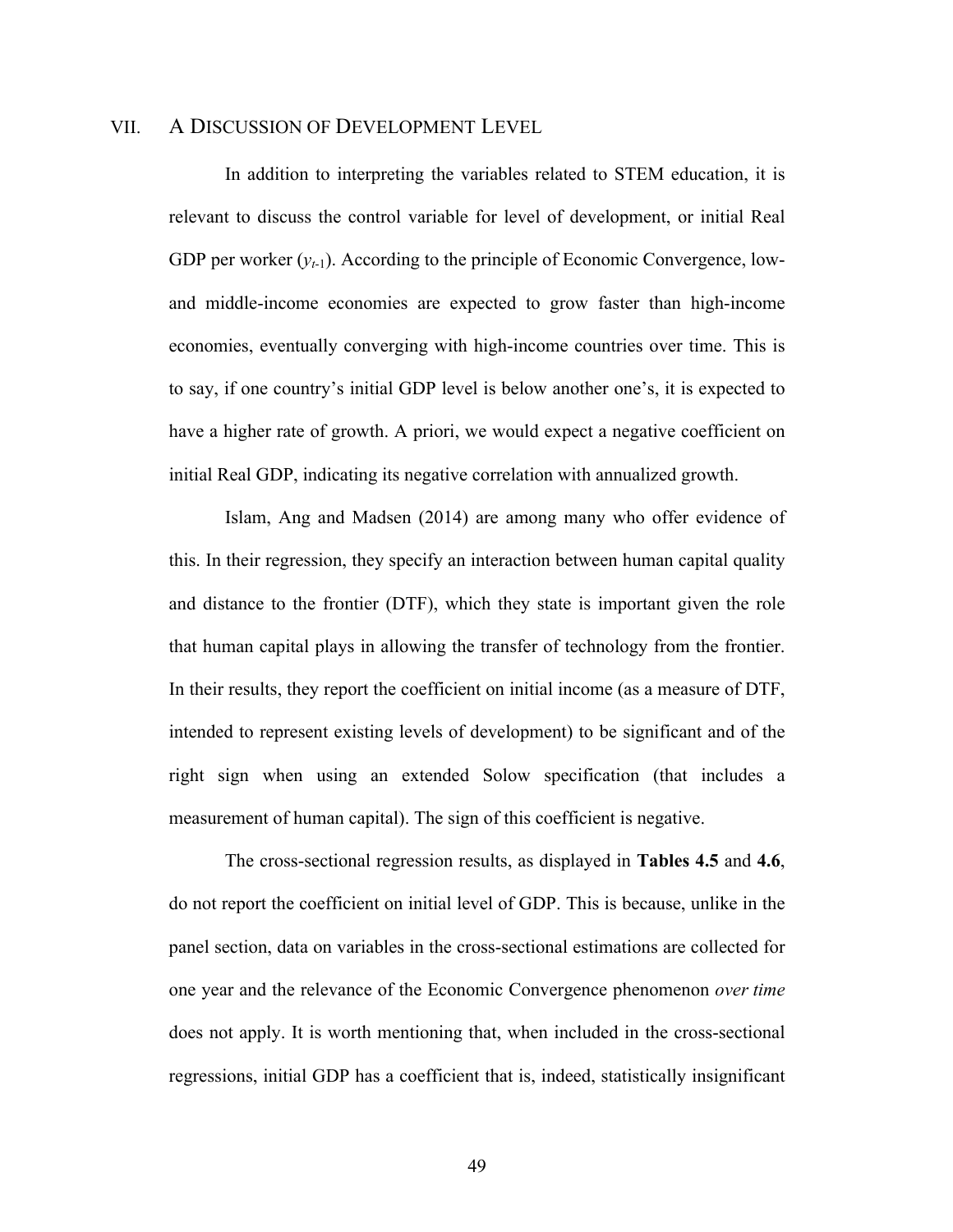across estimations. Interestingly, however, when included in the specifications involving  $s^2$ , the coefficient becomes negative (despite remaining insignificant), which seems in line with existing theories and empirical evidence like that mentioned above. This seems to offer further support that the relationship between STEM education and growth is best characterized as positive but diminishing in its effect.

#### VIII. POLICY IMPLICATIONS

To reiterate a key finding by Marginson et al. (2013), it is assumed by nearly all nations that the quantity and quality of STEM competences, as they put it, affects productivity. The issue, however, is that, despite this prevalent assumption, most national programs focus less on the links between education in STEM than on the take-up of STEM skills in labor markets. Across countries, the discussion about STEM is promoted in terms of remedying shortages of high skill labor. But this concentration is narrow in scope. STEM education equips graduates with a broad range of skills that extend beyond preparation for STEMspecific occupations, contributing to competiveness and management in various economic sectors. The results of this study—in particular, the robust results of the panel data estimation, which establish a consistent, significant and positive correlation between STEM education and growth—corroborate the emerging area of consideration in productivity research, which advocates for the importance of policy programs geared towards, first and foremost, enhancing the education of workers in STEM disciplines in order to generate long-term innovation and wide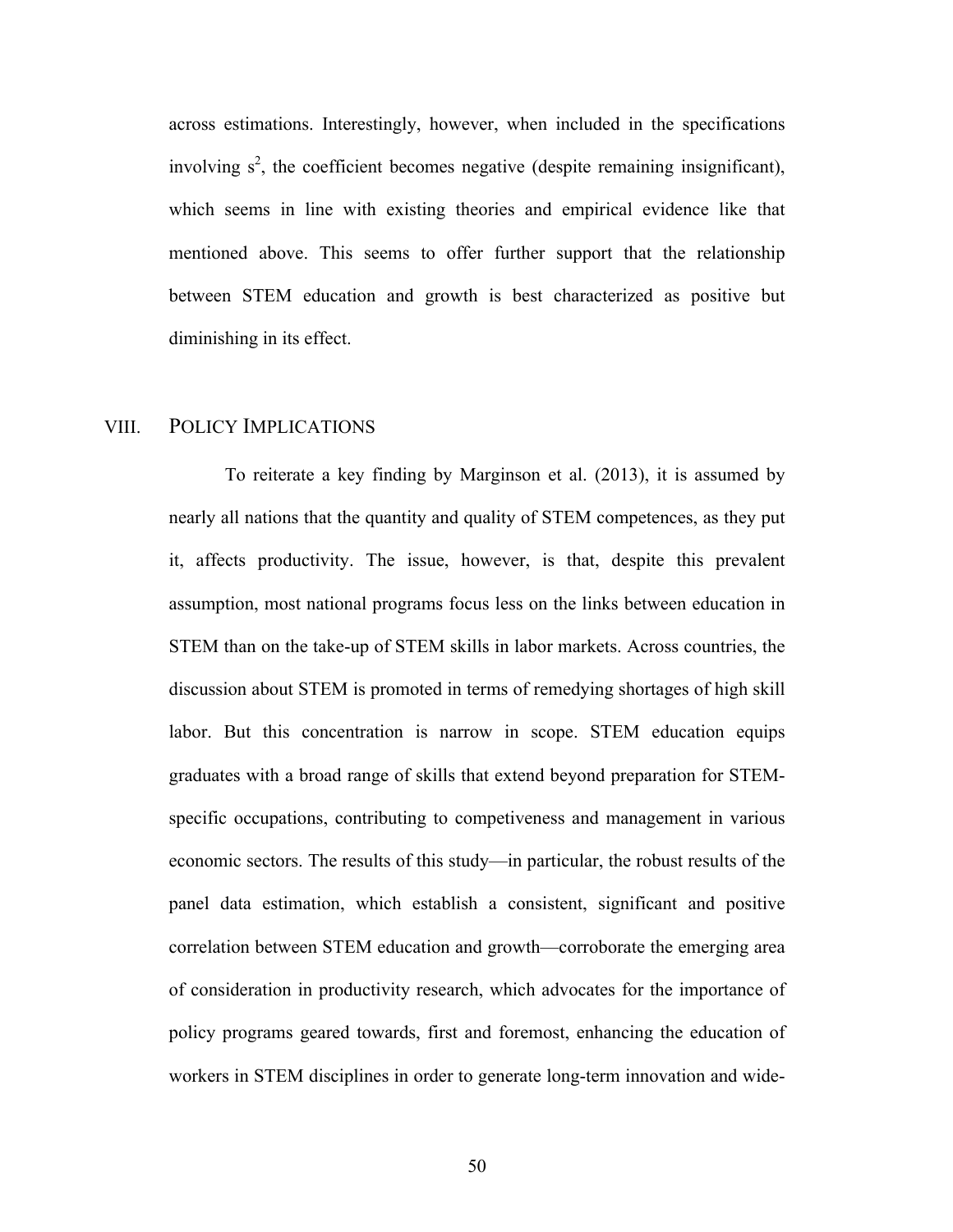ranging labor market influences.

Not only do the results of this study call for policy which focuses on promoting STEM educational programs, it specifically adds to a need for regard at the higher education level. A further conclusion of Marginson et al. (2013), in their international STEM comparison, is that most government effort and public attention is targeted at schools, rather than universities. Their report is similar to many others looking at STEM education in that it calls for policy related to improving curriculum, pedagogy, student motivation, and teaching at the primary school level, but lacks a demand for proposals to deal with similar issues at the post-secondary level. This study supports the significance of STEM education at the undergraduate, post-secondary level as an influence on productivity. It highlights a rising need to center on STEM higher education in forward-looking growth studies, as well as, importantly, in policy initiatives that seek to reform and improve the quality of innovation-stimulating education.

A final implication of this study's results is that policy makers ought to support research that investigates when to stop investing in STEM education. The consistently negative, significant coefficient on  $[\log(s)]^2$  suggests that there are diminishing returns to STEM educational attainment as it affects productivity. For this reason, it is important for countries to determine at which point the returns to STEM education begin to decrease—or, essentially, how much STEM educational attainment would be too much—in which case resources might be better allocated elsewhere.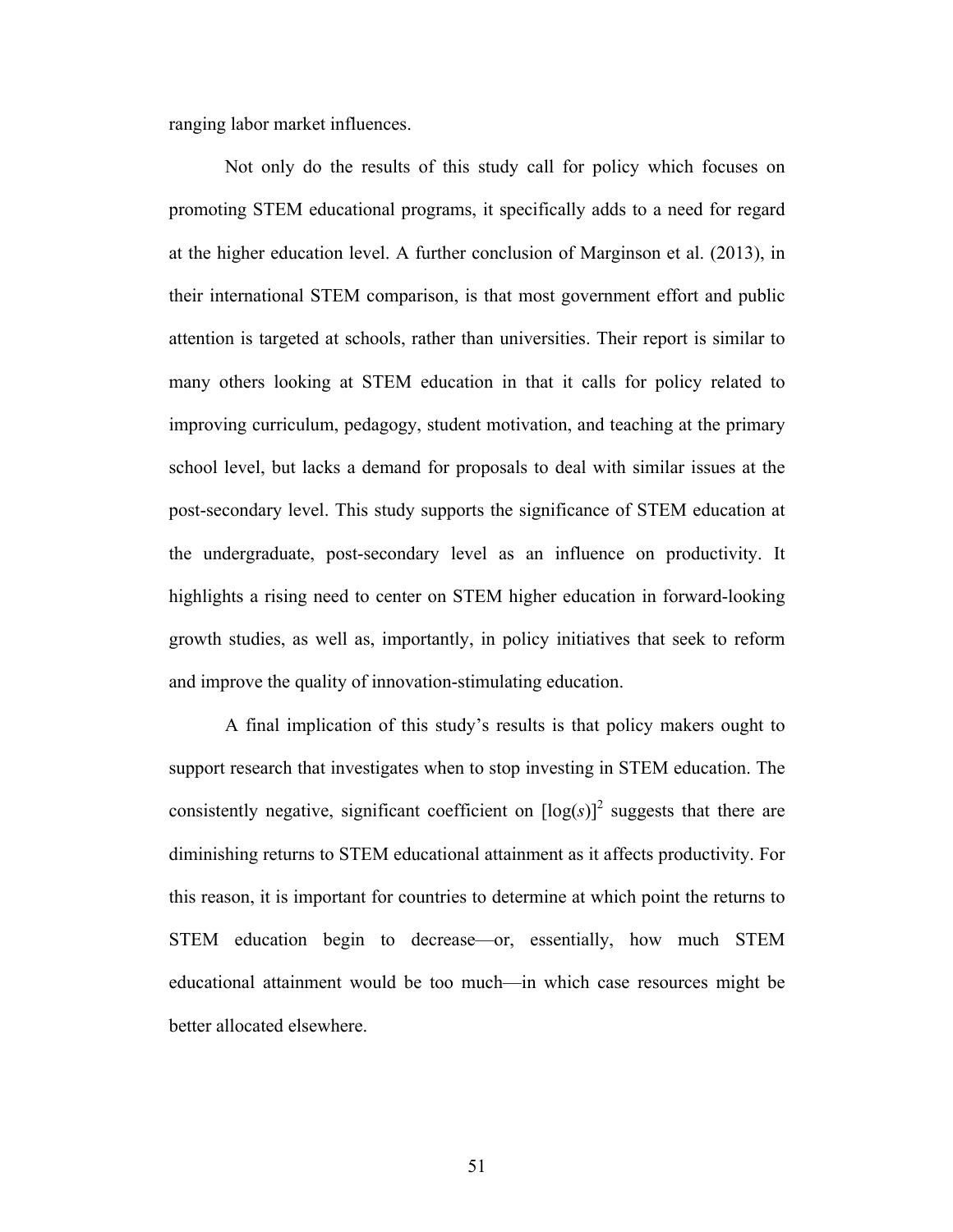### IX. CONCLUSION

Overall, the results of this study, with the exception of a couple of crosssectional estimation results, indicate that a significant, positive relationship exists between STEM educational attainment (of first university degrees, specifically) and annualized growth across countries. However, it is important to acknowledge the possibility of some estimation issues. In models of the type studied in this thesis, there is always the possibility of reverse causality. That is, for example, a situation in which STEM educational attainment drives growth but, in turn, economic growth drives an increase in STEM educational attainment, and similarly for capital stock and human capital in general. Due to this potential endogenity issue, the magnitude of coefficients could be biased; however, it is unlikely that signs or significances would be much affected.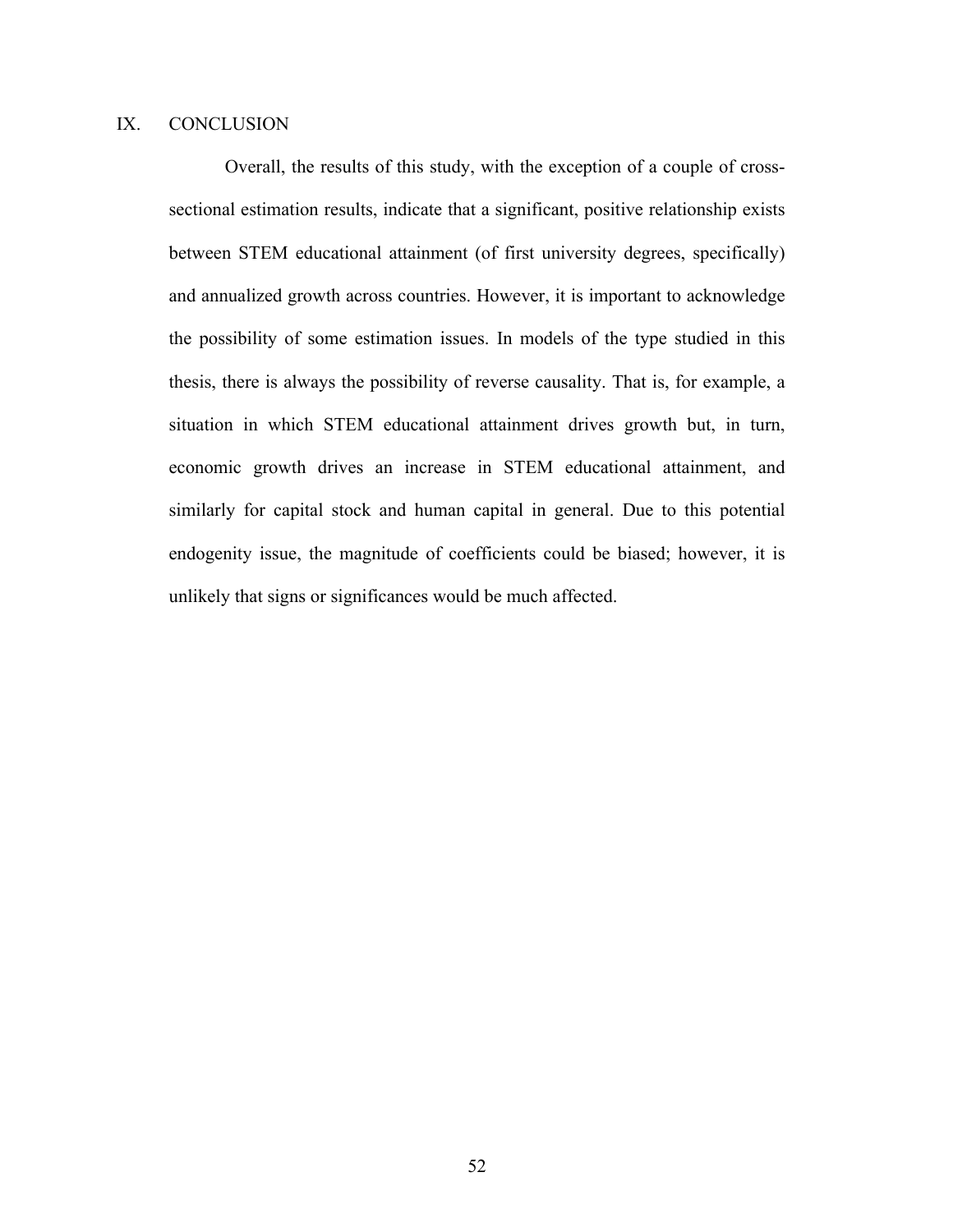# **CHAPTER FIVE**

### **CONCLUSION**

#### I. SUMMARY OF FINDINGS

In summary, the augmented Solow neoclassical growth models specified in this study, which further enhanced the model proposed by Cohen and Soto (2007) to include STEM education as a particular form of human capital, significantly capture the effects of innovation-fueling STEM education on macroeconomic growth. The panel estimation produces results that are statistically significant, make intuitive sense and are consistent across estimations. This is to say, the results are robust with respect to different specifications. The hypothesis regarding the positive effects of STEM education on growth—when physical capital stock, human capital and development level are considered—is supported. The results of the cross-sectional estimation are less consistent and capture a slightly lesser percentage of the variation in annualized growth (averaging 92% as opposed to the panel estimation's 99%); however, the specifications including a quadratic term provide statistically significant evidence of the positive impact of STEM education on annualized growth across different countries. This quadratic term is significant and negative across all panel and cross-sectional estimations, indicating the diminishing returns to STEM degrees per worker, or the fact that as countries increase the number of first university STEM degrees, the effect of each additional degree on productivity decreases.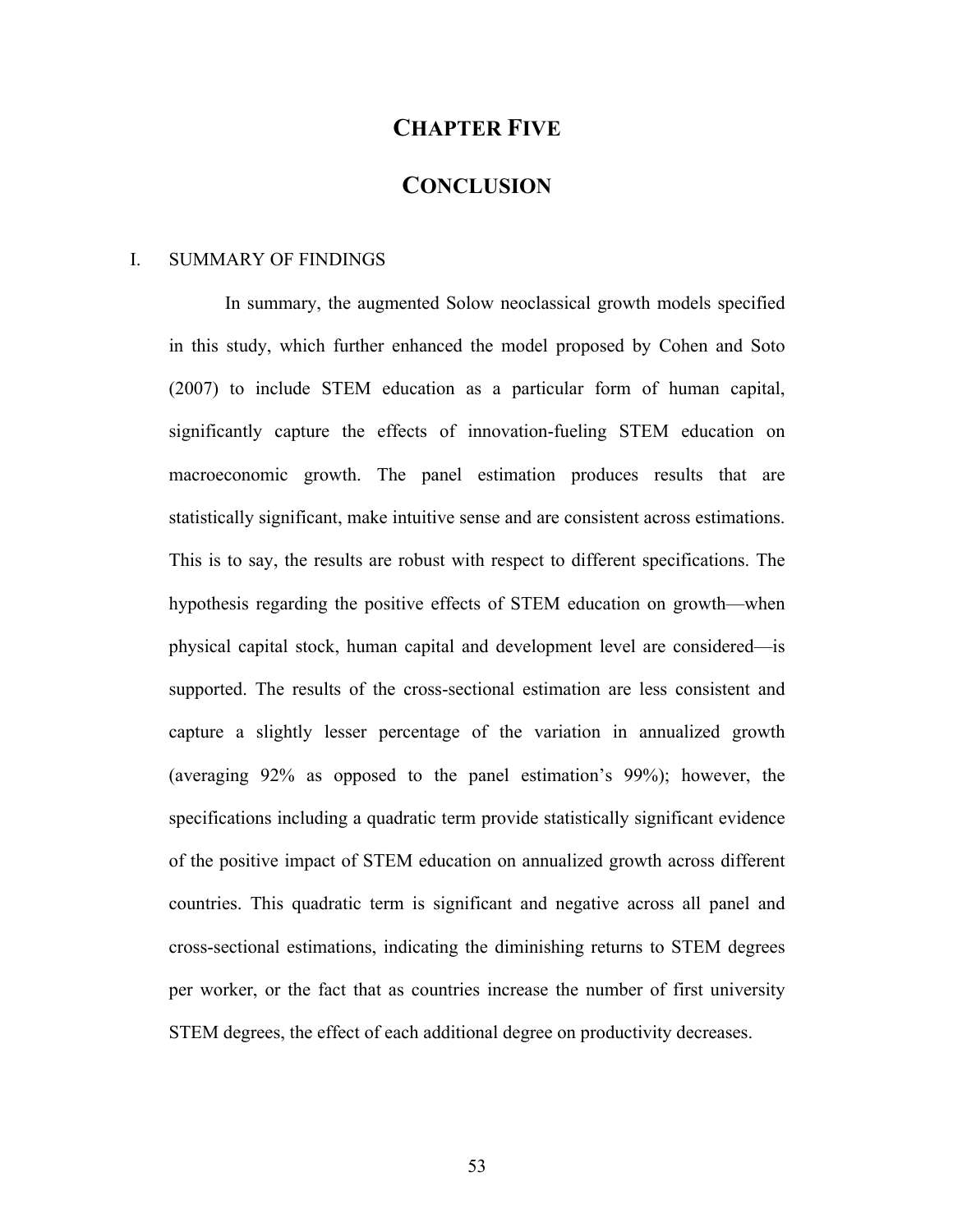#### II. SUGGESTIONS FOR FUTURE RESEARCH

Recalling from the review of literature in Chapter Two that most studies examining the effect of human capital on growth only account for average years of education, an area for further research would be investigating more thoroughly the returns to various, distinct kinds of education, as this study has begun by looking at STEM education (and not simply general educational attainment). This has important policy implications according to the OECD (1998), which affirms that the contribution of human capital to growth depends on the efficiency with which it is being accumulated. Countries that allocate their educational resources inefficiently gain little from their investments in human capital in terms of growth.

Another idea for future research would be including an account of informal knowledge acquisition, which may broaden existing findings (OECD 1998). Primarily, literature that examines returns to human capital—specific forms or otherwise—is based on formal educational attainment only, without a consideration of the wider definitions of human capital investment that include on-the-job training, experience and learning-by-doing (Sianesi and Reenen 2002). Efforts to capture these additional effects, coupled perhaps with mechanisms for measuring the extent of education's spillover benefits at the macro level, would likely elucidate an even more profound effect of various types of education—and I would postulate especially STEM-related education, for the reasons this study has set forth—on productivity.

Turning towards areas of future research with STEM, there is far more to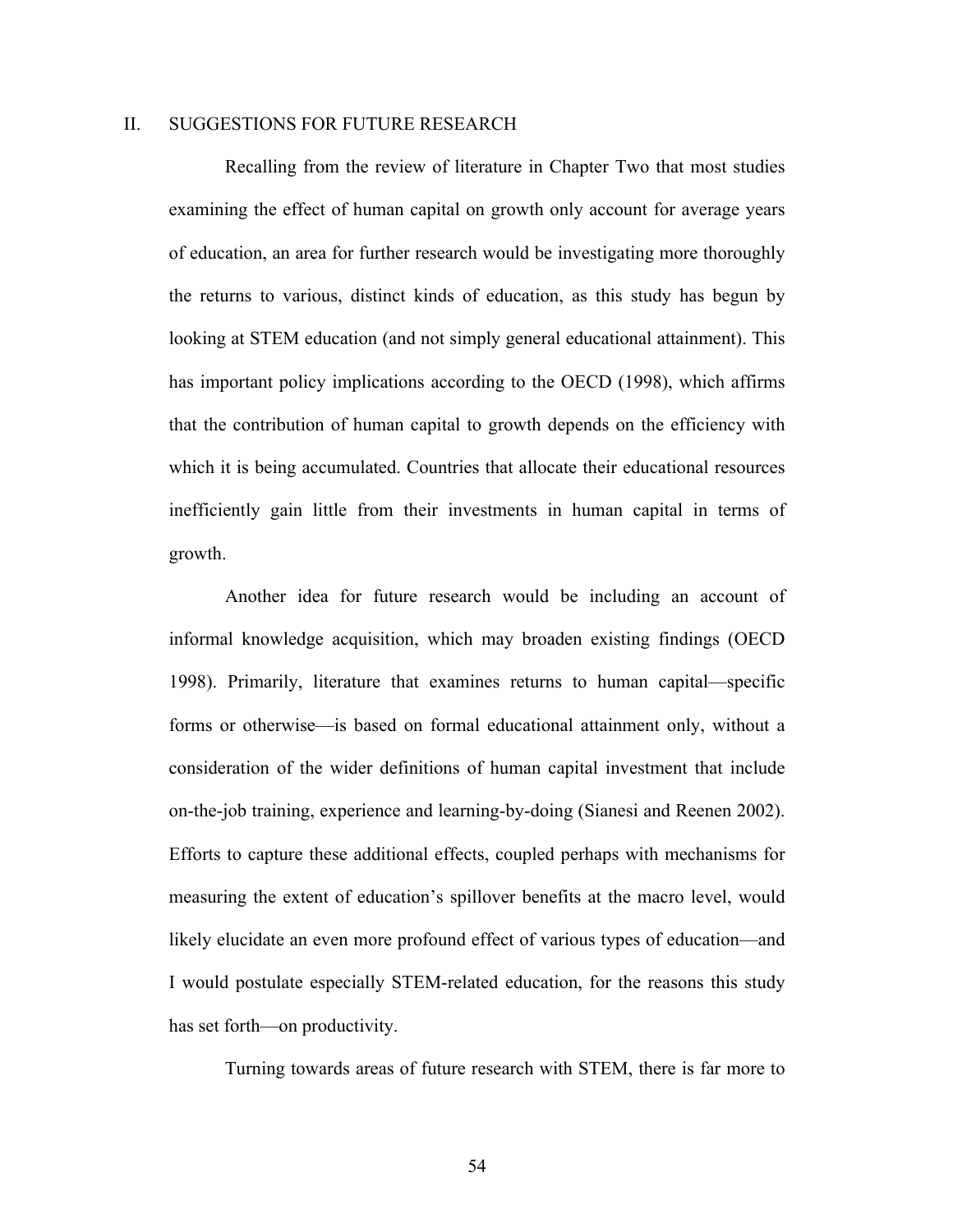investigate beyond the effects of undergraduate, post-secondary STEM education. As mentioned in preceding chapters, national STEM projects focus mainly on STEM in terms of human learning and knowledge at the primary and secondary levels. This study broadens this scope by collecting data on first university STEM degrees; however, examining returns to all post-secondary levels of education could produce similarly significant findings, which would contribute to the importance of having policy considerations of STEM at the higher education level. Furthermore, most studies, like this one, focus on the connection between STEM and human capital (via education), which then manifests as skill in the labor market. Moving forward, it would be interesting to target the connections and mutual effects between human capital and STEM education with direct measures of R&D, as they all impact productivity. Of course, it is up to such future studies to build on this one and correct for potential endogeniety issues, perhaps using an instrumental variables technique to come up with proper instruments for more accurate coefficients.

Lastly, building on the policy implications section of the preceding chapter, another area of future research would be looking at the retention of not only students in STEM educational programs, but also of STEM graduates in related labor market positions. This could be particularly interesting alongside a very important consideration of gender divides, which Maginson et al. (2013) touch upon in their discussion of how the human capital of women who have undertaken training in STEM and left their careers prematurely is considered to be a wasted economic resource, and a quite prevalent one at that.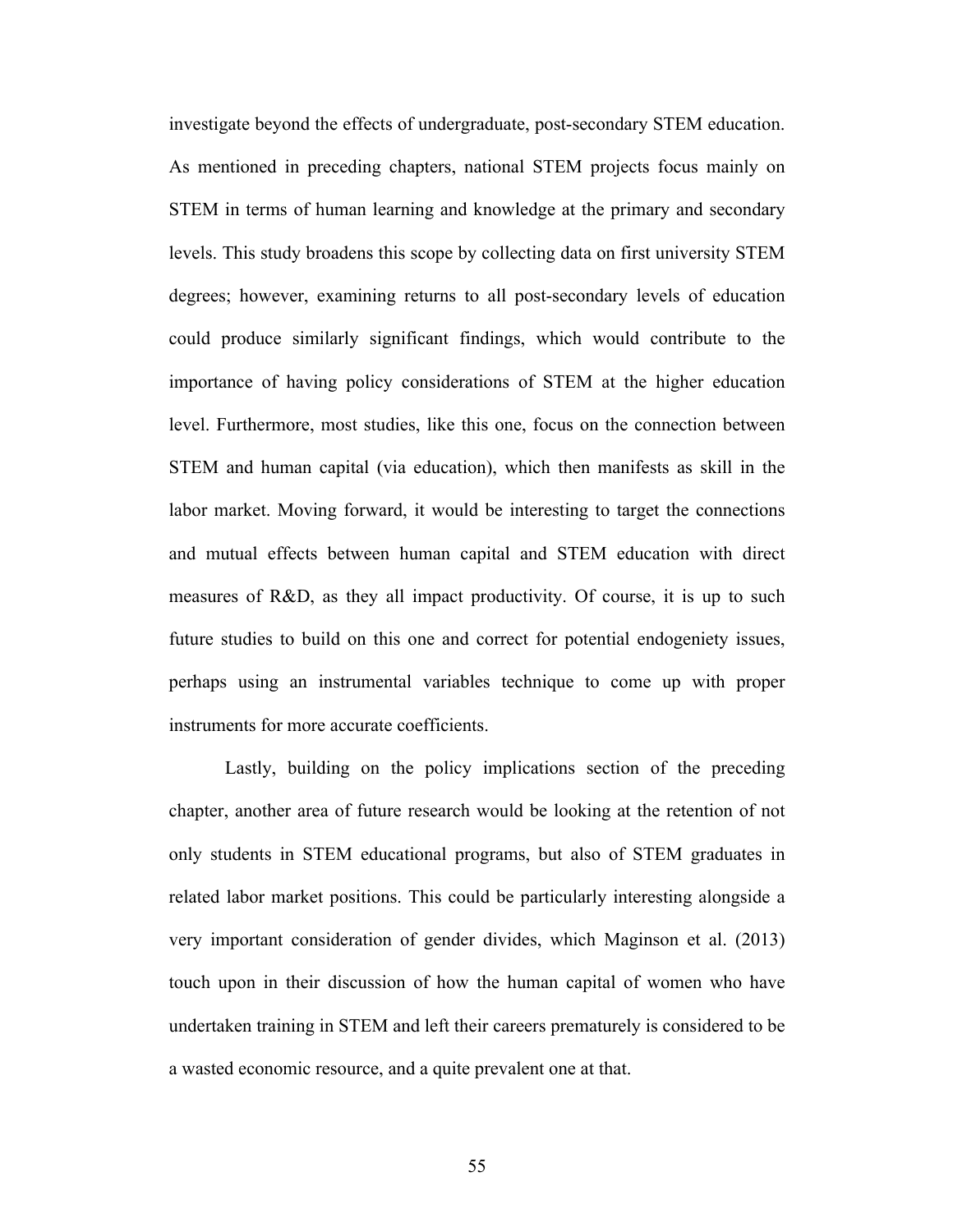#### III. CONCLUDING REMARKS

Ultimately, the results of this study corroborate current assumptions that improvements in STEM performance have the ability to enhance human capital and innovation, thereby promoting countries' R&D, competiveness, management/other expert skills and overall economic growth. The findings in this thesis regarding the significant effects of STEM education at the undergraduate level contribute to the (limited) research today, which supports the existence of a vital intersection between education, innovation and growth. Moving forward, more attention ought to be paid to STEM education, especially at the higher education level, and policy should focus on developing strategies for attracting and retaining students (i.e., high-skill human capital) in STEM educational programs.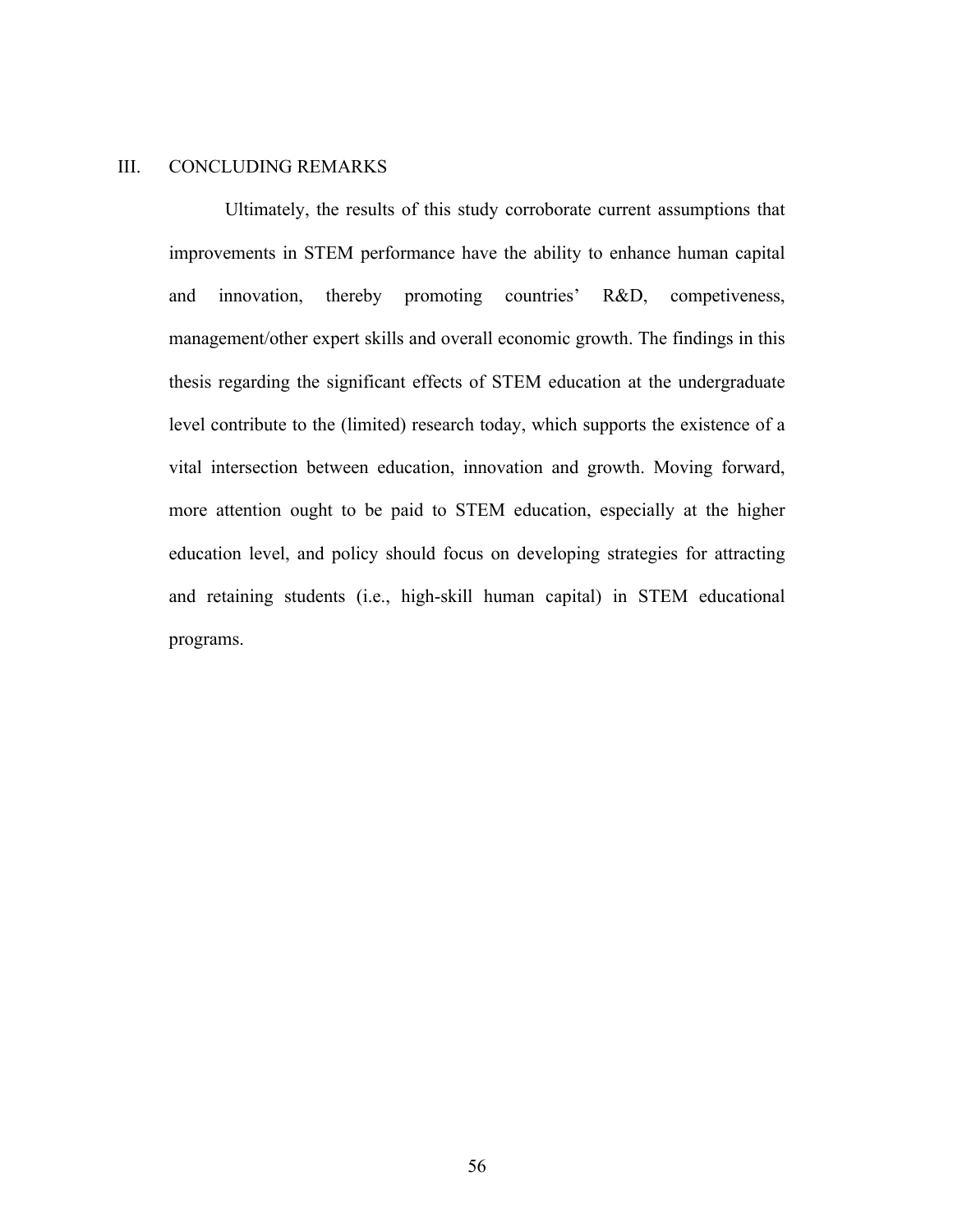### **REFERENCES**

- 2014. "Chapter 2: Higher Education in Science and Engineering." *National Science Foundation: Science and Engineering Indicators 2014* (14, no. 1): 2.1-2.51.
- Ang, James B., and Jakob B. Madsen. 2011. "Can Second-Generation Endogenous Growth Models Explain the Productivity Trends and Knowledge Production in the Asian Miracle Economies?" *The Review of Economics and Statistics* (93, no. 4): 1360–1373.
- Atkinson, Robert D., and Merrilea Mayo. 2010. "Refueling the U.S. Innovation Economy: Fresh Approaches to STEM Education." *The Information Technology and Innovation Foundation*: 1-178.
- Cohen, Daniel and Marcelo Soto. 2007. "Growth and Human Capital: Good Data, Good Results." *Journal of Economic Growth* (12): 51-76.
- Harmon, Colm, Hessel Oosterbeek, and Ian Walker. 2002. "The Returns to Education: Microeconomics." *Journal of Economic Surveys* (17, no. 2): 115–156.
- Islam, Rabiul, M.D., James B. Ang, Jakob B. Madsen. 2014. "Quality-Adjusted Human Capital and Productivity Growth." *Economic Inquiry* (52, no. 2): 757–777.
- Krueger, Alan B., and Mikael Lindahl. 2001. "Education for Growth: Why and For Whom?" *Journal of Economic Literature* (39, no. 4): 1101-1136.
- Mamuneas, Theofanis P., Andreas Savvides, and Thanasis Stengos. 2006. "Economic Development and the Return to Human Capital: A Smooth Coefficient Semiparametric Approach." *Journal of Applied Econometrics* (21, no. 1): 111-132.
- Marginson, Simon, Russell Tytler, Brigid Freeman, and Kelly Roberts. 2013. "STEM: Country Comparisons: International Comparisons of Science, Technology, Engineering and Mathematics (STEM) Education." *Australian Council of Learned Academies:* 1-178.
- OECD Centre for Educational Research and Innovation. 1998. *Human Capital Investment: An International Comparison*. Paris: OECD Publications.
- Psacharopoulos, George, and Harry Anthony Patrinos. 2004. "Returns to investment in education: a further update." *Education Economics* (12, no. 2): 111-134.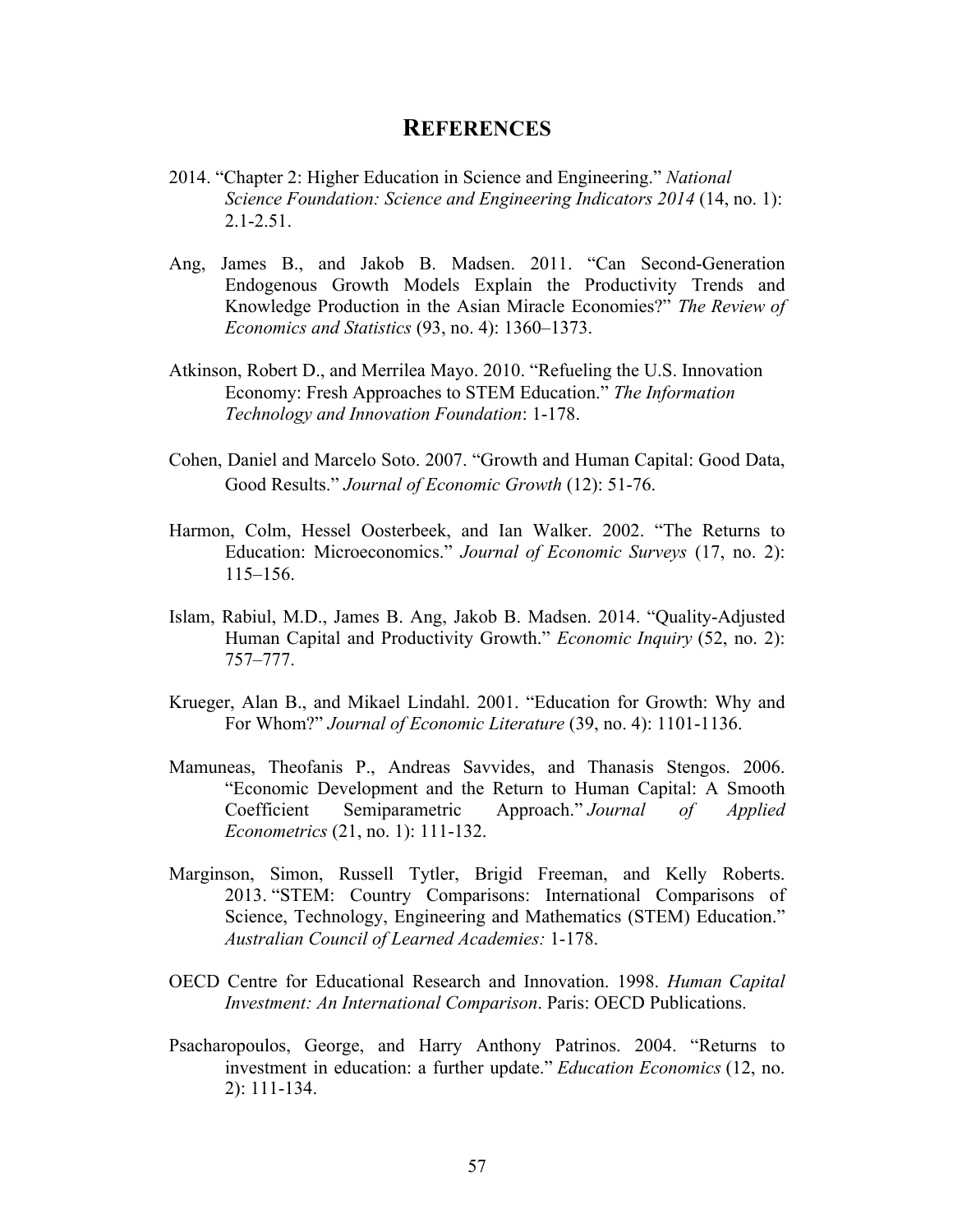Sianesi, Barbara, and John Van Reenen. 2002. "The Returns to Education: Macroeconomics." *Journal of Economic Surveys* (17, no. 2): 157–200.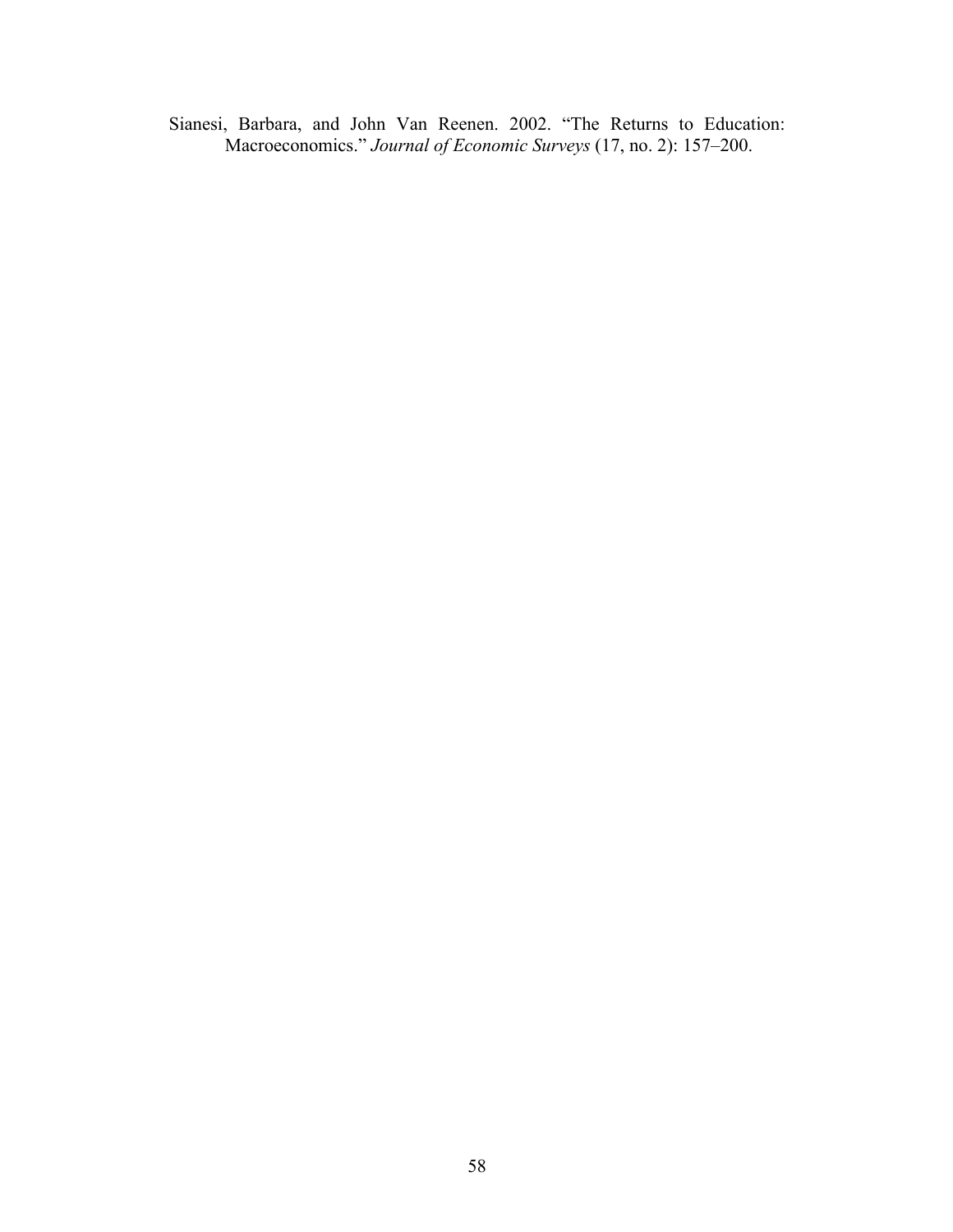# **APPENDIX A**

**Group Statistics for the Cross-Sectional Series**



# **Outliers:**

Qatar (0.97, 12.0)

Brunei (0.99, 11.8)

Saudi Arabia (0.92, 11.7)

Kyrgyzstan (1.15, 8.9)

Madagascar (0.5, 7.3)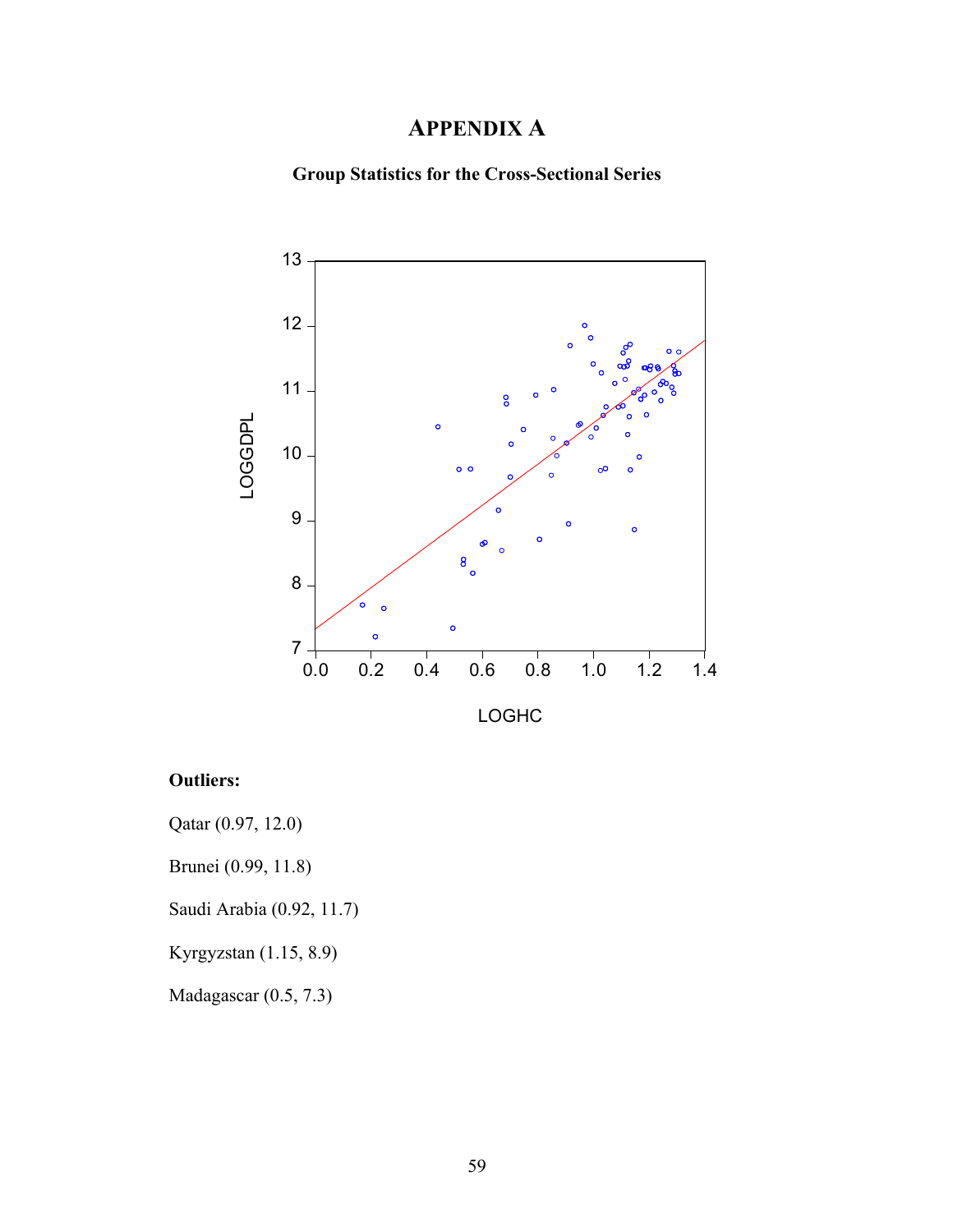

# **Outliers:**

Qatar: (5.7, 12.0)

Brunei: (6.0, 11.8)

Luxembourg (2008): 5.9, 11.7

Madagascar: (6.0, 7.3)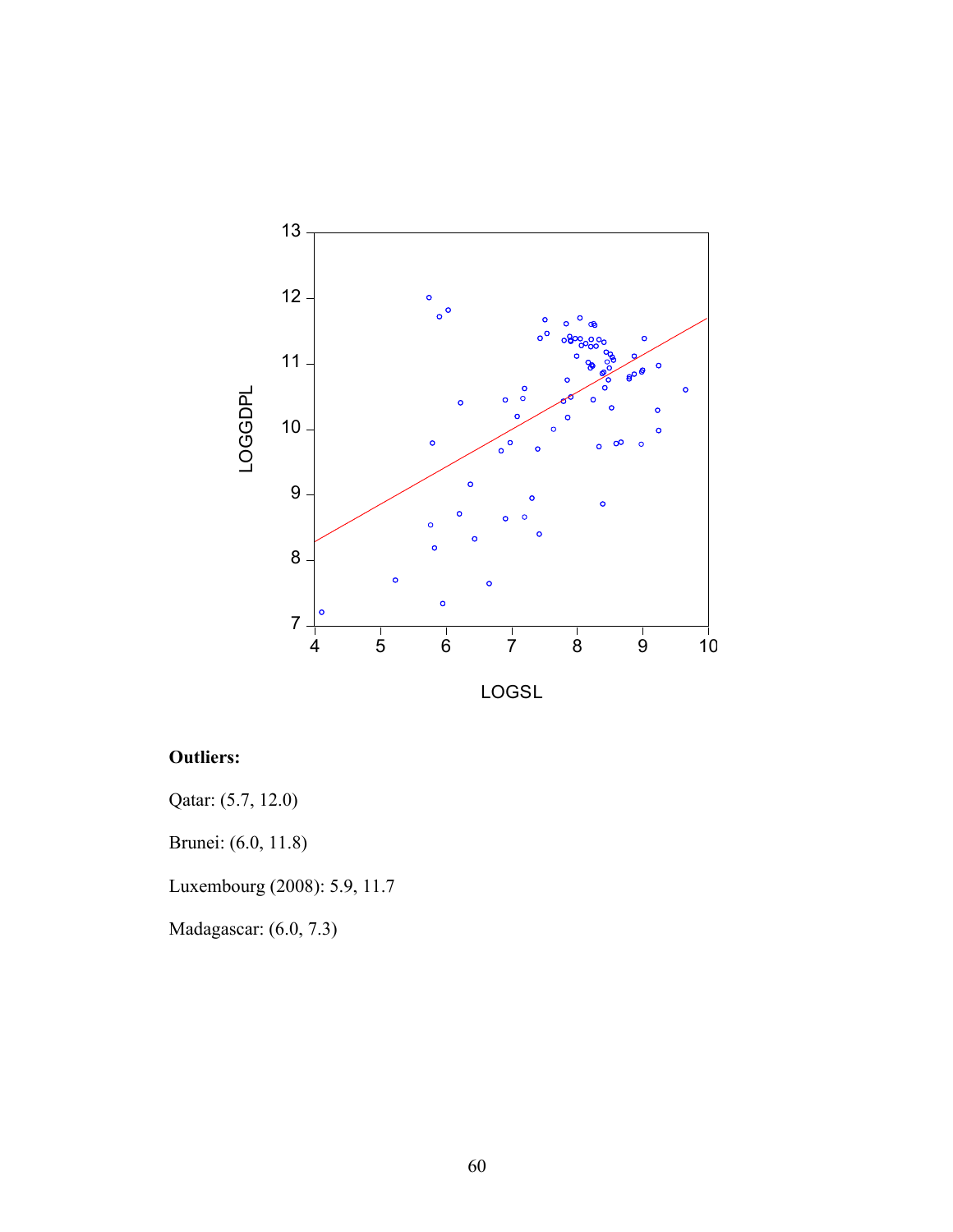

# **Outliers:**

Burundi (10.0, 7.2)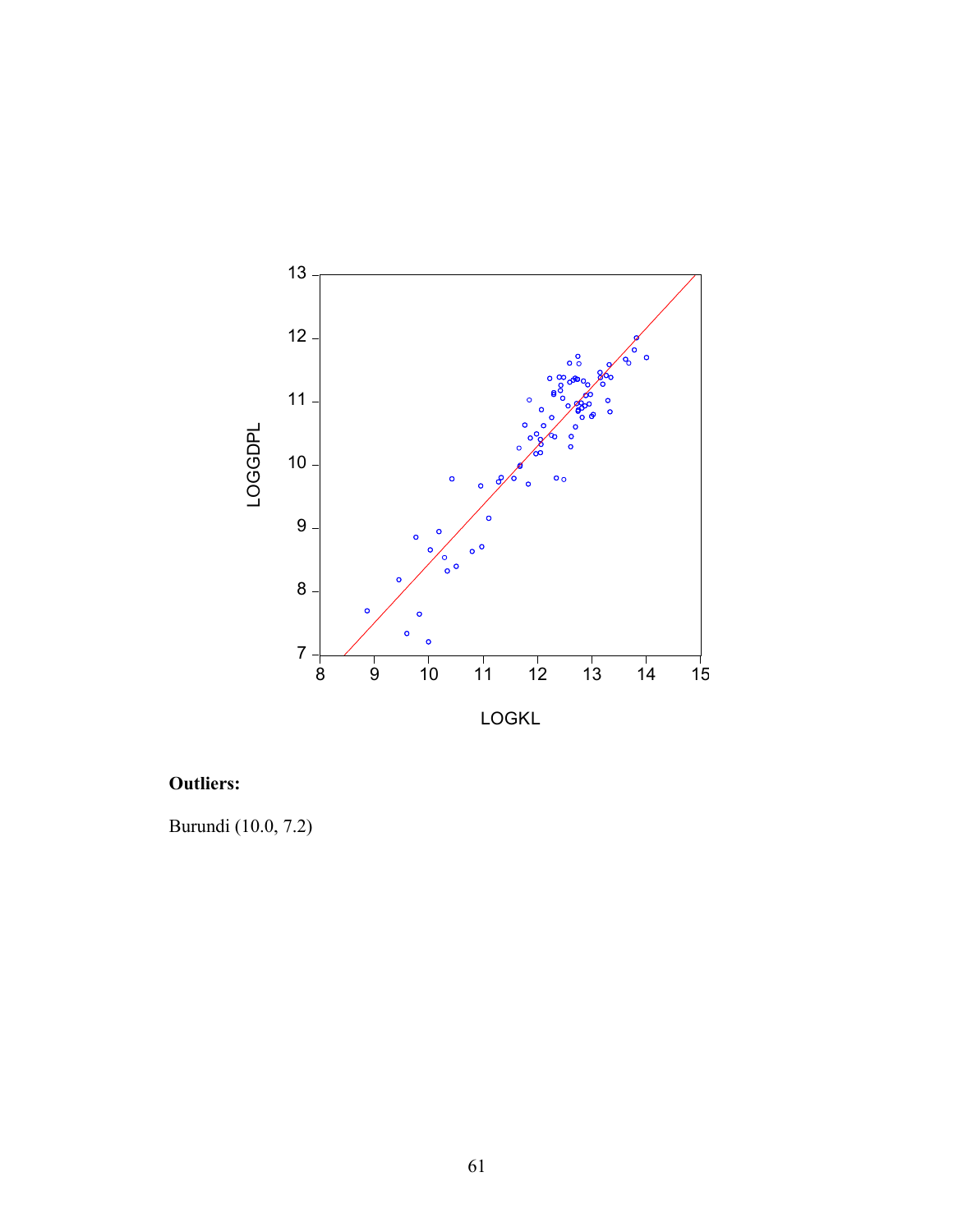# **APPENDIX B**

# **Residuals for the Cross-Sectional Series**

| obs                       | Actual  | Fitted  | Residual   | <b>Residual Plot</b> |
|---------------------------|---------|---------|------------|----------------------|
| <b>Russian Federation</b> | 10.6276 | 10.4516 | 0.17599    |                      |
| Ukraine                   | 9.97526 | 10.1465 | $-0.17123$ |                      |
| Canada                    | 11.2558 | 11.1350 | 0.12087    |                      |
| Mexico                    | 10.4889 | 10.3452 | 0.14363    |                      |
| United States             | 11.5966 | 11.3970 | 0.19958    |                      |
| El Salvador               | 9.66585 | 9.30076 | 0.36509    |                      |
| Guatemala (2007)          | 9.78347 | 9.44346 | 0.34002    |                      |
| Honduras (2003)           | 9.15415 | 9.34726 | $-0.19311$ | ۰                    |
| Panama                    | 10.4225 | 10.3618 | 0.06071    |                      |
| Argentina (2009)          | 10.6154 | 10.6342 | $-0.01877$ |                      |
| <b>Bolivia (2000)</b>     | 8.94375 | 9.01853 | $-0.07478$ |                      |
| Brazil                    | 10.1898 | 10.4025 | $-0.21271$ |                      |
| Chile                     | 10.7454 | 10.7601 | $-0.01468$ |                      |
| Colombia                  | 9.99294 | 10.0324 | $-0.03949$ |                      |
| Uruguay                   | 10.4647 | 10.6099 | $-0.14519$ |                      |
| Australia                 | 11.3640 | 10.8665 | 0.49747    |                      |
| New Zealand               | 11.0239 | 10.4620 | 0.56189    |                      |

(continued on next page)